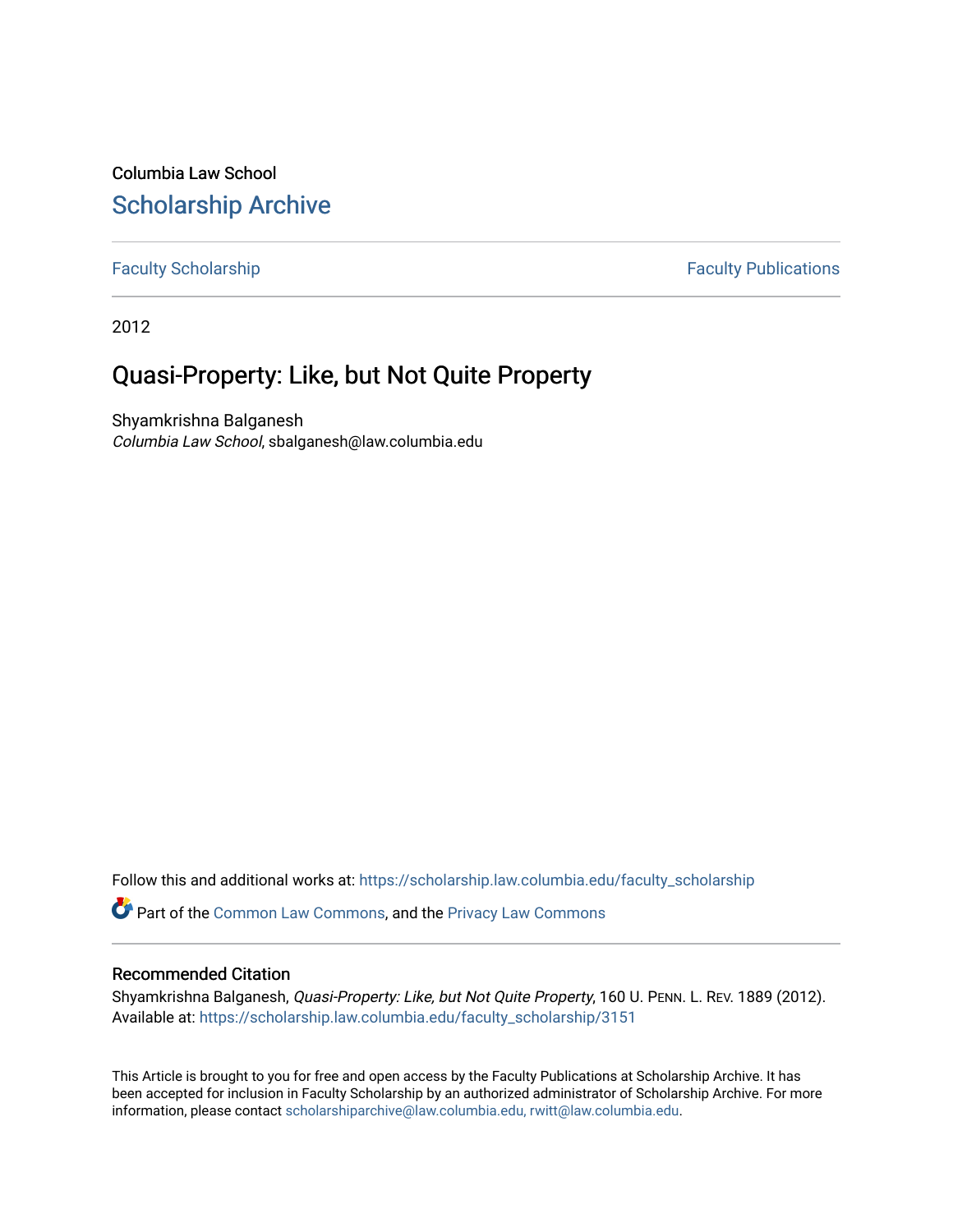# **ARTICLE**

# QUASI-PROPERTY: LIKE, BUT NOT QUITE PROPERTY

#### SHYAMKRISHNA BALGANESH**†**

*Quasi-property interests refer to situations in which the law seeks to simulate the idea of exclusion, normally associated with property rights, through a relational liability regime, by focusing on the nature and circumstances of the interaction in question, which is thought to merit a highly circumscribed form of exclusion. In this Article, I unpack the analytical and normative bases of quasiproperty interests, examine the primary triggering events that cause courts to invoke the category, and respond to potential objections to the recognition of quasi-property as an independent category of interests in the law.* 

| L. |    |         |                                         |  |
|----|----|---------|-----------------------------------------|--|
|    |    |         |                                         |  |
|    |    |         |                                         |  |
|    |    | 2.      |                                         |  |
|    |    | $3_{-}$ |                                         |  |
|    | В. |         |                                         |  |
| H. |    |         |                                         |  |
|    |    |         |                                         |  |
|    |    |         |                                         |  |
|    |    |         | 2. Creating an Identifiable Focal Point |  |
|    |    |         |                                         |  |
|    |    | 3.      |                                         |  |
|    |    |         |                                         |  |

<sup>†</sup> Assistant Professor of Law, University of Pennsylvania Law School. Many thanks to the participants at the Symposium on New Dimensions in Property Theory, jointly sponsored by the *University of Pennsylvania Law Review* and the University of Pennsylvania Law School, and to the students in my Fall 2011 Property Theory Seminar, for helpful questions, comments, and suggestions. All errors remain mine.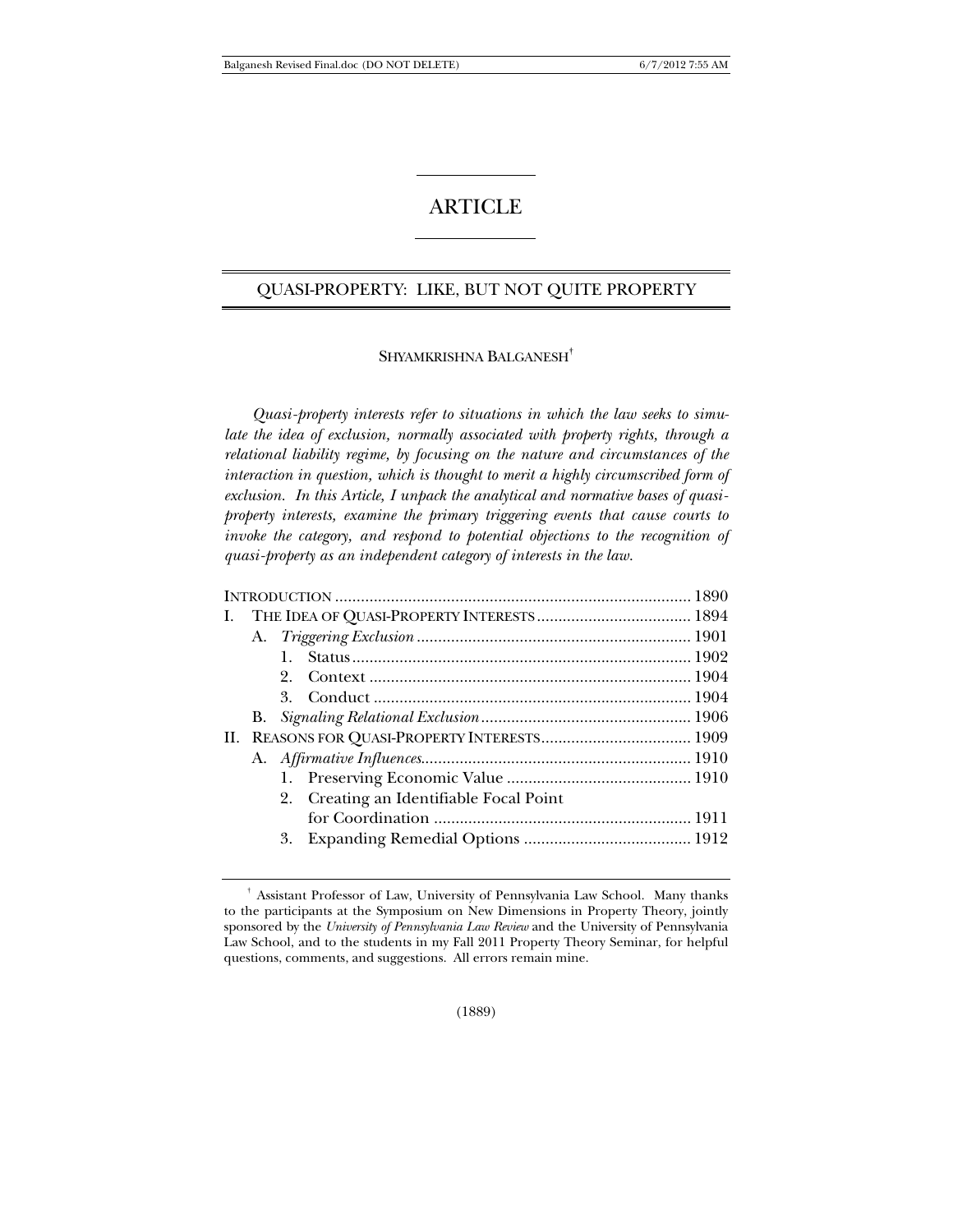|  |  | 1. Avoiding Expressive Commodification  1914         |  |  |
|--|--|------------------------------------------------------|--|--|
|  |  | 2. Preserving the Ethereality of Subject Matter 1915 |  |  |
|  |  |                                                      |  |  |
|  |  |                                                      |  |  |
|  |  |                                                      |  |  |
|  |  |                                                      |  |  |
|  |  |                                                      |  |  |
|  |  |                                                      |  |  |

#### **INTRODUCTION**

Tort, contract, and property have long been taken to be the foundational categories of the common law.<sup>1</sup> Very roughly speaking, tort law deals with the breach of obligations imposed by law, contract law with the creation and breach of voluntary obligations, and property law with the rights and duties that relate to "things." To this threefold classification, courts and scholars have added two more hybrid categories: quasi-contract and quasi-tort.<sup>2</sup> The law of quasi-contract deals with situations where the law implies the existence of contract-like obligations based on a party's actions, and the law of quasi-tort (or quasi-delict) refers to the law's recognition of an obligation on the part of one party to compensate another for reasons resembling actionable wrongdoing.<sup>3</sup>

So if the law of quasi-contracts deals with contract-like situations that aren't strictly contractual, and the law of quasi-torts with tort-like scenarios that aren't purely delictual, does a more prominent category of situations exist where the law creates property-like entitlements, but recognizes them to be something other than truly proprietary in

<sup>&</sup>lt;sup>1</sup> See generally PETER BIRKS, UNJUST ENRICHMENT 20-32 (2d ed. 2005).

<sup>&</sup>lt;sup>2</sup> The origins of these categories are often traced back to the Roman jurist Justinian. *See* Peter Birks, *Definition and Division: A Meditation on* Institutes *3.13*, *in* THE CLASSIFI-CATION OF OBLIGATIONS 6 (Peter Birks ed., 1997).

 $3$  For work on the category of quasi-contract, see generally WILLIAM A. KEENER, A TREATISE ON THE LAW OF QUASI-CONTRACTS (New York, Baker, Voorhis & Co. 1893) (five volumes); Arthur Linton Corbin, *Quasi-Contractual Obligations*, 21 YALE L.J. 533 (1912); William A. Keener, *Quasi-Contract, Its Nature and Scope*, 7 HARV. L. REV. 57 (1893); Joseph L. Lewinsohn, *Contract Distinguished from Quasi Contract*, 2 CALIF. L. REV. 171 (1914); and Max Radin, *The Roman Law of Quasi-Contract*, 23 VA. L. REV. 241 (1937). Scholarship on the idea of quasi-delict, which is much rarer, includes Nathan Isaacs, *Quasi-Delict in Anglo-American Law*, 31 YALE L.J. 571 (1922), and Olivia Robinson, *Justinian's Institutional Classification and the Class of Quasi-Delict*, 19 J. LEGAL HIST. 245 (1998).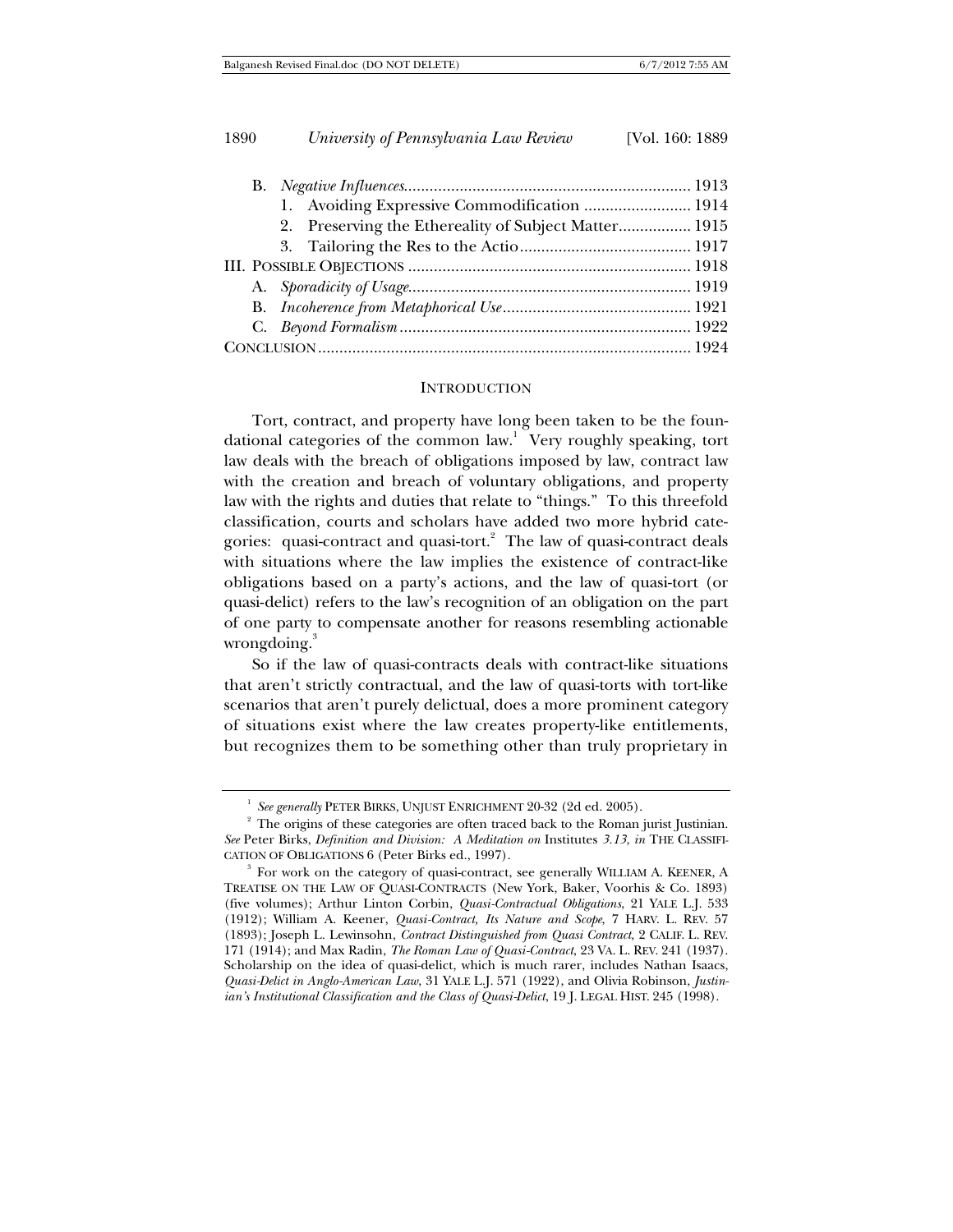character? Could it be that the idea of property is sufficiently loose and open-ended so as to accommodate all property-*like* situations? In this Article, I argue that there is indeed a coherent category of propertylike interests best defined by the term "quasi-property." This category consists of *situations where the law attempts to simulate the functioning of property's exclusionary apparatus through a relational liability regime*.

The idea of "quasi-property" is today commonly associated with the Supreme Court's decision in *International News Service v. Associated Press*, 4 a decision credited with developing the common law doctrine of information misappropriation.<sup>5</sup> Speaking for the majority, Justice Pitney recognized the right of an information gatherer to prevent a competitor from free riding on the original gatherer's labor for a limited period of time.<sup>6</sup> What distinguished the interest recognized by the Court from property, however, was that it would only ever exist between the two parties in question and never in the abstract against the world at large. $^7$ Justice Pitney therefore used the term "*quasi* property" to describe the entitlement.<sup>8</sup> In the years since the opinion, hardly anyone has attached any significance to Justice Pitney's use of the term to describe this peculiar bilateral interest in exclusivity.<sup>9</sup>

Justice Pitney's use of the term "*quasi* property" was, however, very deliberate. Beginning in the nineteenth century, common law courts came to characterize some interests that sought to mimic the functioning of property solely as a mechanism of liability, as quasi-property in nature. Rather prominent among these was a person's right to control the corpse of a dead relative—known as the right of "sepulcher" interferences with which were rendered actionable.<sup>10</sup> In both the sepulchral rights and *International News Service* contexts, the law's choice of quasi-property *instead* of property was both conscious and analytically significant.

 $4$  248 U.S. 215 (1918).

<sup>5</sup> *See, e.g.*, Newman v. Sathyavaglswaran, 287 F.3d 786, 797 n.13 (9th Cir. 2002) (attributing the term "quasi-property" to *International News Service*); 2 RUDOLF CALL-MANN, THE LAW OF UNFAIR COMPETITION, TRADEMARKS AND MONOPOLIES § 15.02 (4th ed. 1986) ("The landmark case in this field, the INS case . . . is one of the most important cases, if not the most important, in the law of unfair competition.").

*See Int'l News Serv*., 248 U.S. at 238. 7

 $^7$  *Id.* at 236.

 $\degree$  *Id.* 

<sup>&</sup>lt;sup>9</sup> *See, e.g., Newman*, 287 F.3d at 797 & n.13 (describing quasi-property as "a term with little meaningful legal significance").

<sup>&</sup>lt;sup>10</sup> See *infra* text accompanying notes 24-36.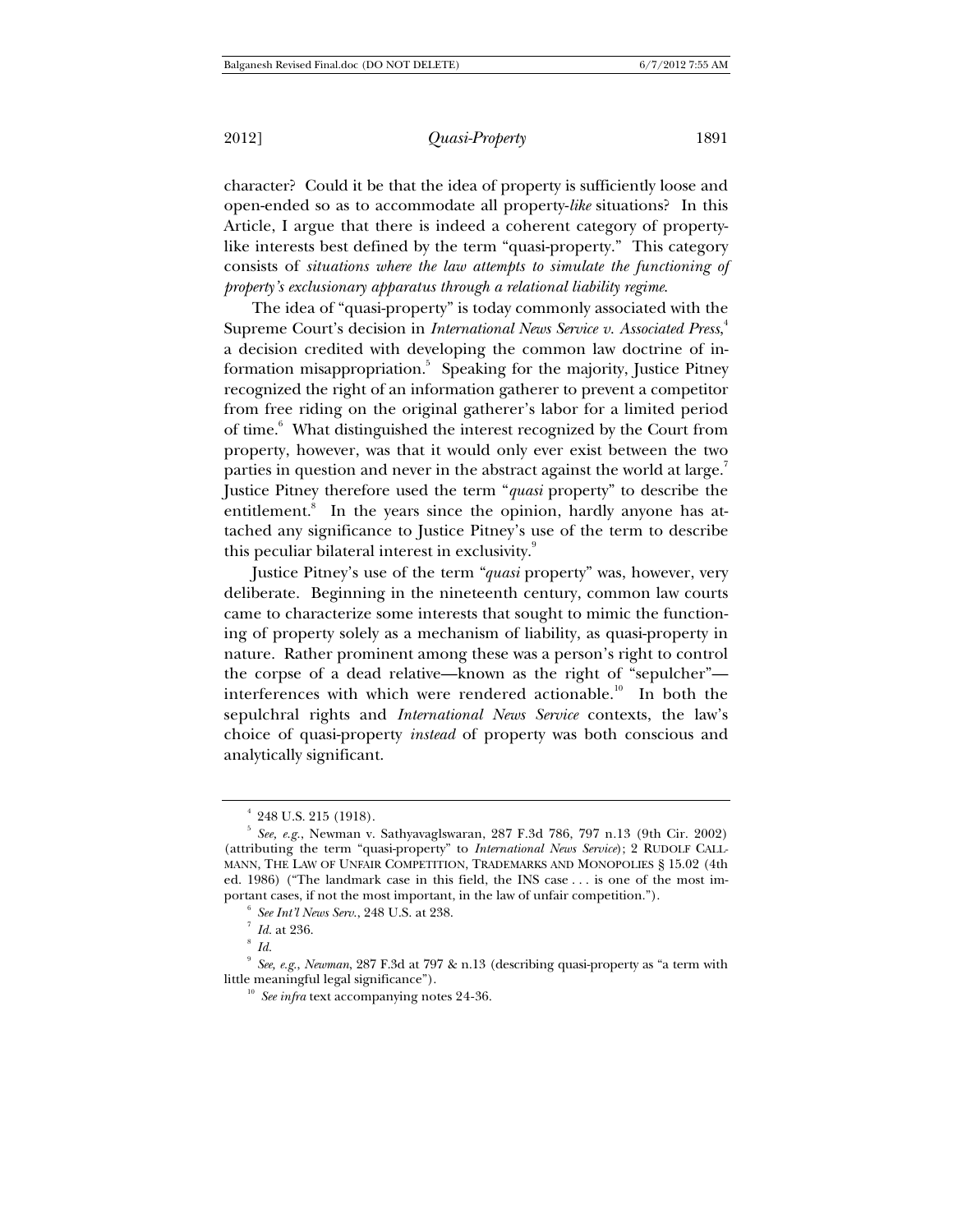A property right has long been thought to center around the idea of exclusion, and is often described as entailing the "right to exclude."<sup>11</sup> The right to exclude is in turn believed to operate in rem (i.e., against the world at large).12 The interest that the Court created in *International News Service*, however, was consciously tailored to avoid being in rem.<sup>13</sup> Neither was it in personam (i.e., against a specified party, a characteristic commonly associated with contractual rights). Rather, the right was to operate against a *specified class of actors*, and only ever upon the occurrence of a *specific triggering event*. 14 Through the use of a tailored liability framework, the law sought to replicate the functioning of property rights as exclusionary entitlements. A resource would thus become owned only within this highly contextual setting, while independent of it, the resource remained unowned, thereby endowing it with a distinctively chameleonic character. The entitlement that the Court created was therefore entirely relational and marked a major departure from the in rem idea commonly associated with traditional property.

Quasi-property interests thus involve the use of a relational entitlement mechanism to simulate property's exclusionary framework within limited settings. As a category, its significance is more functional than just taxonomical. A relational entitlement to exclude has a fundamentally different signaling effect from an equivalent entitlement created by the traditional right to exclude commonly associated with property. The distinction maps onto (but remains distinct from) the difference between simple and relational legal directives used to distinguish between the functioning of the tort and criminal law systems. Whereas criminal law communicates direct (and therefore simple) legal commands in the nature of "*X* act is prohibited" or "every *X* act will result in

<sup>&</sup>lt;sup>11</sup> See, e.g., J.E. PENNER, THE IDEA OF PROPERTY IN LAW 71 (1997) (contending that "use serves a justificatory role for the [property] right, while exclusion is . . . the formal essence of the right"); Shyamkrishna Balganesh, *Demystifying the* Right *to Exclude: Of Property, Inviolability, and Automatic Injunctions*, 31 HARV. J.L. & PUB. POL'Y 593, 596-600 (2008) (noting the centrality of the right to exclude but explaining that the "right and remedy" have been unlinked, with consequences for "intellectual property and property more generally"); Thomas W. Merrill, *Property and the Right to Exclude*, 77 NEB. L. REV. 730, 730 (1998) (arguing that the right to exclude is not simply an essential aspect of

property; rather, "it is the *sine qua non*").<br><sup>12</sup> Balganesh, *supra* note 11, at 602-03, 611-12.<br><sup>13</sup> *See Int'l News Serv.*, 248 U.S. at 236 ("[W]e may and do assume that neither party has any remaining property interest as against the public in uncopyrighted news matter after the moment of its first publication . . . .").<br><sup>14</sup> *See id.* at 236, 241 (explaining that the *"quasi* property" right in the news "does

not result in . . . the right to monopolize either the gathering or the distribution of the news").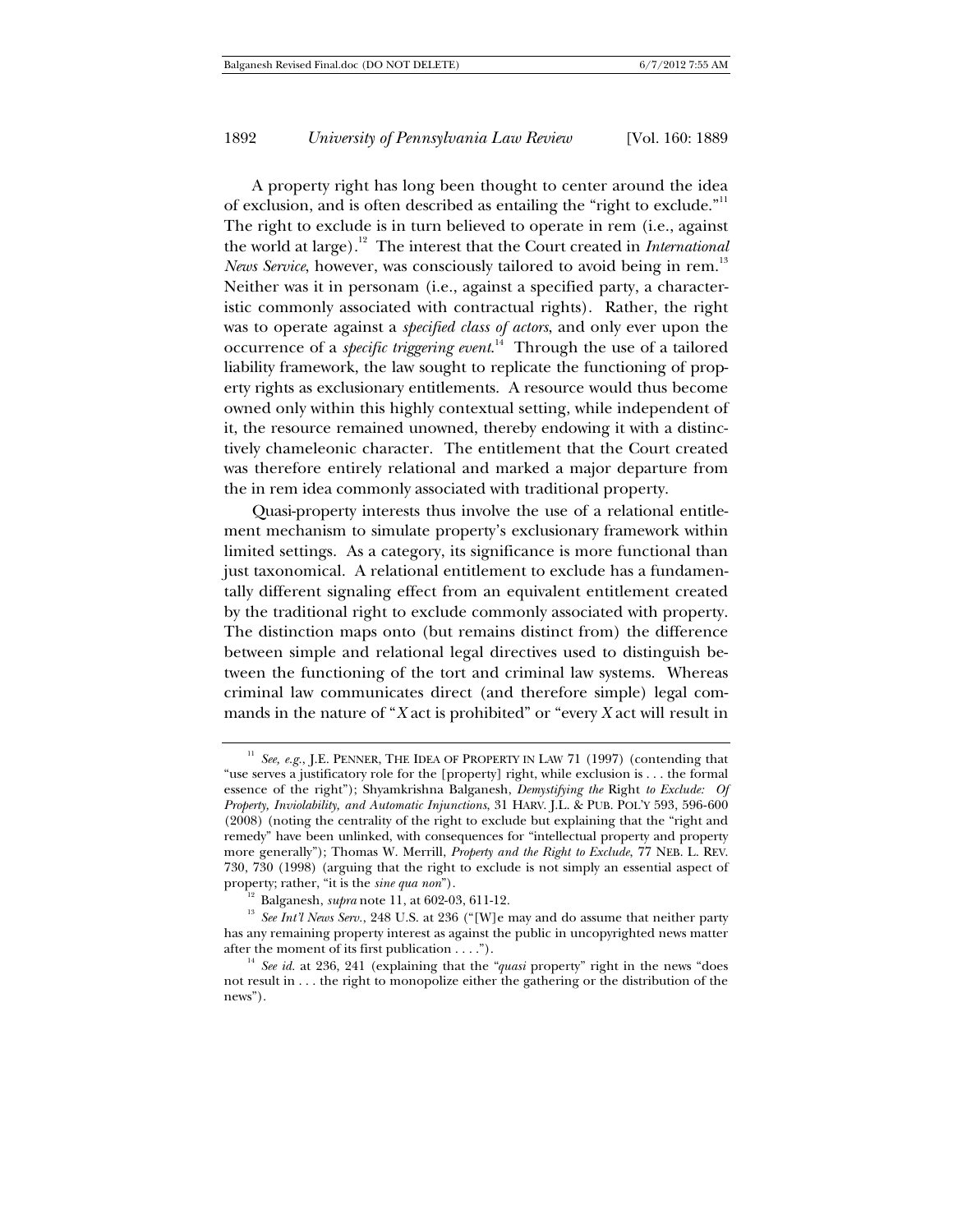2012] *Quasi-Property* 1893

*Y* punishment," a liability framework (such as tort or unjust enrichment) merely specifies what individuals in a particular relationship to each other are meant to do or not do.<sup>15</sup> These communications are thus of the form "*A* should/should not perform *X* act on *B*," where *A* and *B* are specified by class or context. Translated into the property context, traditional property rights communicate a simple directive to the world at large that relates to an identified resource (i.e., the res). Property scholars have described this signaling as the directives of "abstention," "forbearance," or "inviolability." They signal to the world: *stay away—this resource is owned*. 16

A quasi-property right, by contrast, doesn't communicate the same message. Instead, its directive operates in much the same way as those of tort law—i.e., it merely signals to one party to stay away from an actual or fictional resource only when the two parties stand in a particular relationship to each other, which is in turn activated by certain triggering facts. These triggering facts may be the parties' statuses vis-à-vis each other, the specific actions that one or both of them undertake, the peculiarities of the context within which the parties interact over the resource, or some combination of the three. Until one party comes to be identified as standing in a particular relationship towards the other (as recognized by the directive), no signal of exclusion is communicated. This triggering is crucial and is indeed one of the most unique features of a quasi-property interest. As a direct result of the emphasis on the parties' relationship, an exclusionary signal never attaches to the resource itself in the abstract; instead, this signal is mediated through the relationship.

This Article does three things. First, it unbundles the analytical framework underlying the concept of quasi-property by focusing on *how* quasi-property interests differ from traditional property rights. Second, it shows *why*, in some situations, the law might choose to characterize some interests as quasi-property rather than as property, and in the process attempts to identify the law's principal motivations for choosing one over the other. Third, it shows that the set of quasi-property

<sup>&</sup>lt;sup>15</sup> For a fuller treatment of this idea, see Benjamin C. Zipursky, *Rights, Wrongs, and Recourse in the Law of Torts*, 51 VAND. L. REV. 1, 88-93 (1998).

<sup>&</sup>lt;sup>16</sup> See, e.g., PENNER, *supra* note 11, at 71-72 (describing the exclusionary thesis); Balganesh, *supra* note 11, at 619; Thomas W. Merrill & Henry E. Smith, *The Property/Contract Interface*, 101 COLUM. L. REV. 773, 789-90 (2001). Indeed, the exclusionary principle can be traced as far back as Kant's concept of property. *See* ARTHUR RIPSTEIN, FORCE AND FREEDOM: KANT'S LEGAL AND POLITICAL PHILOSOPHY 90 (2009).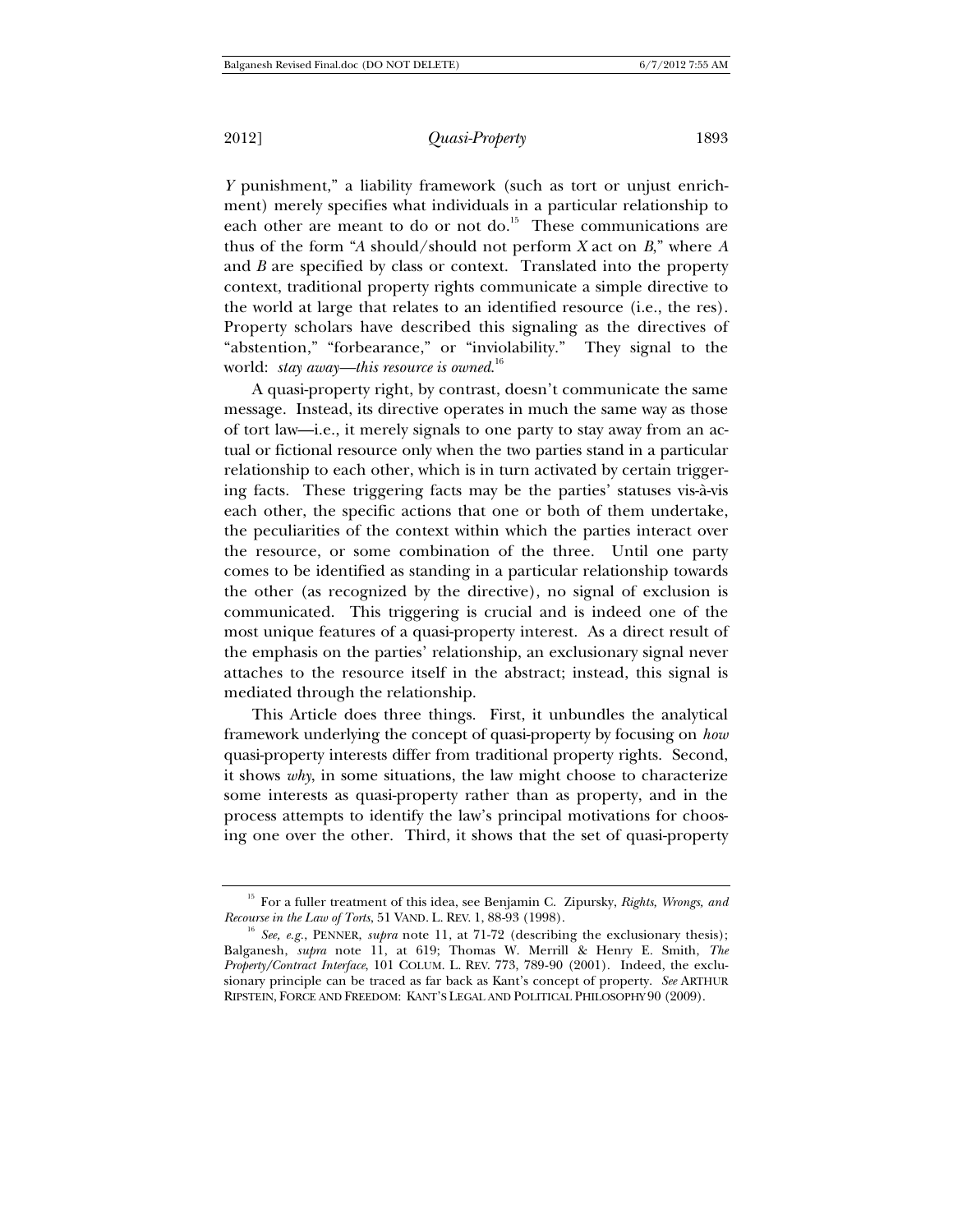interests in the law might in reality be much more expansive than is currently believed.

The normative theme underlying much of this Article is that, while the idea of property in law has at once expanded as a category and at the same time come to be endowed with ideological significance, its core architectural framework as a legal institution has fallen into neglect in most contexts.<sup>17</sup> The costs of this neglect are more than just academic, since the concept of property exerts a huge influence on people's perceptions and incentives in different settings. Identifying a set of entitlements that are "like, but not quite" property—quasiproperty—will go some distance in maintaining the conceptual and analytical integrity of property as a normatively important institution under the law.

The Article unfolds in three main parts. Part I sets out the idea of quasi-property by focusing on the signaling effects of exclusionary interests created through relational liability regimes. In the process, it endeavors to show that there is indeed a common underlying framework that connects these seemingly disparate interests characterized as quasi-property, and that this framework derives from the fundamentally different way in which these interests operationalize the idea of exclusion. Part II builds on the structural framework of the previous Part by exploring possible reasons why the law might choose to regulate a particular resource or interaction through a quasi-property framework rather than a traditional property- or tort-based one. Finally, Part III considers and responds to a few possible objections to the recognition of quasi-property as an analytically coherent category of interests in the law.

#### I. THE IDEA OF QUASI-PROPERTY INTERESTS

The term "quasi-property" is today commonly associated with the Supreme Court's now-infamous opinion in *International News Service v. Associated Press*. There, the Court refused to recognize a fullblown property right in news and instead chose to create an unfair

<sup>&</sup>lt;sup>17</sup> For an early identification of this phenomenon, see Thomas C. Grey, *The Disintegration of Property*, *in* PROPERTY 69, 69-73 (J. Roland Pennock & John W. Chapman eds., Nomos XXII, 1980); for the argument that ever since Coase, property has come to be conceptualized less like a "distinctive in rem right" and more like a "list of use rights in particular resources," see also Thomas W. Merrill & Henry E. Smith, *What Happened to Property in Law and Economics?*, 111 YALE L.J. 357, 359-60, 366-75 (2001). <sup>18</sup> 248 U.S. 215.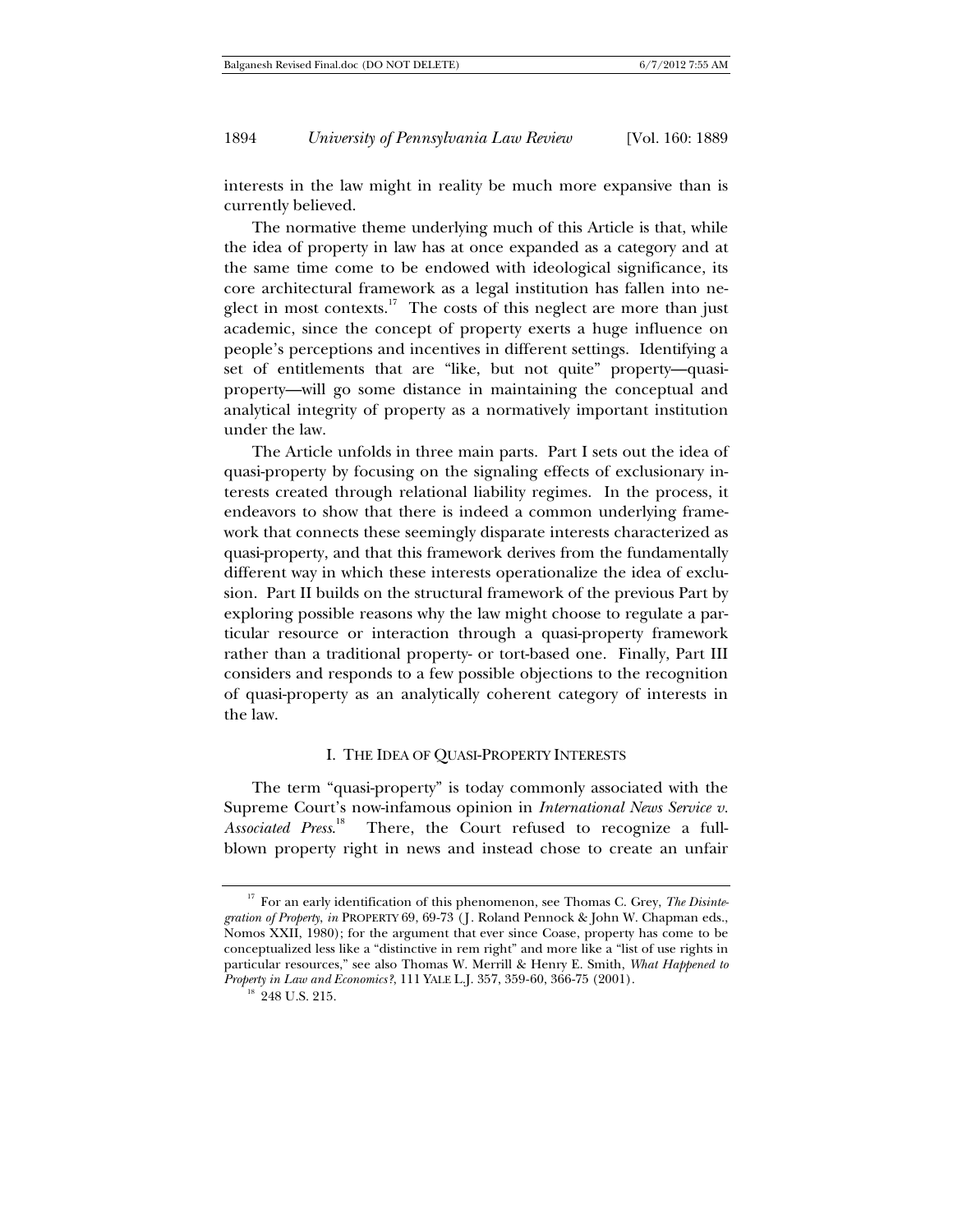competition–based action of "misappropriation," which would function as a quasi-property interest in the news.<sup>19</sup> International News Service was, however, a case in equity.<sup>20</sup> And, as I shall discuss below, equity's use of the term "quasi-property" to describe certain kinds of interests predates the misappropriation doctrine by at least half a century.

Equity courts began using the term "quasi-property" to describe interests that *resembled* property rights in their functioning even when they weren't property rights, or, strictly speaking, ownership interests. A "lien" on another's property,<sup>21</sup> an owner's right to any improvements made to his realty, $2^{2}$  or a mere beneficial interest in a property were frequently termed by courts as interests that were *quasi*-property.23

The earliest systematic usage of the term arose a few years later in relation to corpses. The rights and obligations of sepulcher refer to the entitlements and liabilities associated with the burial of a corpse. $24$ Very early in its development, English common law came to adopt the position that there was no property right or ownership interest whatsoever in a corpse. $25$  This rule emanated from the rather strict division between the courts of common law and the ecclesiastic courts: pursuant to this division, the former were allowed to develop any rules necessary to ensure the proper burial of corpses in accordance with any required

(1860). 22 *See, e.g.*, Horner v. Pleasants, 7 A. 691, 692 (Md. 1887); Balt. & Ohio R.R. v.

<sup>23</sup> See, e.g., Woodruff v. United States, 7 Ct. Cl. 605, 626 (1871) ("They had . . . an interest in the cotton itself, the *jus in re*, which is *quasi* property; and the United States held the cotton charged with that obligation of specific performance to which it was subject when seized."), *rev'd on other grounds sub nom.* The Elgee Cotton Cases, 89 U.S.

180 (1874).<br><sup>24</sup> For earlier works on the property law related to burial remains, see generally Tanya K. Hernández, *The Property of Death*, 60 U. PITT. L. REV. 971, 971-72 (1999), and P.D.G. Skegg, *Human Corpses, Medical Specimens, and the Law of Property*, 4 ANGLO-AM. L. REV. 412, 412 (1975). *See also* Pierce v. Proprietors of Swan Point Cemetery, 10 R.I. 227,

<sup>25</sup> See Hernández, *supra* note 24, at 982 ("[E]arly English common law did not recognize property interest in a dead body . . . ."); Skegg, *supra* note 24, at 412 ("It is generally accepted that in English law the corpse of a human being is not the subject of property, even though the person who is under the duty to dispose of it has a right to possession for that purpose.").

<sup>&</sup>lt;sup>19</sup> *Id.* at 236.<br><sup>20</sup> *Id.* at 240.<br><sup>21</sup> *See, e.g.*, Hunter v. Blanchard, 18 Ill. 318, 324 (1857) (construing a statutory lien as giving the furnishers of building materials "a *quasi* property in those materials, and others with which it has been commingled in the building"); Gove v. Cather, 23 Ill. 634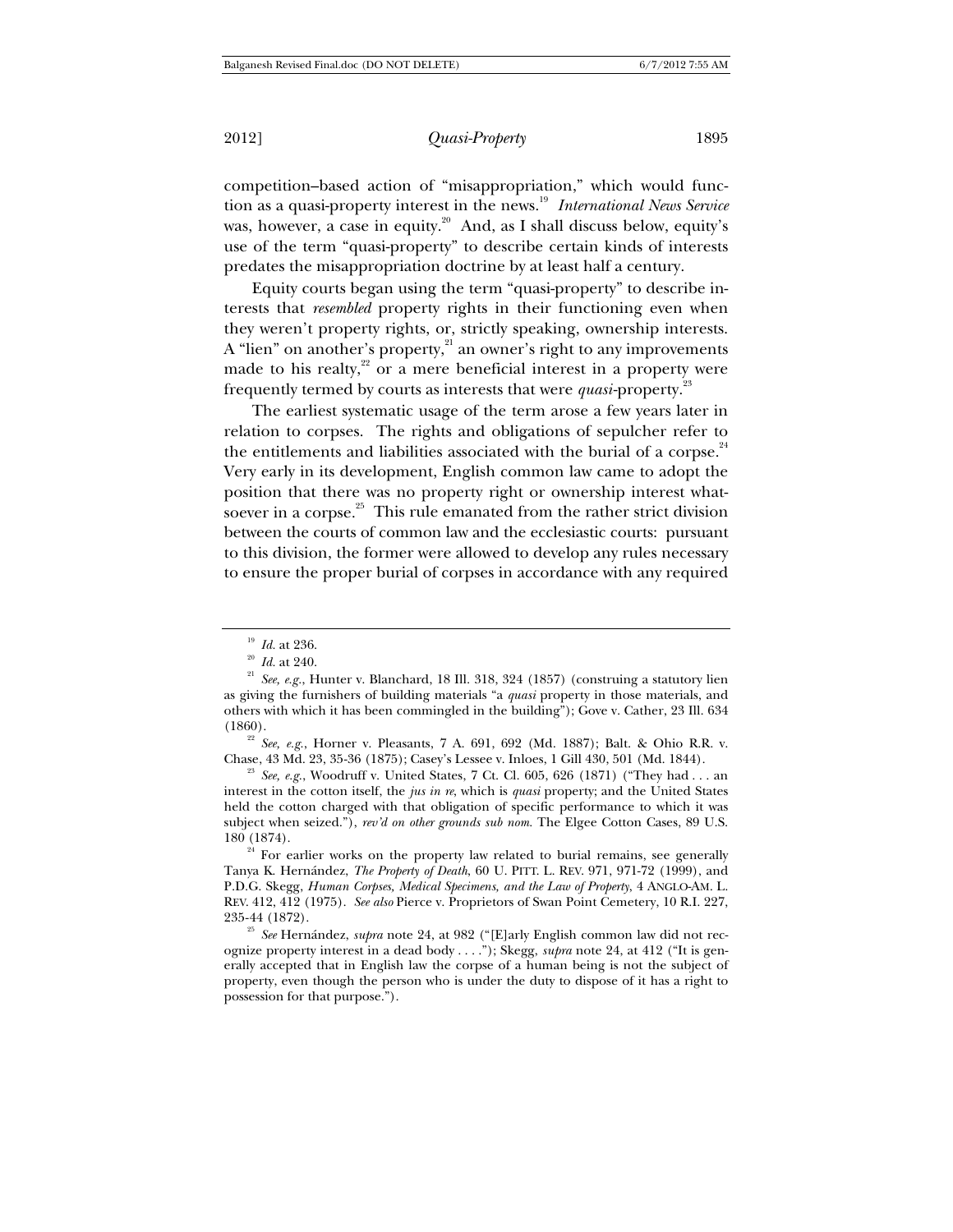religious practices.<sup>26</sup> Edward Coke thus famously declared that under the common law, corpses were "*nullius in bonis*" (i.e., no one's prop- $\text{erty})$ .  $^{27}$ 

As the common law crossed the Atlantic, however, this jurisdictional division presented a problem: the absence in America of a strict separation between the common law and ecclesiastical law ecclesiastical courts did not exist in America—meant that the common law could no longer simply avoid the subject along the lines suggested by Coke.<sup>28</sup> American courts were understandably reluctant to follow the English rule.29 To such courts, corpses seemed deserving of *some* protection against mutilation in order to protect the emotional interests of the family and the next of kin; ironically, though, that very reason also militated in favor of not treating corpses as ordinary ownable resources.30 Courts in a number of states thus adopted a middle position by applying the category of quasi-property to the interest. $31$  As one early court, in identifying this conflict, observed,

al. eds., 5th ed. 1984) ("[T]he courts have talked of a somewhat dubious 'property right' to the body, usually in the next of kin, which . . . cannot be conveyed, can be used only for the one purpose of burial, and not only has no pecuniary value but is a source of liability for funeral expenses." (footnotes omitted)); Hernández, *supra* note 24, at 1026 (discussing the law's need to balance the interests of the decedent and his

<sup>31</sup> For example, under Arkansas law, "the next of kin [has] a quasi-property right in a dead body." Fuller v. Marx, 724 F.2d 717, 719 (8th Cir. 1984). For examples of state court cases identifying a quasi-property interest, see Cohen v. Groman Mortuary, Inc., 41 Cal. Rptr. 481, 483 (Dist. Ct. App. 1964); O'Donnell v. Slack, 55 P. 906, 907 (Cal. 1899); Louisville & Nashville R.R. Co. v. Wilson, 51 S.E. 24, 27 (Ga. 1905); Burney v. Children's Hosp. in Bos., 47 N.E. 401, 402 (Mass. 1897); Brown v. Maplewood Cemetery Ass'n, 89 N.W. 872, 879 (Minn. 1902); *In re* Donn, 14 N.Y.S. 189, 191 (Sup. Ct. 1891); Long v. Chi. Rock Island & Pac. Ry. Co., 86 P. 289, 290-91 (Okla. 1905); Hackett v. Hackett, 26 A. 42, 43-44 (R.I. 1893); *Pierce*, 10. R.I. at 238; and Griffith v. Charlotte, Columbia & August R.R., 23 S.C. 25, 41 (1885).

<sup>26</sup> *See* Hernández, *supra* note 24, at 993; BLACK'S LAW DICTIONARY 407-08 (9th ed. 2009).  $2009$ . EDWARD COKE, THE THIRD PART OF THE INSTITUTES OF THE LAWS OF ENGLAND;

CONCERNING HIGH TREASON, AND OTHER PLEAS OF THE CROWN AND CRIMINAL CAUSES

<sup>203 (</sup>London, W. Clarke & Sons 1817). 28 *See* Hernández, *supra* note 24, at 993. 29 *See, e.g.*, Renihan v. Wright, 25 N.E. 822, 823-25 (Ind. 1890) (arguing that because of the "ecclesiastical element" inherent in England's jurisprudence but "not found in our[s]," England's law should not "exert any controlling influence"); *Pierce*, 10 R.I. at 237 (noting that while "[t]he question is new in this state . . . there is no right of property in a dead body").<br><sup>30</sup> *See* PROSSER AND KEETON ON THE LAW OF TORTS § 12, at 63 (W. Page Keeton et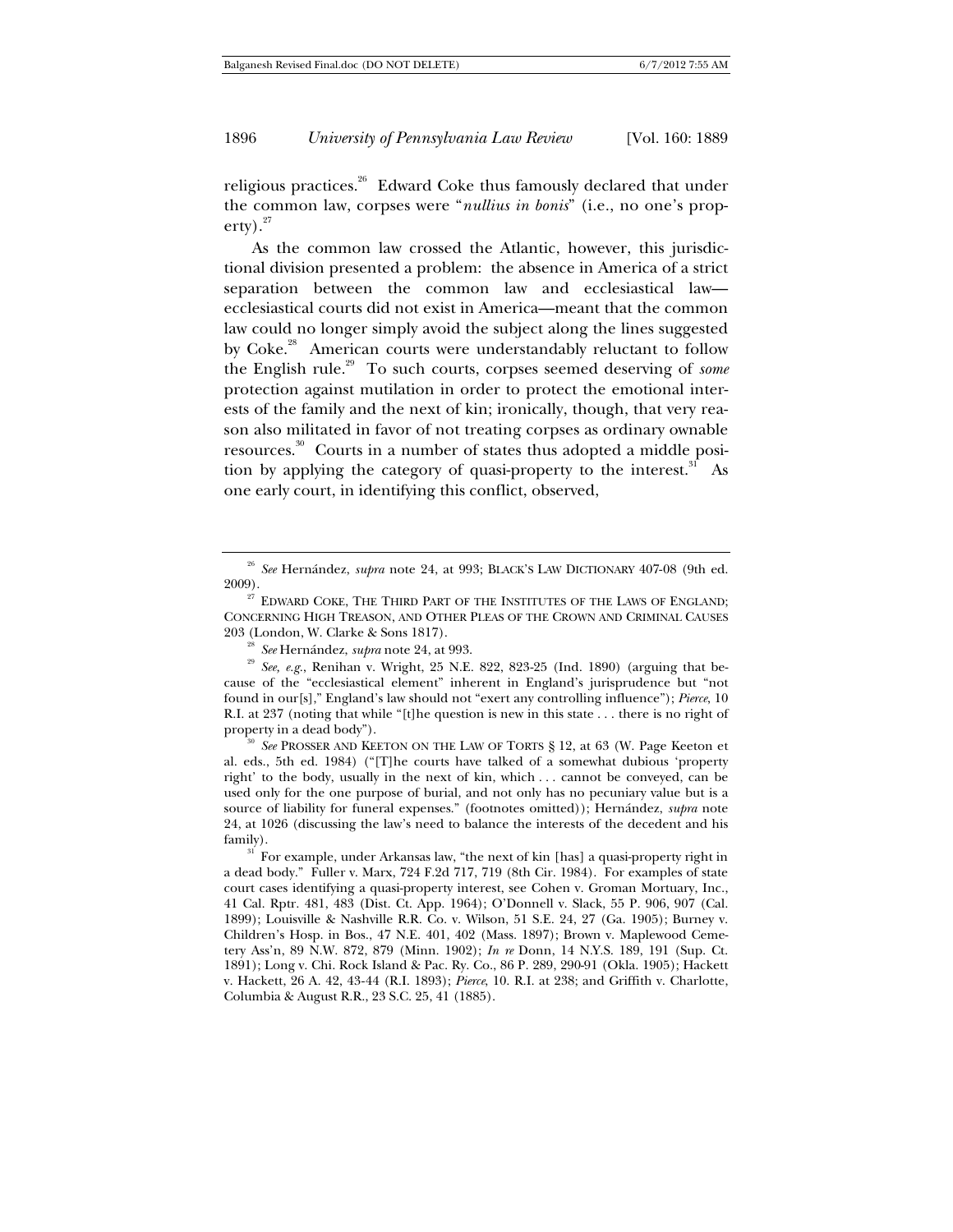[T]he burial of the dead is a subject which interests the feelings of mankind to a much greater degree than many matters of actual property. There is a duty imposed by the universal feelings of mankind to be discharged by some one towards the dead; a duty, and we may also say a right, to protect from violation; and a duty on the part of others to abstain from violation; it may therefore be considered as a sort of quasi property  $\dots$ .

Quasi-property thus emerged as the American common law term for the possessory or custodial interest that members of a deceased's family had over the deceased's mortal remains for purposes of disposal. The use of the term, and the development of a liability regime, were motivated by the impetus to protect the "personal feelings" or "sentiment and propriety" of the next of kin in having the corpse buried.<sup>33</sup> Prosser thus described this idea of a property-like right in the body to be a mere "fiction likely to deceive no one but a lawyer."<sup>34</sup> Nonetheless, the fiction had real functional significance, since it enabled relatives to recover damages upon commercial and noncommercial interferences, and located the middle-level principle motivating this right in the idea of possessing the corpse. In keeping with the limited purpose that the interest served, the law came to forbid the conveyance of this quasiproperty interest and recognized it to be of no independent pecuniary significance.<sup>35</sup> Additionally, some jurisdictions also came to require that the plaintiff establish some kind of "mental anguish" or a proxy therefor before finding liability for the interference.<sup>36</sup> Justice Pitney's use of quasi-property in *International News Service* was thus more than just a play on words.

A second area in which courts have come to use the idea of quasiproperty in recent times is trademark law and the doctrine of trademark dilution.<sup>37</sup> Unlike traditional trademark infringement, which is

<sup>32</sup> *Pierce*, 10 R.I. at 237-38; *accord Donn*, 14 N.Y.S. at 191 ("It is the almost universal practice among civilized people to scrupulously conform to the wishes and requests of friends and relatives as to the disposition to be made of their bodies.").

<sup>33</sup> *Hackett*, 26 A. at 43. 34 PROSSER & KEETON ON THE LAW OF TORTS, *supra* note 30, § 12, at 63. 35 *See, e.g.*, *Donn*, 14 N.Y.S. at 191; *Long*, 86 P. at 292 ("[E]quity will always aid one in the enjoyment of a legal right, even though no property interests are involved."). 36 *See, e.g.*, Galvin v. McGilley Mem'l Chapels, 746 S.W.2d 588, 591 (Mo. Ct. App.

<sup>1987) (&</sup>quot;The gist of the cause of action, as presently evolved, is the emotional distress and anguish to the nearest kin from mistreatment of the body.").<br><sup>37</sup> *See, e.g.*, Autozone, Inc. v. Tandy Corp., 373 F.3d 786, 801 (6th Cir. 2004) ("Dilu-

tion law, unlike traditional trademark infringement law . . . is not based on a likelihood of confusion standard, but only exists to protect the quasi-property rights a [trademark] holder has in maintaining the integrity and distinctiveness of his mark." (quoting Kellogg Co. v. Toucan Golf, Inc., 337 F.3d 616, 628 (6th Cir. 2003))); Ringling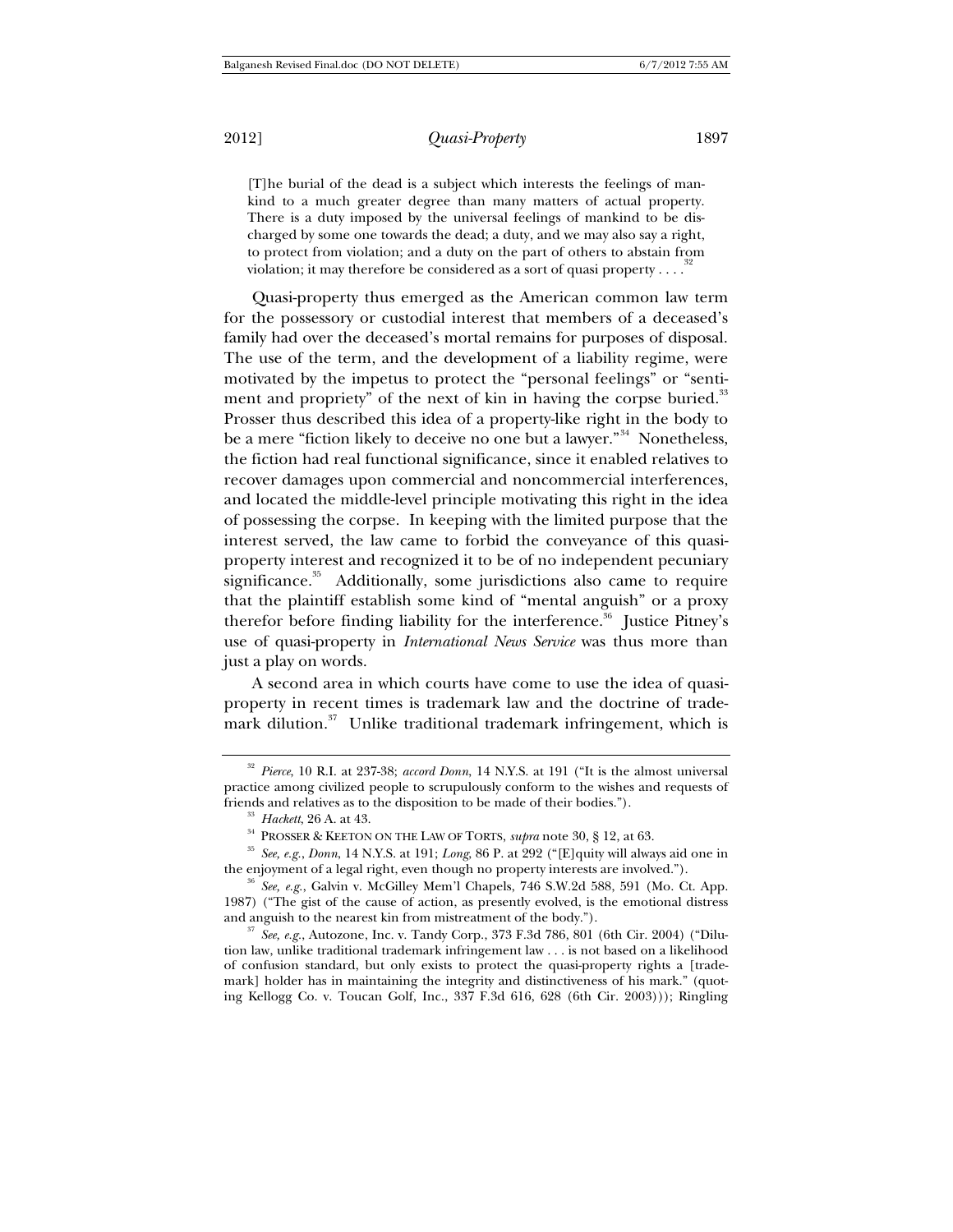predicated on a showing of consumer confusion, trademark dilution is an action that seeks to protect the "capacity of a famous [trade]mark to identify and distinguish goods or services"<sup>38</sup> as a quasi-property interest that is actionable independent of consumer confusion.<sup>39</sup> Treated as a quasi-property interest, reputation is protected through a heavily circumscribed exclusionary framework that is tailored to the centrality of perception, which forms the source of its protection-worthy attribute. The quasi-property framework allows trademark to retain its roots in the ideas of deceit and unfair competition without abandoning the idea of exclusionary protection altogether.<sup>40</sup>

While the rights regimes that the common law came to create in the news, corpses, and the reputation of a trademark may at first seem completely unrelated, they in fact exhibit important structural similarities. First, in all three contexts the law consciously *avoids* the recognition or creation of an ordinary property right in the subject matter involved. While the law's reasons for this avoidance are different, avoidance of a property interest was nonetheless crucial to the development of all three regimes. Second, despite its avoidance of creating a traditional property right in rem, the law nonetheless evinces the belief that there is some value in the idea of imposing a limited duty of forbearance. Third, this duty is heavily circumscribed by considerations that emanate directly from the parties' actions, interactions, and statuses, and only indirectly relate to the subject-matter in question. Finally, the law deems it appropriate (or necessary) to impose liability on actors that

Bros.-Barnum & Bailey Combined Shows, Inc. v. Utah Div. of Travel Dev., 955 F. Supp. 605, 613 n.7 (E.D. Va. 1997) ("A federal dilution claim . . . shifts the focus away from consumer protection and towards the protection of an owner's quasi-property right in a famous mark, itself."). 38 15 U.S.C. § 1127 (2000) (defining "dilution"), *amended by* Trademark Dilution

Revision Act of 2006, Pub. L. No. 109-312, § 2, 120 Stat. 1730, 1730-33 (striking definition of "dilution" from 15 U.S.C. § 1127 and fleshing out dilution law in § 1125).

<sup>&</sup>lt;sup>39</sup> See Kellogg, 337 F.3d at 628 (laying out the five-part test for trademark dilution under the Federal Trademark Dilution Act); *see also* 4 J. THOMAS MCCARTHY, MCCARTHY ON TRADEMARKS AND UNFAIR COMPETITION § 24:70 (4th ed. 2009) ("Dilution . . . might occur where the effect of the defendant's unauthorized use is to dilute by tarnishing or degrading positive associations of the mark and thus, to harm the reputation of the mark."). 40 *See* Kathleen B. McCabe, Note, *Dilution-by-Blurring: A Theory Caught in the Shadow* 

*of Trademark Infringement*, 68 FORDHAM L. REV. 1827, 1835 (2000) ("[T]rademark law is instead viewed as . . . developing from the notion of unfair competition . . . [which] in turn evolved from the commercial tort of fraud and deceit. Hence, . . . courts . . . use elements of both the tort of deceit and trespass, . . . which results in quasi-property protections." (footnotes omitted)).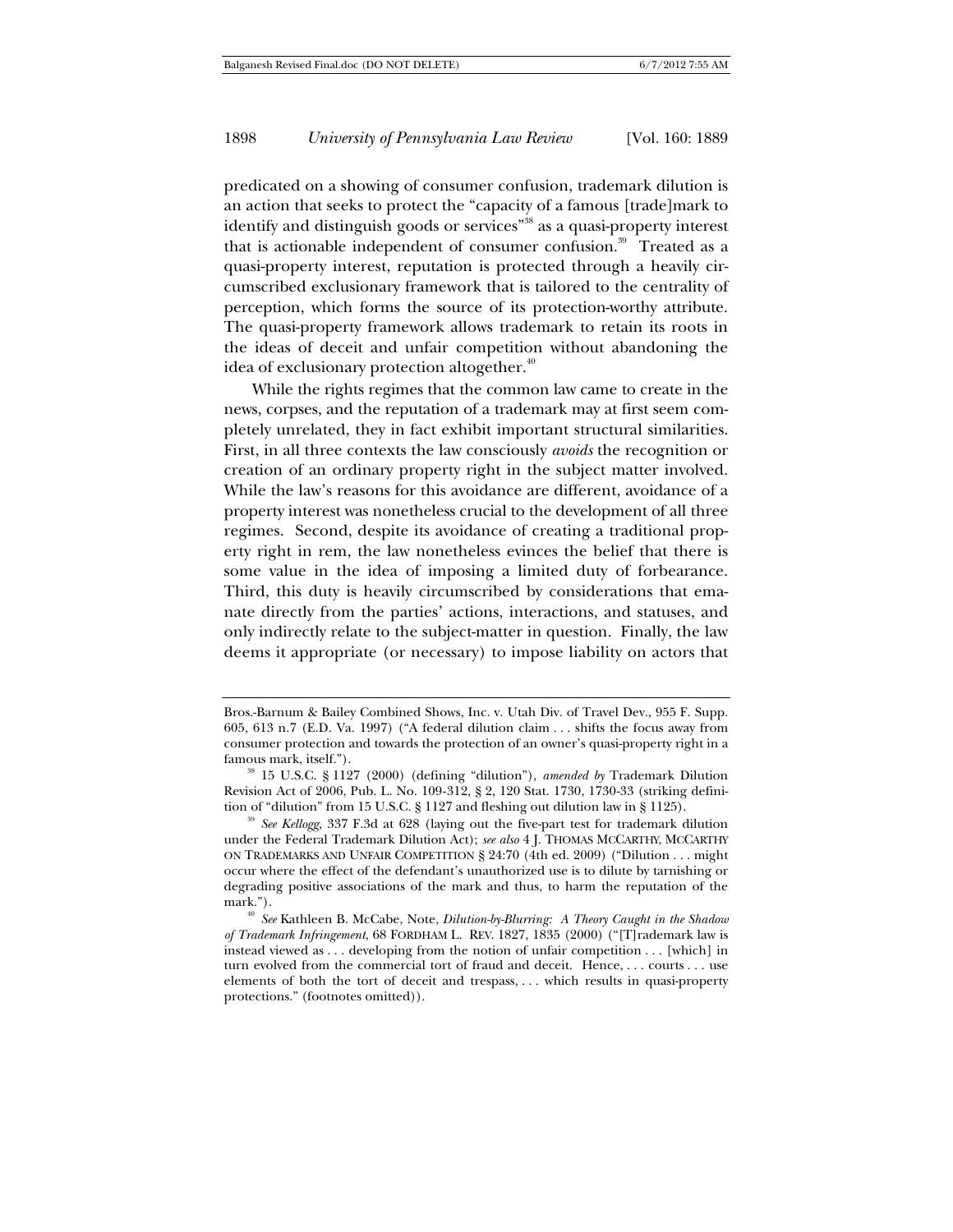breach this duty in different ways. While this fourth point is unexceptional, the second and third points are crucial to the idea of quasiproperty. The first, regarding avoidance, is the subject of the next Part.

Central to the idea of property is *exclusion*. 41 Classifying an interest in an object as a "property right" thus entails endowing it with (i) an exclusionary significance (ii) that is largely objective, in the sense of being insensitive to time, place, and context. An interest is endowed with exclusionary significance when a norm of inviolability (i.e., the duty of forbearance) is associated with the object that the interest relates to.<sup>42</sup> This inviolability may originate either in a social norm (more likely for traditional tangible resources such as land and chattel) $^{43}$ or entirely in a legal directive (more likely for intangibles like patents). $^{44}$ Yet regardless of its source, the norm operates by identifying the boundaries of the object and imposing a duty of forbearance (or exclusion) on everyone—the indeterminate set of individuals—other than the owner.<sup>45</sup> The insensitivity to context is an attribute of property's status as an in rem right, which operates against the world at large (i.e., against strangers to the right-holder, and independent of any causal relationship between the parties).<sup>46</sup>

A quasi-property interest works by relaxing both of these features of traditional property rights. It deemphasizes the connection between the interest and the resource; as a result, the resource comes to be devoid of objective exclusionary significance. Yet because exclusion remains a crucial feature, quasi-property must still *allude* to property as an idea. Instead, the law generates the exclusionary framework through the creation of a liability regime that focuses on a different set of interests that are implicated in the parties' interactions. These interests

<sup>41</sup> *See, e.g.*, Coll. Sav. Bank v. Fla. Prepaid Postsecondary Educ. Expense Bd., 527 U.S. 666, 673 (1999) ("The hallmark of a protected property interest is the right to exclude others."); Kaiser Aetna v. United States, 444 U.S. 164, 176 (1979) (describing "the right to exclude others" as "one of the most essential sticks in the bundle of rights that are commonly characterized as property"); Merrill, *supra* note 11, at 752 ("[T]he

right to exclude is the *sine qua non* of property.").<br><sup>42</sup> For a more in-depth analysis of the norm of inviolability and the right to exclude, see Balganesh, *supra* note 11, at 625-29.<br><sup>43</sup> *See id.* at 624 ("The precise strength of the norm tends to vary across resource

and context. . . . Much of the variation depends on social custom.").<br><sup>44</sup> *See id.* at 628-29.<br><sup>45</sup> *Id.* at 625-29.<br><sup>46</sup> For the leading account unbundling the idea of the right in rem, see Albert

Kocourek, *Rights in Rem*, 68 U. PA. L. REV. 322 (1920).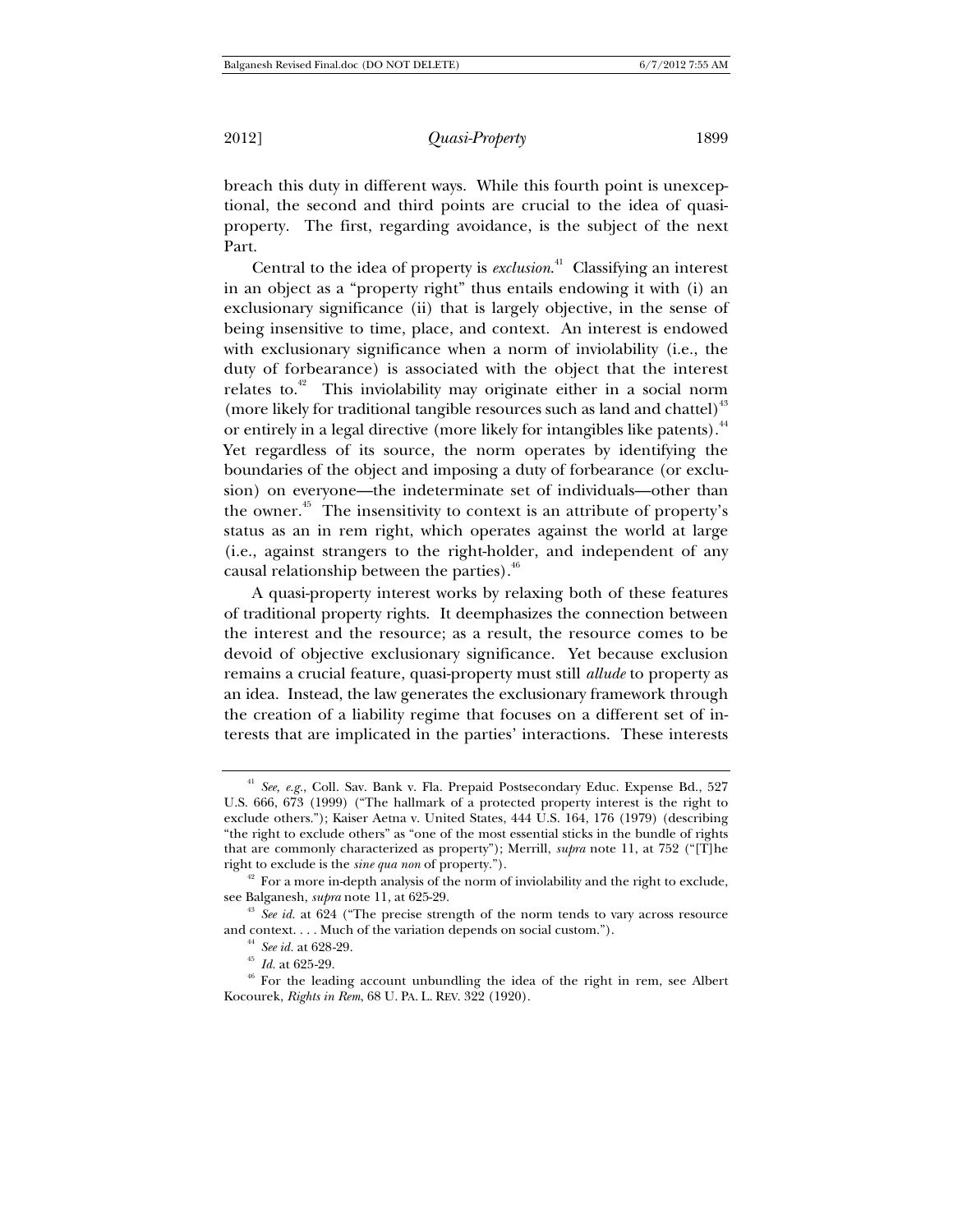in turn relate to, but do not emanate exclusively from, the resource. They derive instead from the nature, context, and consequences of the parties' interactions—much like the laws of tort and unjust enrichment—and less from the connection between the resource and the right-holder. As a result, the exclusionary significance of the right is targeted only at a determinate set of actors.

This heightened determinacy certainly does not imply that the quasi-property interest is purely ad hoc; in the abstract, the interest preexists the identification of a defendant. But until the defendant enters the picture and is identified (by relationship, action, or harm), the plaintiff's interest is practically inconsequential; unlike traditional property rights that are meaningful even prior to their infraction, it is latent at best. Quasi-property interests thus hang "in the air," to borrow then–Chief Judge Cardozo's analogous description of negligence law, unless or until a defendant is identified. $47$ 

Returning to our examples of quasi-property reveals how this common framework functions. In *International News Service*, the Court created a liability framework that would allow one newsgatherer to exclude another from the time-sensitive news that the former collected, but *only when they were both direct competitors in the same market*. 48 The parties' relative statuses—here, as direct competitors—triggered the quasi-property exclusionary framework. Exclusion thus relates to the time-sensitive news (its subject matter), but hardly emanates from it, since without the parties' statuses vis-à-vis each other, news has little objective exclusionary significance. The exclusion is thus highly sensitive to the peculiarities of the context. So too it is with the rights of sepulcher discussed earlier. A person is allowed to exclude another from the corpse of a relative, but only when that person is likely to suffer mental anguish as a result of the latter's actions. Here, the exclusionary framework is triggered by both the plaintiff's status in relation to the deceased and the nature of the defendant's actions.

What we thus see happening in these quasi-property settings is that the exclusionary signal, commonly associated with a property interest, isn't *fully* mediated through the res. Property scholars have long identified the creation of a jural relationship mediated through the

<sup>&</sup>lt;sup>47</sup> Palsgraf v. Long Island R.R., 162 N.E. 99, 99 (N.Y. 1928) (quoting FREDERICK POLLOCK, THE LAW OF TORTS: A TREATISE ON THE PRINCIPLES OF OBLIGATIONS ARISING<br>FROM CIVIL WRONGS IN THE COMMON LAW 455 (11th ed. 1920)).

<sup>&</sup>lt;sup>48</sup> See Int'l News Serv. v. Associated Press, 248 U.S. 215, 235-36 (1918).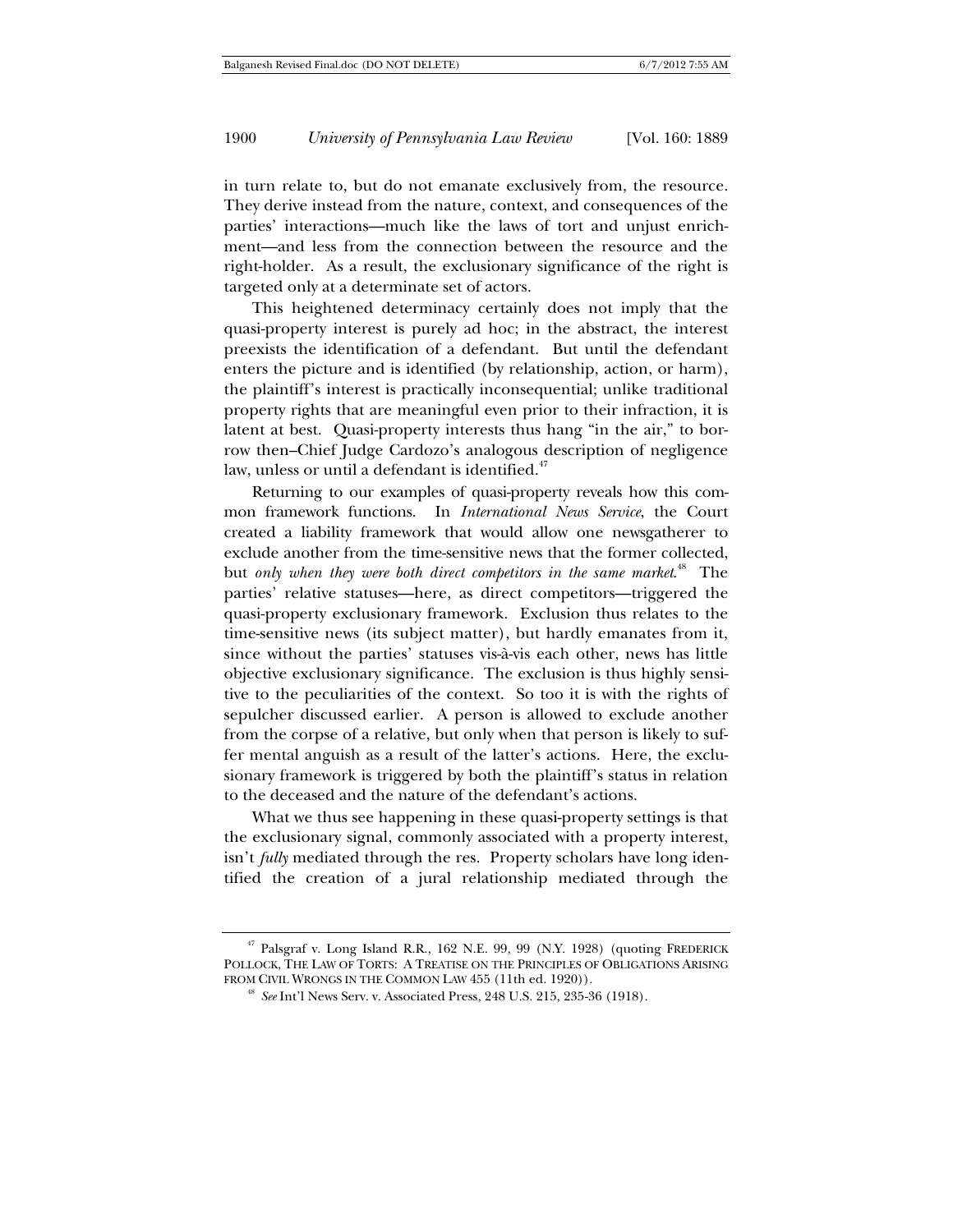2012] *Quasi-Property* 1901

resource as a characteristic feature of the law of property rights.<sup>49</sup> This mediation is thus thought to enable the true in rem nature of the right, since it allows for both owner and interferer to remain indifferent to each other's identity and characteristics. $50$  In the quasi-property context, however, the law communicates its exclusionary signal independent of the resource—even though it relates the signal to the resource. Indeed, the exclusionary signal emanates from the relationship between the parties in question: their statuses vis-à-vis each other, their interaction, or the particular context within which they interact. Only when this relational dimension is implicated does the resource come to be endowed with the limited exclusionary significance that resembles the functioning of property. The description above thus implicates two interrelated analytical elements for quasi-property interests: a *trigger* for the exclusionary signal, and its *communication* as a signal to actors.

#### A. *Triggering Exclusion*

One characteristic feature of quasi-property interests is that they endow a resource with exclusionary significance only within certain narrow domains that are in turn triggered by certain circumstances. Until and unless these circumstances arise, the resource in question remains *nullius in bonis* (i.e., unowned). The additional significance of these triggers is that they can in some sense be turned "off." Thus, when the factual circumstances that affirmatively endow the resource with exclusionary significance disappear, the exclusionary significance itself also ceases to exist. This off switch is particularly important because, as we will see below, it influences the nature and functioning of the legal directive involved.

Nearly eight decades ago, noted theorist and legal realist Leon Green published a series of articles under the title "Relational Interests,"51 wherein he voiced exasperation that courts tended to

<sup>49</sup> *See, e.g.*, PENNER, *supra* note 11, at 29 ("The criterion is whether the duty is in any way specific to particular individuals in terms of its content."); Merrill & Smith, *supra* note 17, at 364 ("[I]n rem property rights . . . attach to persons insofar as they have a certain relationship to some thing.").

<sup>&</sup>lt;sup>50</sup> See PENNER, *supra* note 11, at 30 ("Norms *in rem* establish the general, impersonal practices upon which modern societies largely depend. They allow strangers to interact with each other in a rule-governed way, though their dealings are not personal in any significant respect."). 51 For the series of articles, see Leon Green, *Relational Interests*, 29 ILL. L. REV. <sup>460</sup>

<sup>(1934) [</sup>hereinafter Green, *Relational Interests* (pt. 1)]; Leon Green, *Relational Interests*,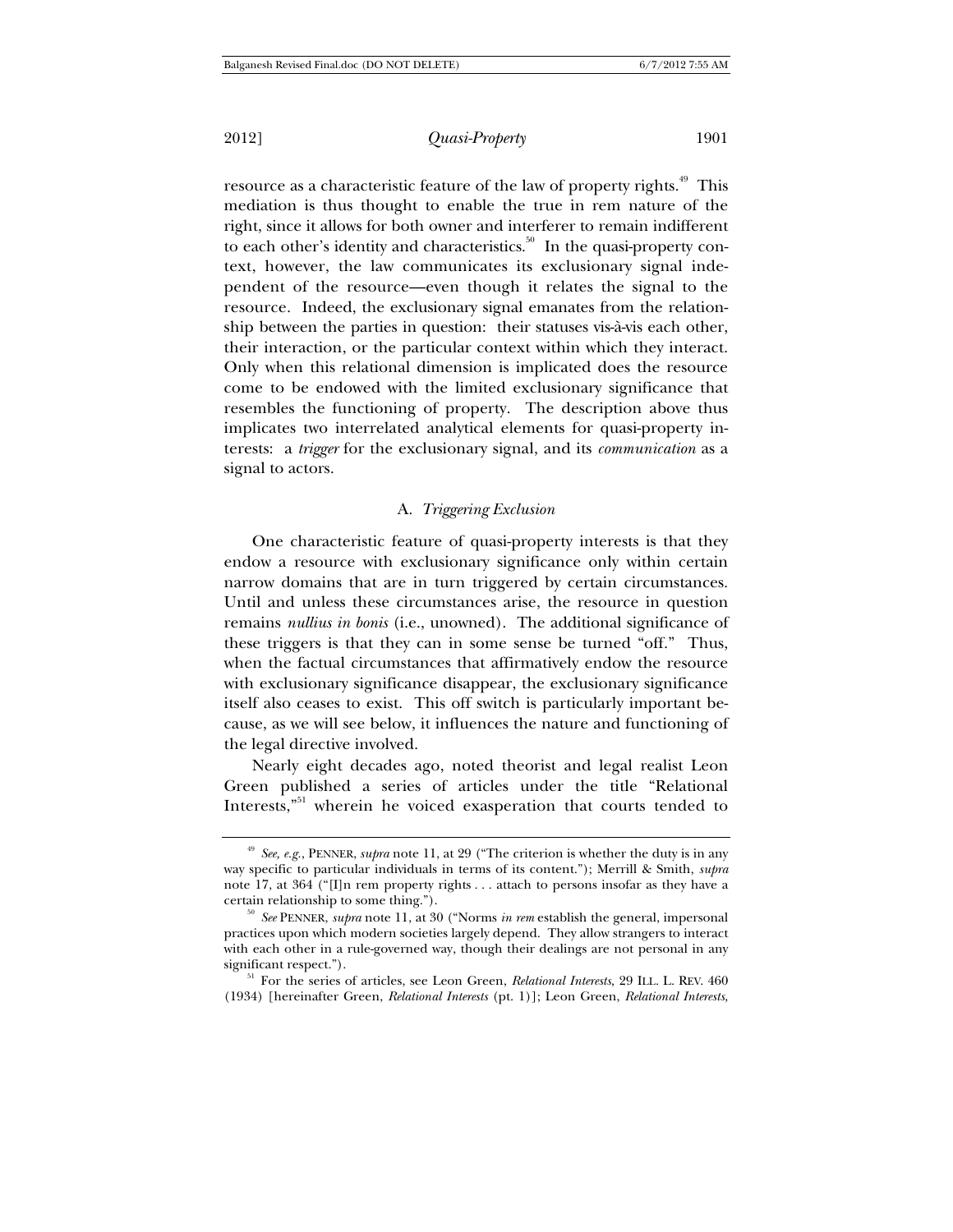characterize certain interests as forms of property with the sole objective of invoking and applying equitable considerations.<sup>52</sup> He instead proposed treating these interests as a distinct category of interests that were not in any sense connected to a "tangible thing," but instead focused on protecting a relationship that the plaintiff had to another individual or society.53 Green's basic intuition was in some sense correct: courts were directly reacting to the relationship between the parties rather than just to their interaction through a tangible object. However, Green's analysis breaks down when he insists (i) that the relationship always involved a third party (beyond the litigants) and (ii) that the relationship needed to preexist the dispute in question.<sup>54</sup> By relaxing these two assumptions, we can make sense of why courts were treating some interests as property-like: the courts were looking to the consequences and effects of the exclusionary framework on *the parties' relationship* (or interaction).

Generally speaking, then, quasi-property interests originate in the circumstances of parties' relationships broadly understood. What triggers courts' identification of these relationships (for their invocation of quasi-property) is (i) the status of the parties vis-à-vis each other, (ii) the unique environment or context within which they interact, (iii) the nature—wrongful or otherwise—of one party's actions, or (iv) a combination of these factors. Each of these factors requires brief elucidation.

#### 1. Status

In situations where the law seeks to regulate parties' interactions over a resource as a result of their unique status vis-à-vis each other, quasi-property proves an ideal vehicle. The paradigmatic instance is of course the "hot news" misappropriation doctrine, which endows timesensitive news with exclusionary significance only when the parties are direct competitors in the same market, a requirement that involves an analysis of their relationship.<sup>55</sup> Their status as competitors in the same

<sup>30</sup> ILL. L. REV. 1 (1935) [hereinafter Green, *Relational Interests* (pt. 2)]; Leon Green,

<sup>&</sup>lt;sup>52</sup> *See, e.g.*, Green, *Relational Interests* (pt. 1), *supra* note 51, at 461 ("This inadequacy of classification has proved extremely costly to legal science ....").

<sup>&</sup>lt;sup>53</sup> *Id.* at 460, 462.<br><sup>54</sup> *See id.* at 462 ("While in hurts to personality, or property only two parties, plaintiff and defendant, are involved, in hurts to relationship interests, three parties must always be involved."). 55 *See* Int'l News Serv. v. Associated Press, 248 U.S. 215, 239-40 (1918) (explaining

that the test for misappropriation examines "the rights of complainant and defendant,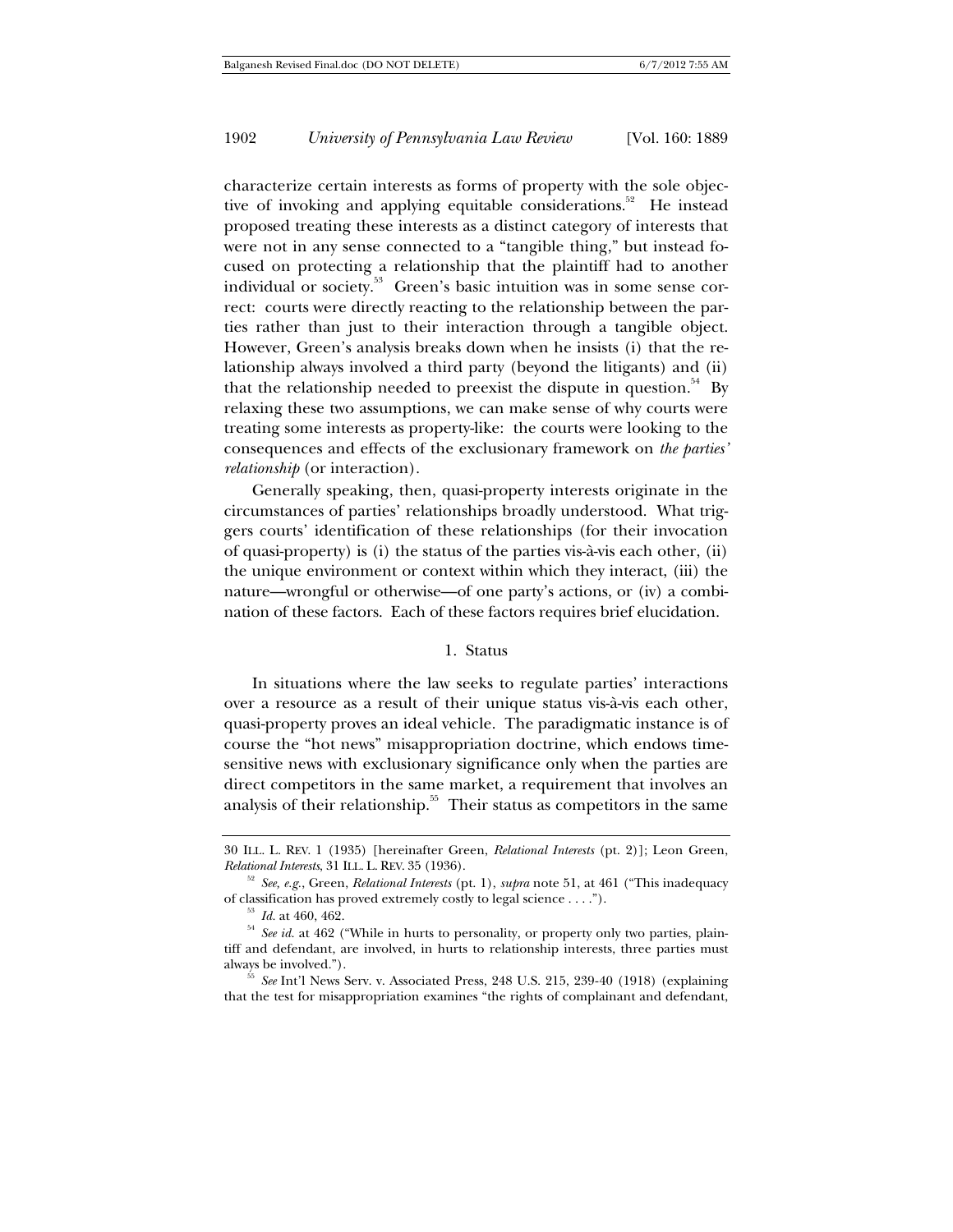market is thought to necessitate ensuring that one doesn't free ride on the information gathered by the other through the creation of an exclusionary framework limited to the duration for which the parties retain this status as competitors.<sup>56</sup>

Another domain where the status of a party imbues a resource with limited exclusionary significance is that of insider trading.<sup>57</sup> There, courts endow market-sensitive factual information with limited exclusionary significance when obtained and used by someone who has the status of a fiduciary to the source.<sup>58</sup> What seems to matter in these settings where the law emphasizes the parties' status is the fact that the parties' objective/relative positions mandate that they pay greater attention to the manner in which they obtain and use certain resources.<sup>59</sup> The normative focus of the regime is thus on the harm that is likely to occur directly from their status (e.g., unfair competition or market fraud) rather than any harm to the resource or through its use in the abstract. $60$ 

<sup>56</sup> *See* Balganesh, *supra* note 55, at 448-49 ("In the Court's understanding, free riding was problematic because it allowed a competitor to lower its costs and compete on

unfair terms with a collector of the news."). 57 *See* United States v. O'Hagan, 521 U.S. 642, 653-54 (1997) (adopting the misappropriation theory for insider trading). Misappropriation theory and insider trading are closely related. *See* Zohar Goshen & Gideon Parchomovsky, *On Insider Trading, Markets, and "Negative" Property Rights in Information*, 87 VA. L. REV. 1229, 1266-68 (2001); Kimberly D. Krawiec, *Privatizing "Outsider Trading*," 41 VA. J. INT'L L. 693, 696 (2001).<br><sup>58</sup> *See O'Hagan*, 521 U.S. at 656 ("[T]he fiduciary's fraud is consummated, not when

the fiduciary gains the confidential information, but when, without disclosure to the principal, he uses the information to purchase or sell securities."); *see also* Saikrishna Prakash, *Our Dysfunctional Insider Trading Regime*, 99 COLUM. L. REV. 1491, 1504-06 (1999) ("[T]he misappropriating trader deceives those who entrusted her with confidential information." (footnote omitted)). 59 *Cf.* Dennis W. Carlton & Daniel R. Fischel, *The Regulation of Insider Trading*, 35

STAN. L. REV. 857, 866-72 (1983) (discussing possible reasons for allocating property rights in corporate information to "insiders" rather than shareholders). 60 *See O'Hagan*, 521 U.S. at 656.

competitors in business, as between themselves," rather than "the rights of the complainant as against the public," since the purchaser of a newspaper has different rights in relation to the seller and the news than does the competitor who would "transmit that news for commercial use . . . in order to divert a material portion of the profit from those who have earned it"); *see also* Shyamkrishna Balganesh, *"Hot News": The Enduring Myth of Property in News*, 111 COLUM. L. REV. 419, 438-40 (2011) (elaborating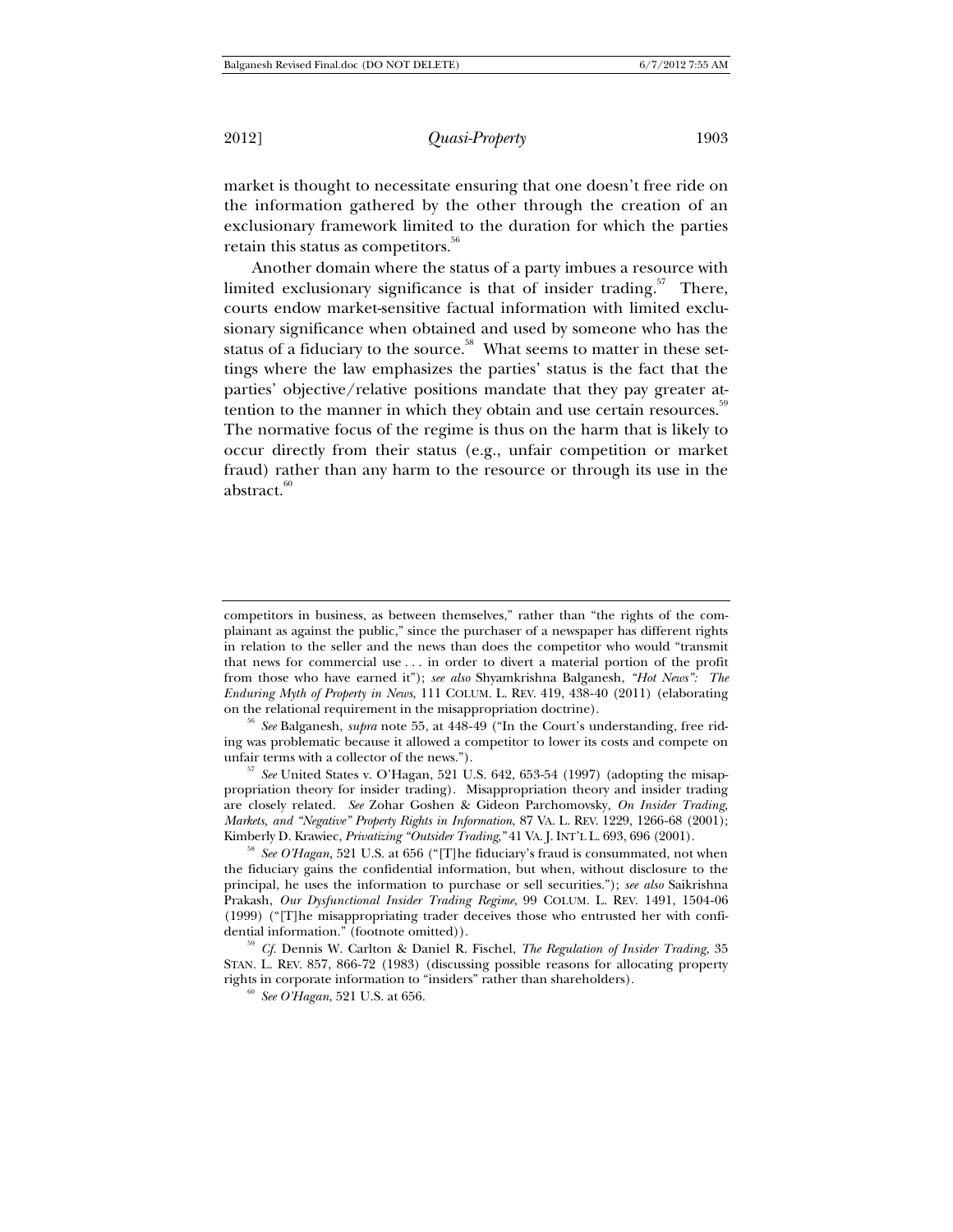## 2. Context

In some instances, the environment within which the parties interact over the resource is one that is especially sensitive and deserving of protection. By treating the resource as a form of quasi-property and imbuing it with limited exclusionary significance, the law seeks to protect the parties' interests in circumstances under which they are most likely to be affected. The quasi-property nature of sepulchral rights belongs to this category. As courts have long noted, the common law came to endow a corpse with limited exclusionary rights vested *only* in parties who were likely to suffer emotional anguish upon an interference, and deemed these rights to be infringed *only* by activities that were in turn most likely to cause such anguish directly.<sup>61</sup> Thus, courts have limited such quasi-property claims to "close family members,"<sup>62</sup> and have cabined the nature of a required infraction to an "intrusion, manhandling, or manipulation" of the corpse. $63$  They have also disallowed monetary claims for conversion $^{64}$  or for mere invasions of privacy. $^{65}$ Much as with status, the primary harm that the law of sepulchral rights seeks to protect originates in the effects of the defendant's actions on the plaintiff's circumstantially vulnerable emotional wellbeing, rather than any harm to the res as such.

#### 3. Conduct

A third set of situations in which the law invokes the quasi-property idea involves a defendant's morally ambiguous behavior, which, though directed at the plaintiff, affects some res. Here, courts often hesitate to create a full-blown property interest in the res for either

<sup>&</sup>lt;sup>61</sup> See supra notes 28-36 and accompanying text.<br><sup>62</sup> Boorman v. Nev. Mem'l Cremation Soc'y, Inc., 236 P.3d 4, 8 (Nev. 2010).<br><sup>63</sup> Riley v. St. Louis County, 153 F.3d 627, 630 (8th Cir. 1998); *accord* Culpepper v. Pearl St. Bldg., Inc., 877 P.2d 877, 880 (Colo. 1994) ("Clearly, there can be no property right in a dead body in a commercial sense, since a dead body cannot be bartered or sold. Some courts have recognized a quasi-property right in dead bodies for the limited purpose of seeing that the body is decently interred or disposed of."). 64 *See, e.g.*, *Culpepper*, 877 P.2d at 882 & n.6; *Boorman*, 236 P.3d at 9; *see also* Bauer v.

N. Fulton Med. Ctr., Inc., 527 S.E.2d 240, 244 (Ga. Ct. App. 1999) (explaining that because Mrs. Bauer "has no pecuniary interest in her husband's corpse, . . . accordingly, Mr. Bauer's corneal tissue is not subject to valuation" with respect to her conversion claim). 65 *See, e.g.*, *Riley*, 153 F.3d at 631 (denying a Fourth and Fourteenth Amendment in-

vasion of privacy claim because the protection is for highly personal matters only).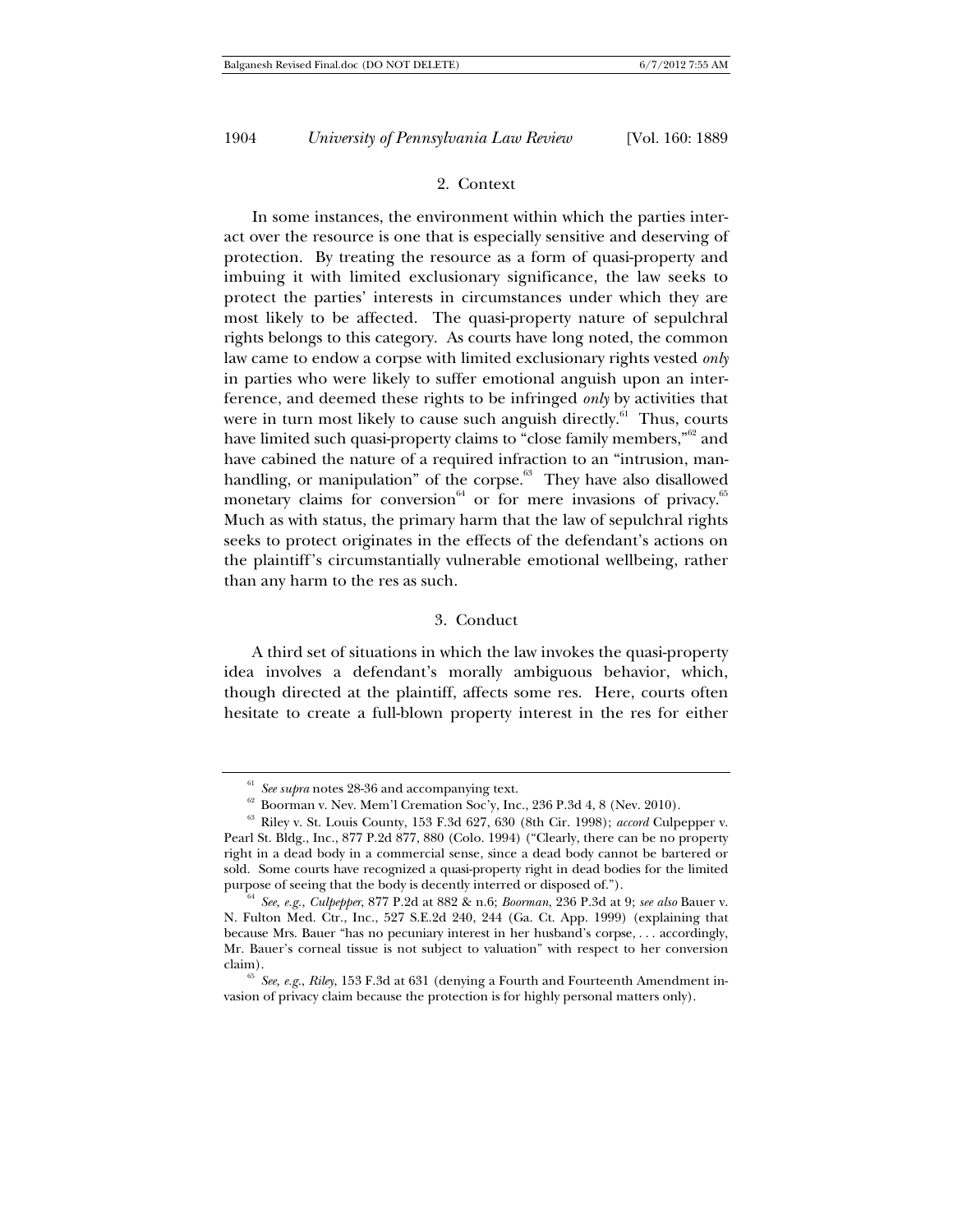formal or substantive reasons. $66$  They choose instead to impose liability on the defendant by tailoring the law's exclusionary framework to the conduct that they seek to censure. The law of trade secrets—as well as the multiple causes of action under the heading of unfair competition—fits this description in large measure. $67$ 

We might also include within this category situations in which the party whose actions are morally ambiguous isn't the potential plaintiff. Various kinds of equitable claims (such as liens) that are recognized by courts but are nonetheless treated as inferior to another party's stronger claim are good examples here.<sup>68</sup> For instance, some courts treat the doctrine of accession as creating a quasi-property right in the mistaken improver's contribution to the resource.<sup>69</sup> Such a claim is treated as inferior to the true owner's superior claim—it doesn't come into existence unless the improver's conduct, which, while technically a trespass, is nonetheless found to have been in good faith.<sup>70</sup>

 $66$  The distinction between formal and substantive reasons here often implicates courts' equitable, as opposed to ordinary common law, jurisdiction.

<sup>&</sup>lt;sup>67</sup> See, e.g., E.I. du Pont de Nemours Powder Co. v. Masland, 244 U.S. 100, 102 (1917) (noting how the focus was on behavior and not the asset itself); Shyamkrishna Balganesh & Gideon Parchomovsky, *The Role of Unfair Competition in the Common Law* (describing the nature of the focus in greater detail), *in* INTELLECTUAL PROPERTY AND THE COMMON LAW (Shyamkrishna Balganesh ed., forthcoming 2012); Ramon A. Klitzke, *Trade Secrets: Important Quasi-Property Rights*, 41 BUS. LAW. 555, 557 (1986) ("It is clear that [trade secret protection's] home port is fairness and honesty between business competitors."). 68 *See, e.g.*, Hunter v. Blanchard, 18 Ill. 318, 323-24 (1857) (finding a supplier of

building materials to have a lien over his contribution to the building); V.S. Cook Lumber Co. v. Harris, 71 P.2d 446, 450-51 (Okla. 1937) (treating the interest of a shareholder who has borrowed on his stock as quasi-property, subject to the superior claim of the corporation); Att'y Gen. v. Chi. & Nw. Ry. Co., 35 Wis. 425, 578-80 (1874) (upholding, against a Contracts Clause challenge, the right of the state to set the maximum tolls that the defendant railroad companies could charge passengers or freight shippers, since "[a]s far as the franchise [to toll] is considered property, it was subject to this limitation," reserved by the state, that the franchise could be altered); MARIE C. MALARO, A LEGAL PRIMER ON MANAGING MUSEUM COLLECTIONS 188-89 (1985) (describing a museum's interest as a gratuitous bailee or trustee in terms akin to quasi-

property). 69 *See* Harmon D. Maxson, Comment, *Property—Damages for Timber Trespass*, 1 WM. & MARY L. REV. 434, 436 n.7 (1958) (noting that, with regard to the property principles presented in *Wooden-Ware Co. v. United States*, 106 U.S. 432 (1882), "it is recognized even in courts of law that an equitable and quasi-property right is acquired by one who in good faith adds value to the property by his labor, although the property . . . may be that of another").<br> $\frac{70}{I}$  *Id.* at 436 n.6.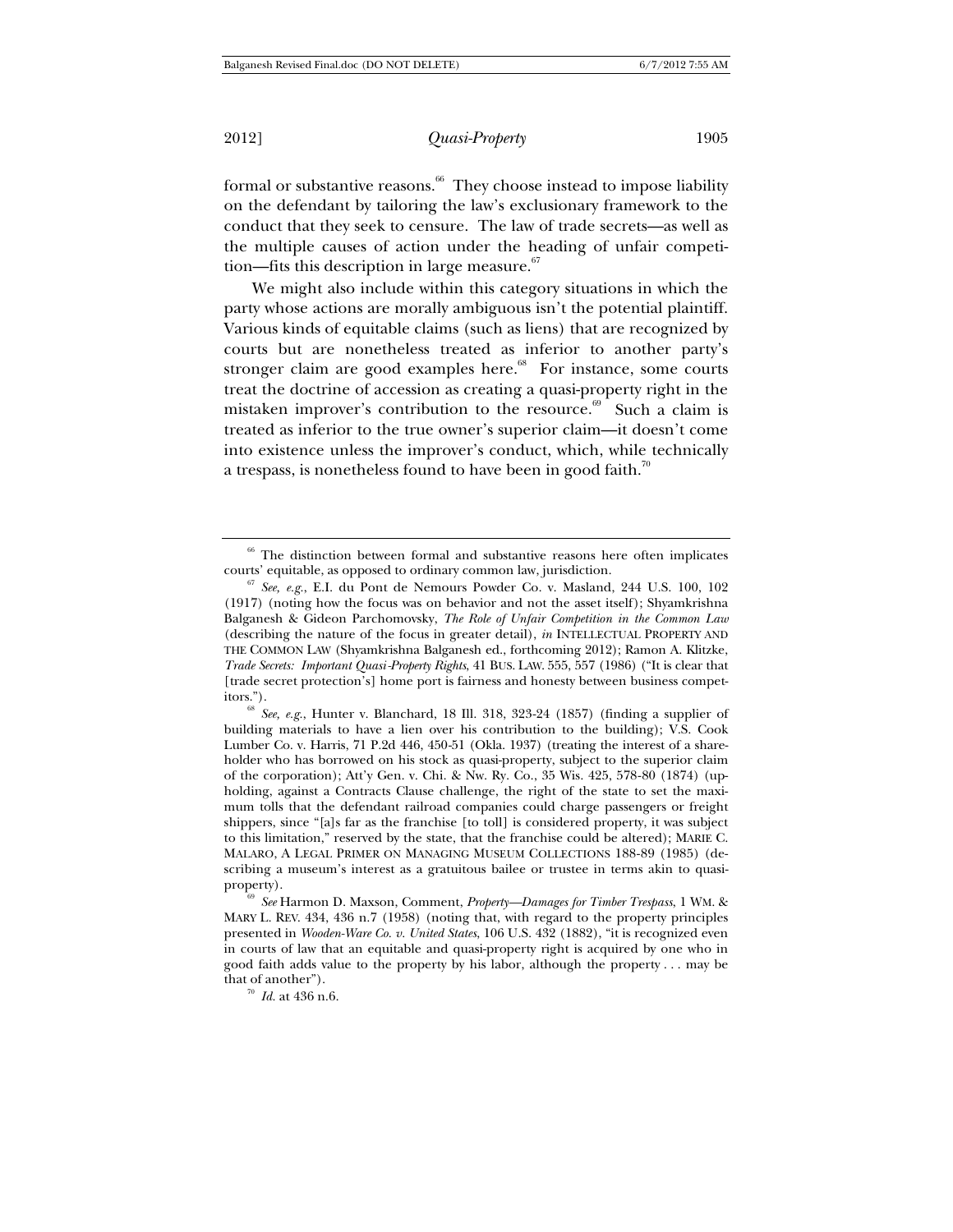\* \* \*

It should be fairly apparent from the discussion above that the categories of facts that trigger the law's choice of a quasi-property framework are hardly watertight. A party's status might thus in some ininstances inform the court's analysis of its conduct (as in *International News Service*) or motivate the adoption of a quasi-property framework. What is crucial in all these settings is that the law's choice *not to endow the resource with objective exclusionary significance* is both conscious and analytically meaningful.

#### B. *Signaling Relational Exclusion*

Having seen the conditions under which the law might choose to endow an actual or notional res with limited exclusionary significance, it is worth exploring how exactly the law chooses to *communicate* this decision. Liability regimes impose duties and obligations on actors that are best described as "relational" in nature, since they identify both an action that triggers liability and an actor to whom the obligation is owed.<sup>71</sup> Property law, too, operates as a system of liability, notwithstanding its in rem nature characterized paradigmatically by the law of trespass.<sup>72</sup> And while it may be true that, under property law, actors owe a duty of forbearance to the individuals who own the res in question, this obligation is communicated *via* the res, which mediates it. This structure occasionally produces the mistaken idea that the obligation is owed to the resource and not to the individual. In quasiproperty, on the other hand, the law endows the res with only limited exclusionary significance, yet the directive is almost never communicated through the res itself.

<sup>71</sup> *See* John C.P. Goldberg & Benjamin C. Zipursky, *Torts as Wrongs*, 88 TEX. L. REV. 917, 945-46 (2010) (describing torts as "relational, injury-inclusive wrongs"); Zipursky, *supra* note 15, at 88-93 (1998) (describing tort law as "rights, wrongs, and recourse").

 $\frac{72}{12}$  I am conscious here not to equate the regime of liability surrounding property rights as simple "liability rules" under the Calabresi-Melamed framework. As scholars have long shown, that framework focuses largely on the "protection" of an entitlement, which has in recent times come to be equated with remedies rather than rights. The framework also says little about the analytical bases of the underlying right that the regime protects or the "first-order question" about who should obtain the entitlement and why. For more information on the property-rights framework, see Guido Calabresi & A. Douglas Melamed, *Property Rules, Liability Rules, and Inalienability: One View of the Cathedral*, 85 HARV. L. REV. 1089, 1106-10 (1972); Jules L. Coleman & Jody Kraus, *Rethinking the Theory of Legal Rights*, 95 YALE L.J. 1335, 1347-52 (1986); and Henry E. Smith, *Exclusion and Property Rules in the Law of Nuisance*, 90 VA. L. REV. 965, 973 (2004).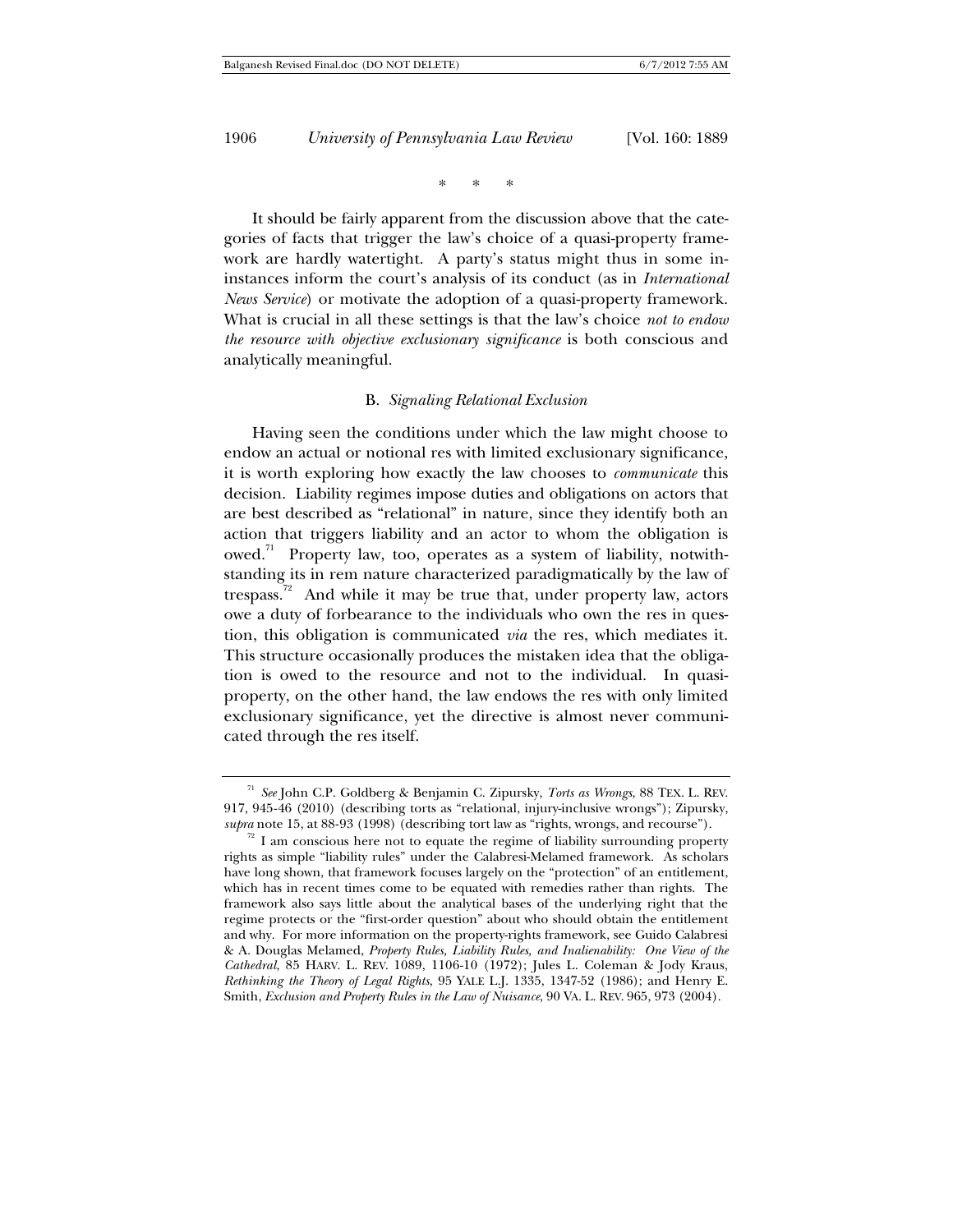Quasi-property revolves around a directive best described as "relational forbearance." Such a regime imposes (and communicates) a limited duty of forbearance on individuals when they acquire a particular status in relation to the interest-holder, or when the context of their interaction or conduct necessitates limited exclusion. This duty of forbearance is only ever imposed relationally, by reference to the interest-holder rather than the object of the interest. Individuals are directed by the law to avoid interfering with the object of the interest *under a particular set of circumstances*, defined with a good measure of specificity. By emphasizing the circumstances of interference rather than the interference itself, the law moves away from the object and towards the relationship between the interest-holder and the interferer. In the process, the normative basis of exclusion moves away from the boundaries of the object and towards the circumstances necessitating exclusion. It is this feature that differentiates the law of trespass from the category of quasi-property. While trespass law emphasizes the boundaries of the object as the source of the duty of forbearance, quasiproperty, on the other hand, communicates forbearance relationally and with reference to the unique circumstances calling for exclusion.

The rationale for employing relational forbearance instead of a general duty of forbearance in turn derives from the law's need to make clear the precise *reasons* for the exclusionary framework. Quasiproperty serves to break what is often referred to as the "irreducibility of ownership"—the belief that property and ownership as conceptual devices preclude any further investigation into the reasons for which they exist.<sup>73</sup> By refraining from endowing the res in question with the objective status of an "owned" resource, quasi-property draws attention to the reasons why the law might nonetheless choose to endow the interest in question with limited exclusionary significance. Often, it turns out that these reasons have little to do with the abstract connection between the interest-holder and the object—believed to be central to property—but rather derive from a specific context or setting within which that connection becomes necessary to further *other* values or goals. The commodification of the object is clearly secondary to other interests, and the quasi-property framework allows for these other interests to be considered more directly.

<sup>73</sup> This idea owes its origins to Jim Harris. *See* J.W. HARRIS, PROPERTY AND JUSTICE 64-66 (1996) ("Ownership acts as an irreducible organizing idea in the daily, noncontested functioning of a property institution. No inferential move from the content of all these rules can give us a list of the privileges and powers which ownership entails.").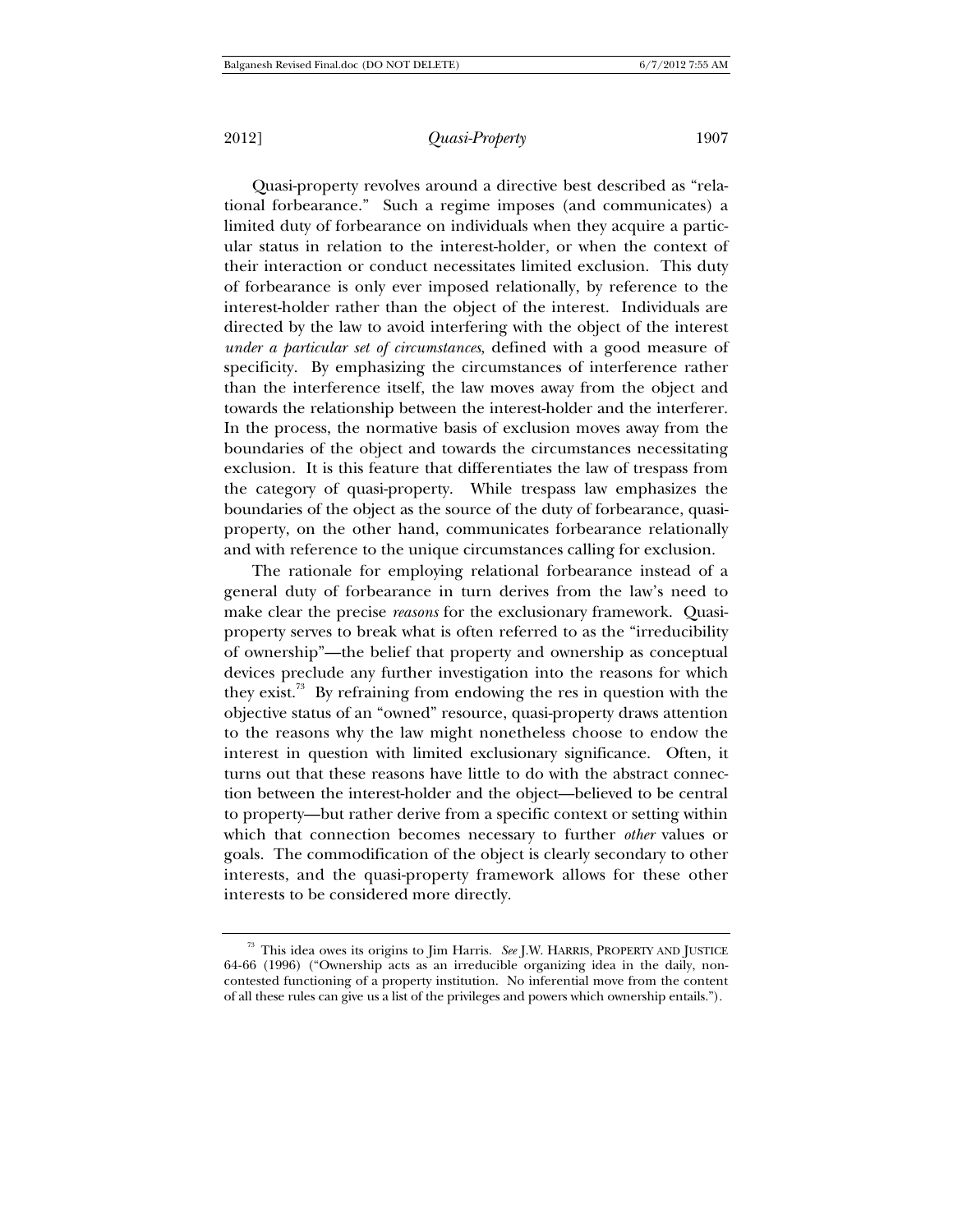In important work, Henry Smith has shown how property law attempts to delineate rights through either an "exclusion" strategy, which focuses on a "thing" and simple on/off signals for the directive (e.g., boundary-crossing as trespass), and a "governance" strategy, which is more fine-grained and involves a more circumstantial determination of when a right is infringed.<sup>74</sup> The choice of strategy is thought to emanate from the law's attempt to optimize information costs.<sup>75</sup> More recently, Smith has extended this analysis to the property/tort interface to argue that "[w]here property starts with a thing as the beginning for delineating rights, tort law takes action as its starting point."76 Although Smith doesn't directly address the source of the directive in either formulation, his theory suggests that property law's in rem directives emanate from the thing itself, while in tort law they originate in the duties of care around which tort law's focus on an individual's actions revolve.<sup>77</sup> Smith thus implies that there is a continuum wherein the law's focus moves from thing to action—depending on its normative focus—embodied in the move from property to tort. From a communicative standpoint, this move manifests itself in shifting the focus from communicating the directive as a general exclusionary message via the res to a more nuanced action-based command via relational duties.

Quasi-property interests originate precisely at this transition point. What Smith characterizes as actions can be disaggregated into conduct, context, and status, all of which generate obligations against which the defendant's "actions" are judged in the assessment of liability. As the law moves away from communicating its obligations through the thing and towards doing so through relational duties, it comes to a point where the costs of imprecision favor greater granularity in the regime. Even so, the res continues to remain a viable mechanism *around* which, rather than *through* which, to communicate that signal. The thing, in

<sup>74</sup> *See* Henry E. Smith, *Exclusion Versus Governance: Two Strategies for Delineating Property Rights*, 31 J. LEGAL STUD. S453, S467-78 (2002) [hereinafter Smith, *Exclusion Versus Governance*] (casting exclusion and governance as rules of access and of use, applied according to their respective costs and benefits); *see also* Henry E. Smith, *Intellectual Property as Property: Delineating Entitlements in Information*, 116 YALE L.J. 1742, 1749 (2007) [hereinafter Smith, *Intellectual Property as Property*] (applying this distinction to

<sup>&</sup>lt;sup>75</sup> Smith, *Exclusion Versus Governance*, *supra* note 74, at S467-71.<br><sup>76</sup> Henry E. Smith, *Modularity and Morality in the Law of Torts*, 4 J. TORT L., no. 2, 2011, at 1, 14.

 $\frac{77}{10}$  *Id.* at 14.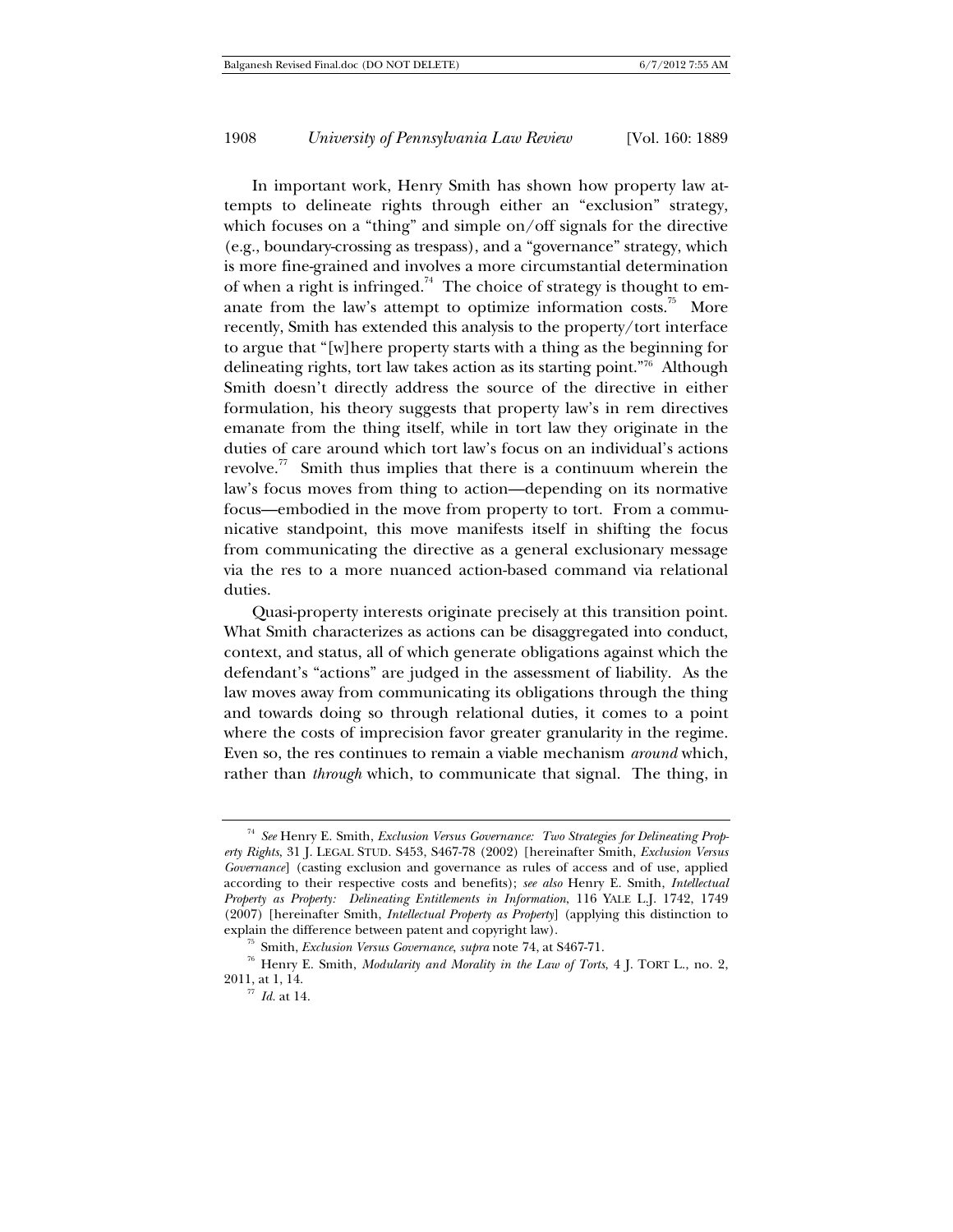other words, forms the focal point for the relational duties from which the law generates its obligations, even though it doesn't form the conduit for the obligations as such.

It is indeed this narrow set of interests that seem to fit the description of quasi-property. Smith is therefore correct to fault theories of tort law that he describes as "commodification"-based, which attempt to treat any interest protected by liability as a proprietary one (e.g., reputation or a business opportunity), and to suggest that in reality something else is going on in these contexts.<sup>78</sup> In the next Part, I propose some possible answers to explain what these regimes are trying to achieve normatively. At the very least, however, a major structural difference that Smith's observation captures is the fact that these quasiproperty regimes communicate a fundamentally different *kind* of exclusionary signal: one that *relates* to the thing, but which is nonetheless rooted in the background conditions relating to the parties' interactions surrounding the thing.

#### II. REASONS FOR QUASI-PROPERTY INTERESTS

Having examined in the previous Part how quasi-property interests work and the way in which they communicate their exclusionary signal to actors, this Part examines why the law might select the framework of quasi-property for certain kinds of interests. Why, in other words, might the law want an interest to function like property, without calling it a full-blown property interest? In answering this question, I distinguish between two kinds of conflicting influences. The first are best described as *affirmative* influences, or reasons that might push the law toward treating certain interests as regular property rights to begin with. To some extent, these influences track ordinary reasons for the emergence of property rights in the ordinary setting. The second set of influences push in the exact opposite direction and inject a meaningful degree of caution into the framing of the interest; we might call these factors *negative* influences. Some combination of affirmative and negative determinants therefore results in the law's choosing to cabin the exclusionary regime relationally, and to this end adopting the idea of quasi-property. The affirmative influences explain the *property* element of quasi-property, while the negative ones account for the *quasi* element.

<sup>78</sup> *See id.* at 6-9, 14-16 (describing situations in which both property and tort law may apply, and others in which one or the other is more appropriate).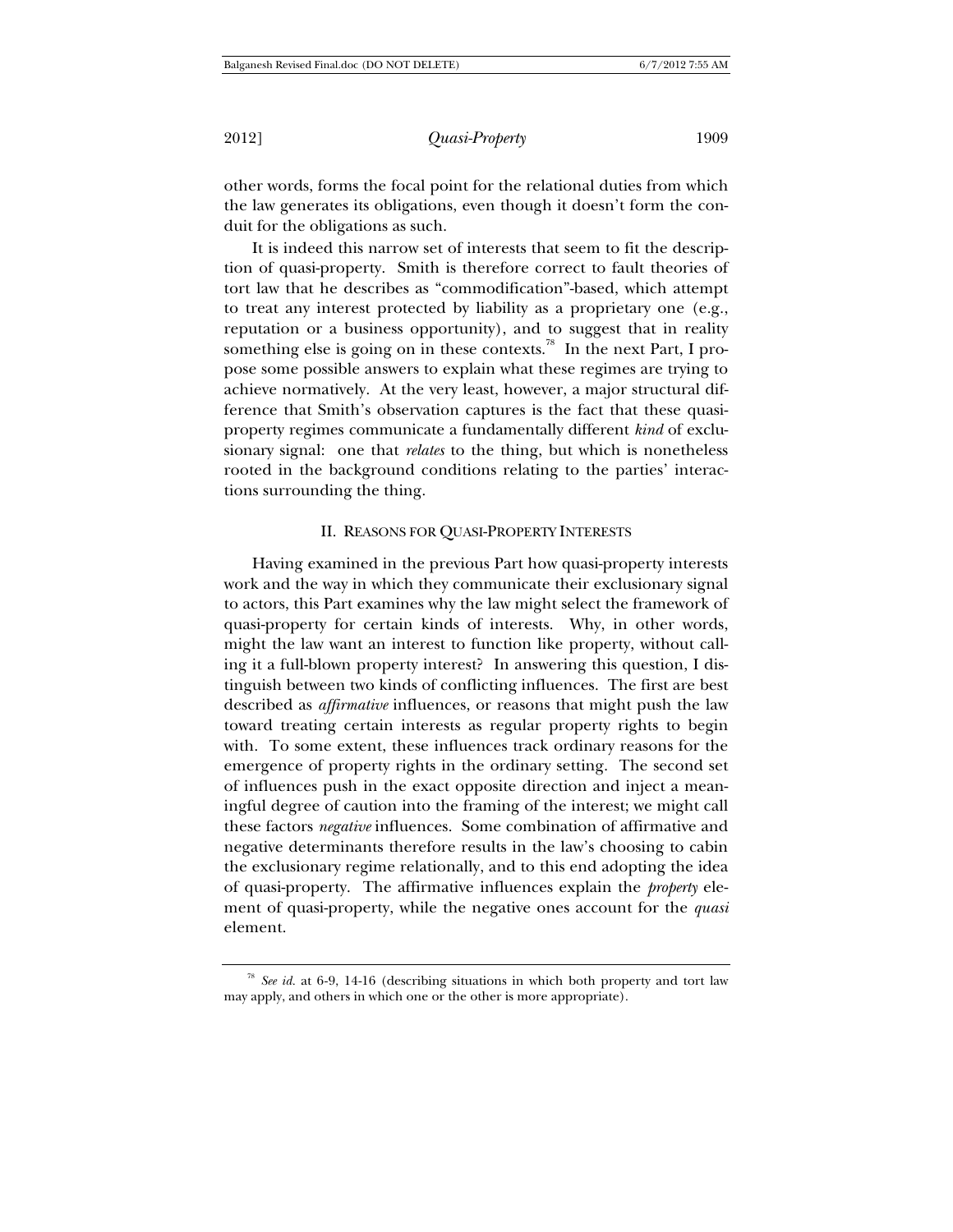At the outset, two important cautionary notes about these influences are in order. First, the determinants identified here are largely (if not exclusively) instrumental in their orientation.<sup>79</sup> It necessarily follows that the law's reasons for choosing quasi-property as a category in some instances must be instrumental, as well. While not precluded, an immanent explanation for the evolution of these interests remains less plausible given the relatively recent nature of these interests as a formal category (in comparison to property).<sup>80</sup> Second, in seeking to explain why quasi-property interests emerge in different contexts and in offering reasons for their emergence, I do not suggest that common law courts have engaged in some kind of concerted attempt to move the law in a particular direction. As with much of the common law, these developments have occurred across time and context, oftentimes without any reference to each other.<sup>81</sup> Despite this caveat, this Part seeks to establish that these interests nevertheless did *not* develop in an entirely ad hoc manner.

#### A. *Affirmative Influences*

The first group of influences is in some sense propertarian, since they motivate the law towards creating a property interest around the res in question. Such influences track the law's instrumental justifications for the creation of property rights in resources.

#### 1. Preserving Economic Value

Starting with the work of Harold Demsetz, economists have long posited that property rights emerge in scenarios where the benefits of internalization outweigh the costs of exclusion.<sup>82</sup> A milder version of

 $79$  I use the word "instrumental" here in the broadest sense of the term, and not necessarily to implicate utilitarian or social welfare–related objectives.<br><sup>80</sup> For an intrinsic account of the common law's core conceptual categories, see

BIRKS, *supra* note 1, at 20-32. In contrast to Birks's account, my account here consciously recognizes that courts do develop common law concepts and categories in the pursuit of policy goals.<br><sup>81</sup> For a similar account of the common law in relation to intellectual property, see

generally Shyamkrishna Balganesh, *The Pragmatic Incrementalism of Common Law Intellec-*

<sup>&</sup>lt;sup>82</sup> See, e.g., Harold Demsetz, *Toward a Theory of Property Rights*, 57 AM. ECON. REV. 347, 348 (1967) ("A primary function of property rights is that of guiding incentives to achieve a greater internalization of externalities."); *see also* Terry L. Anderson & P.J. Hill, *The Evolution of Property Rights: A Study of the American West*, 18 J.L. & ECON. 163, 165 (1975) ("Establishing and protecting property rights is very much a productive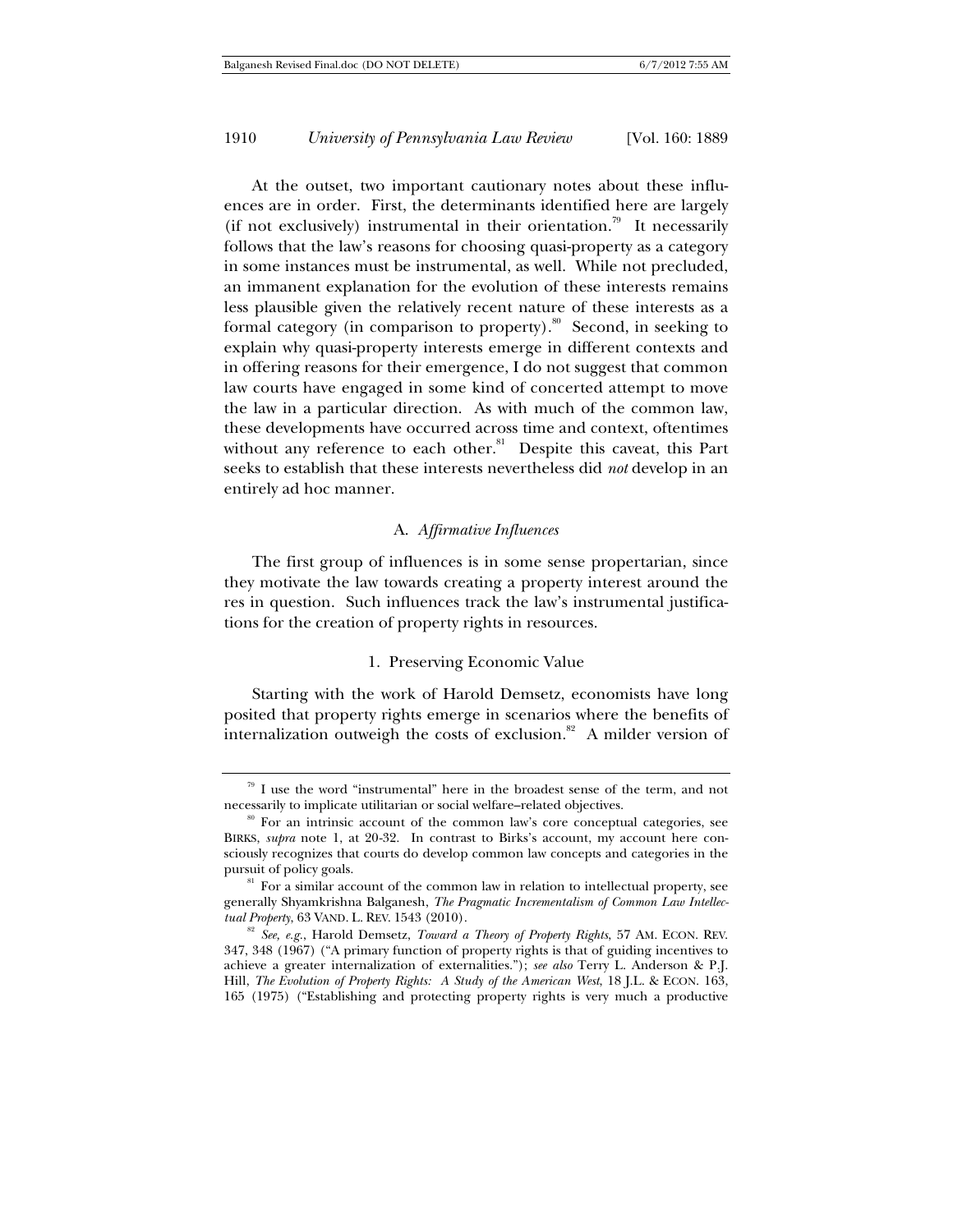2012] *Quasi-Property* 1911

this thesis is seen in some quasi-property interests, where the belief is that the nature of the parties' interaction *around a thing* is likely to diminish its objective market value, thereby necessitating limited exclusion. Quasi-property interests emanating from the idea of unfair competition are paradigmatic of this concern, which in some sense tracks the idea of free riding.<sup>83</sup> Unlike traditional intellectual property, however, the economic value that the law seeks to preserve does not emanate from exclusivity as such, since that would render the motivation circular. Instead, the economic value is thought to derive from a party's actions, for which the thing forms an easy and indirect referent.

#### 2. Creating an Identifiable Focal Point for Coordination

Legal rules operate by providing individual actors with a common focal point around which to coordinate their behavior. They perform an important guidance function by helping to set expectations as to what other actors will do in a particular setting.<sup>84</sup> Property law has long been known to perform this function in different social settings by mediating its directives of exclusion through the res.<sup>85</sup>

property's in rem structure performs this coordination function through the res); PENNER, *supra* note 11, at 49.

activity toward which resources can be devoted. But, like any other activity, the amount of this investment will depend upon the marginal benefits and costs to investors of allocating resources to these endeavors."); Thomas W. Merrill, *Introduction: The Demsetz Thesis and the Evolution of Property Rights*, 31 J. LEGAL STUD. S331, S332 (2002) ("Desmetz hypothesized that property rights emerge when some change in the relative value of resources occurs that makes it cost-effective to internalize costs that previously were

experienced as externalities . . . ."). 83 *See* Mark A. Lemley, *Property, Intellectual Property, and Free Riding*, 83 TEX. L. REV. 1031, 1033 (2005) (arguing that, in the intellectual property context, courts and commentators treat such property as real property—which "leads them to an almost obsessive preoccupation with identifying and rooting out that great evil of the modern

economic world—free riding"). 84 Richard H. McAdams, *A Focal Point Theory of Expressive Law*, 86 VA. L. REV. 1649, 1651 (2000); *see also* Richard H. McAdams & Janice Nadler, *Coordinating in the Shadow of the Law: Two Contextualized Tests of the Focal Point Theory of Legal Compliance*, 42 LAW & SOC'Y REV. 865, 866 (2008) ("[W]hen the parties involved have some common incentive to 'coordinate' their behavior, the law's articulation of a behavior will tend to create selffulfilling expectations that it will occur."). Indeed, recent experimental evidence seems to suggest that the focal point theory, at least in a modified form, holds true for property law. *See* Jonathan Remy Nash & Stephanie M. Stern, *Property Frames*, 87 WASH. U. L. REV. 449, 452 (2010) ("How a property entitlement is framed . . . will affect the attitudes and behaviors of societal actors subject to legal rules and influence policymakers as they choose among possible legal rules."). 85 *See* Merrill & Smith, *supra* note 16, at 788 (describing how the two-way nature of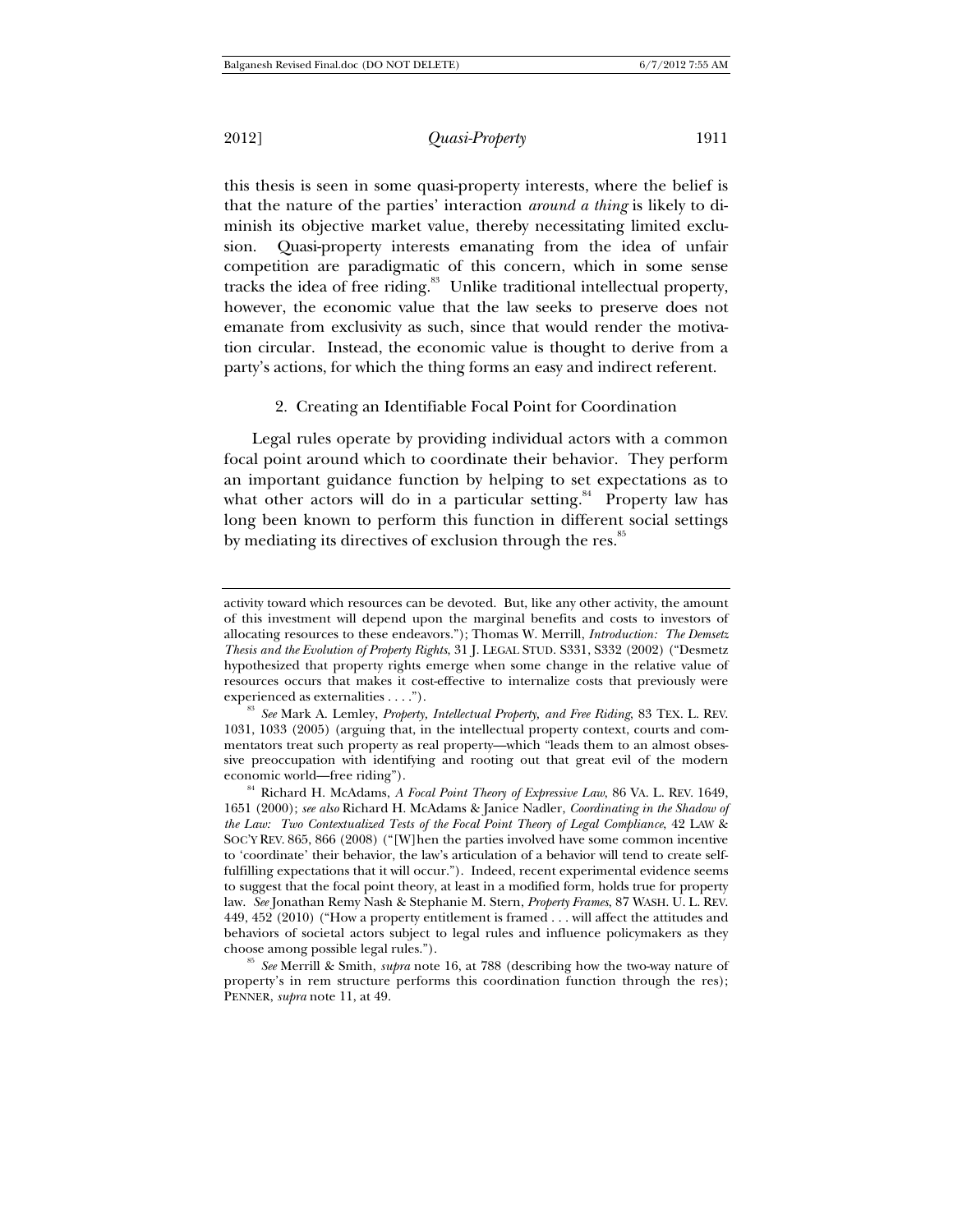Quasi-property interests incorporate this element of property into their functioning. While they signal liability for certain actions, they frame the liability regime around an actual or notional res in understanding the action in question, thereby enabling individuals to coordinate their behavior not solely by reference to the action, but also by reference to the res. The right of sepulcher is a good example. While the liability regime certainly focuses on the defendant's actions and the likely emotional harm they will cause to the plaintiff, the actions are judged by reference to their effects on the corpse (the res), not their effects on the plaintiff directly.<sup>86</sup> In turn, this channeling through the res allows actors (medical examiners, mortuaries, etc.) to coordinate their behavior around the res.

#### 3. Expanding Remedial Options

Perhaps the most obvious reason why courts might choose to characterize some interests as being endowed with attributes of property derives from the special treatment that proprietary rights historically received in equity. $87$  Historically, equitable (or extraordinary) remedies were restricted to rights that were proprietary rather than personal in nature, and over time, courts strove to structure the regimes they were creating as proprietary in nature in order to avail themselves of such remedies.<sup>88</sup>

Scholars have long noted the absurdities that this distinction created before it eventually broke down.<sup>89</sup> Nonetheless, the impulse motivating

26 (1923). 88 *See generally* Green, *Relational Interests* (pt. 2), *supra* note 51, at 39-40 (describing how English courts invoked the idea of property in order to sustain equitable jurisdiction). 89 *Id.*; *see also* Green, *Relational Interests* (pt. 1), *supra* note 51, at 461 ("Courts, having

<sup>&</sup>lt;sup>86</sup> In other words, on the assumption that it will have caused mental anguish, the interference with the corpse is considered sufficient to trigger liability. This cause of action does not require an independent showing of such anguish or harm, as is required for the tort of intentional infliction of emotional distress. Boorman v. Nev. Mem'l Cremation Soc'y, Inc., 236 P.3d 4, 8 (Nev. 2010).

 $^{87}$  See, e.g., Gee v. Pritchard, (1818) 36 Eng. Rep. 670 (Ct. Ch.) 674 (noting that relief in equity for libel could only be sustained on protection of rights of property). For early accounts documenting and criticizing this rule, see Roscoe Pound, *Equitable Relief Against Defamation and Injuries to Personality*, 29 HARV. L. REV. 640, 642-46, 668-77 (1916), and Joseph R. Long, *Equitable Jurisdiction to Protect Personal Rights*, 33 YALE L.J. 115, 122-

assumed that equity would only protect a property interest, have constantly expanded the property concept to include every sort of valuable interest which they deemed worthy of protection."); William Bliss Giles, Note, *A Re-Interpretation of* Gee v. Pritchard, 25 MICH. L. REV. 889, 889 (1927) (explaining that the *Gee* rule "has been so severely criticized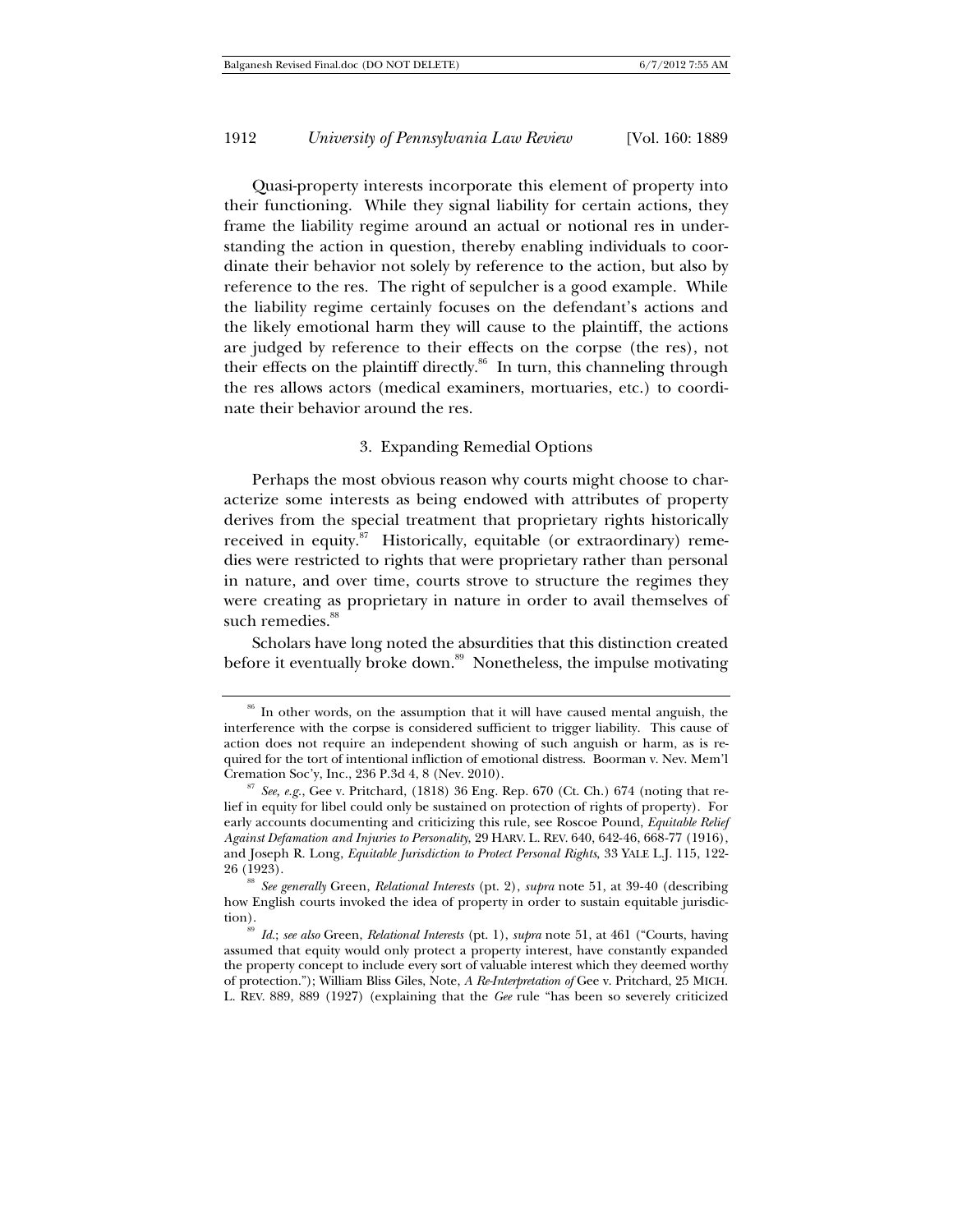2012] *Quasi-Property* 1913

this distinction remains, and in no small measure. The movement towards treating some forms of privacy claims as centered around "property<sup>"90</sup>—and indeed the recent debates about the availability of injunctive relief for intellectual property $\overset{91}{-}$ are evidence of this impulse. Treating an entitlement as covered by a quasi-property framework might thus allow for equitable relief to become readily available for infraction of the entitlement. In fact, some courts view the Court's use of the concept of "quasi-property" in *International News Service* as motivated by precisely this objective.<sup>92</sup>

#### B. *Negative Influences*

In contrast to affirmative influences, which explain why courts remain influenced by the idea and metaphor of property in their construction of the quasi-property interest, another set of influences which I label negative influences—push courts in the exact opposite direction. These influences explain why the law doesn't go all the way toward classifying the interests in question as property rights. In equilibrium with one another, the affirmative and negative influences produce the midway position of *quasi*-property interests.

(1937) 58 CLR 479, 509 (Austl.).

and so strained in its application that one is inclined to doubt that it has appreciable vigor at the present time"). 90 *See* Jessica Litman, *Information Privacy/Information Property*, 52 STAN. L. REV. 1283,

<sup>1289 (2000) (</sup>noting a "recent upsurge" in "[t]reating privacy as a property right"); Pamela Samuelson, *Privacy as Intellectual Property?*, 52 STAN. L. REV. 1125, 1127 (2000) (explaining that "some American commentators have proposed that the law should grant individuals a property right in their personal data"); Sonia M. Suter, *Disentangling Privacy from Property: Toward a Deeper Understanding of Genetic Privacy*, 72 GEO. WASH. L. REV. 737, 744-45 (2004) (discussing the issue of "whether genetic information should be treated as property"). 91 *See* Balganesh, *supra* note 11, at 649-50 (explaining that "the Federal Circuit had

developed a general rule in the context of patent injunctions, under which the courts granted plaintiffs a permanent injunction once validity and infringement were factually proven").<br><sup>92</sup> For example, in *Victoria Park Racing & Recreation Grounds Co. v Taylor*, the High

Court of Australia agreed with Justice Brandeis's dissent in *International News Service* and observed that

courts of equity have not in British jurisdictions thrown the protection of an injunction around all the intangible elements of value, that is, value in exchange, which may flow from the exercise by an individual of his powers or resources whether in the organization of a business or undertaking or the use of ingenuity, knowledge, skill or labour.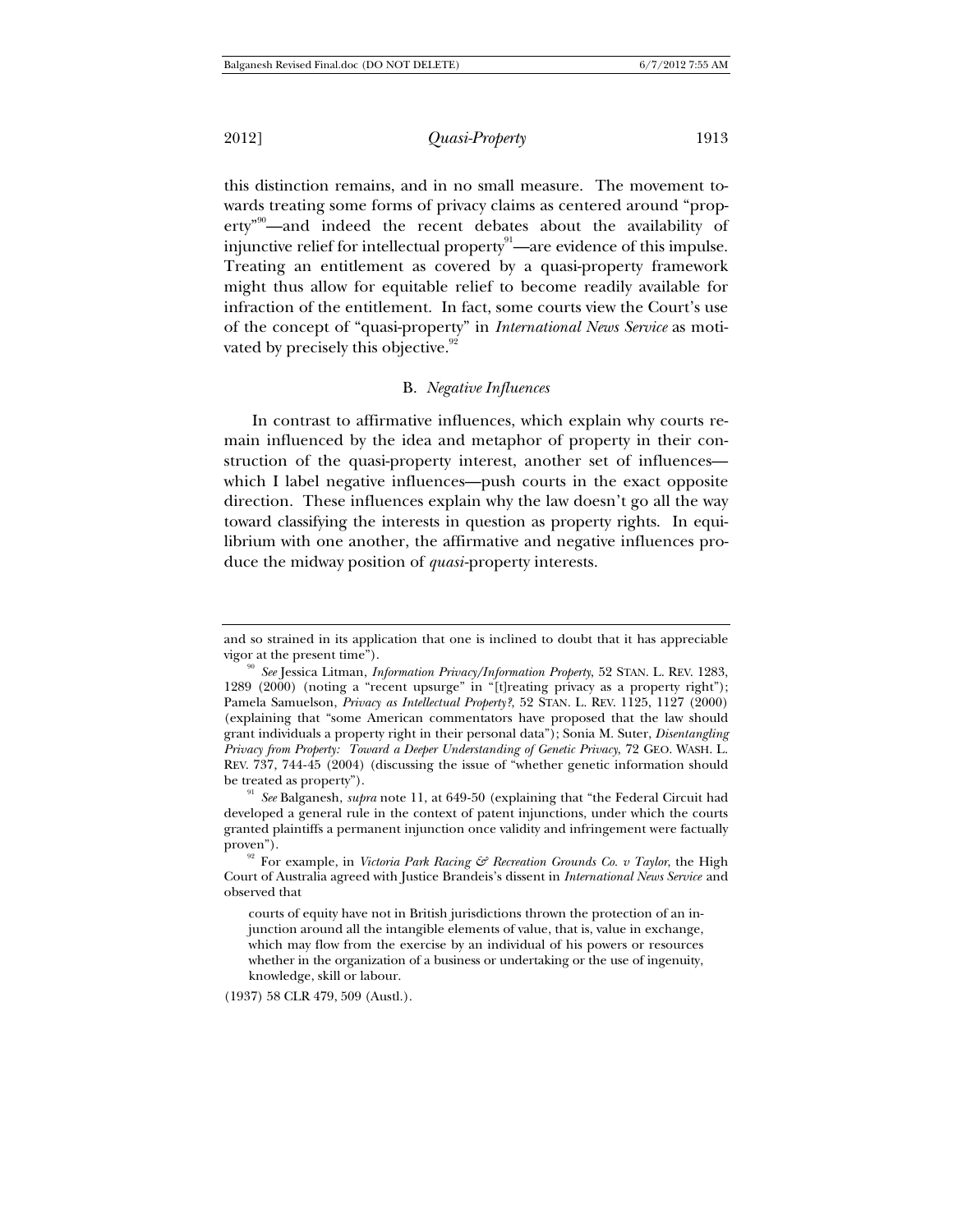#### 1. Avoiding Expressive Commodification

Commodification refers to the process by which some *thing* comes to be understood in the popular mind as a "commodity" to which a price can be attached, and for which a market exists. $93$  Integral to this process is the identification of the thing that then operates as the commodity. Commodification as a process is thought to entail both an extrinsic and an intrinsic dimension—with the former referring to the way in which outsiders perceive participants' interaction around an object, and the latter to the way in which insiders themselves model their interaction around the object.<sup>94</sup> In numerous contexts, however, the law and/or actors within a specific social setting find the process of "commodifying" certain objects or values to be deeply problematic.<sup>95</sup> Such objections may emanate from both deontological precepts (e.g., not wanting to treat babies as things in adoption law), or from purely instrumental ones (e.g., not wanting to encourage the trade of babies because of the regulatory problems that it is likely to engender).

What is important here is that commodification as a process can come about both through the law's actual regulation of behavior and in its expressive dimension.<sup>96</sup> In the former, the law's active treatment of certain items as tradable commodities becomes relevant, whereas in the latter the law's signaling that some items are to be treated analogously to commodities is what matters. Although the two often go together, they do not have to. It is the latter set of scenarios that courts see as problematic in some quasi-property contexts. A court's identification of an object as a res certainly doesn't result in it being commodified as an operational matter, in the sense of creating a market for the object as such. It nonetheless signals that the law conceives of the object as a commodity, albeit for a limited, regulatory purpose: what one might call "expressive commodification." And much like in other types of commodification, this limited, expressive commodification is also seen as problematic—for the same kinds of reasons as in the original context of commodification. $\frac{97}{7}$  In turn, this impulse is what pushes the

<sup>&</sup>lt;sup>93</sup> *See* MARGARET JANE RADIN, CONTESTED COMMODITIES 1-2 (1996).<br><sup>94</sup> *Id.* at 2-3. *Id.* at 131. 96 *Id.* at 131. 96 *See* Cass R. Sunstein, *On the Expressive Function of Law*, 144 U. PA. L. REV. 2021, 2036-38 (1996) (discussing how and why social norms ban "commodification"); *id.* at 2045-48 (using emissions trading in environmental law as an example of how commodification can come about through the law's expressive function). 97 *Id.* at 2036-38.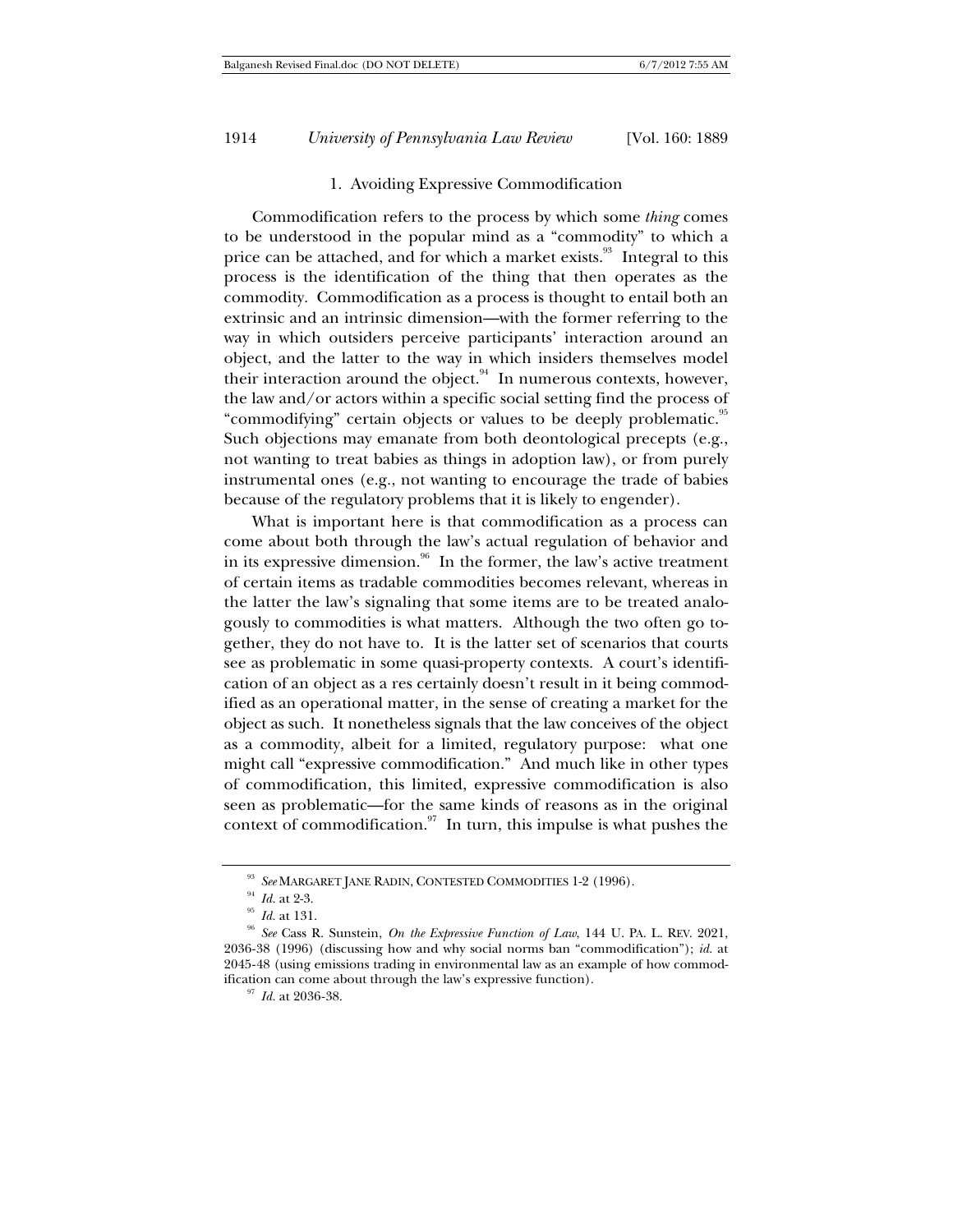2012] *Quasi-Property* 1915

common law to adopt the category of quasi-property, a position midway between declaring an object to have full exclusionary significance and giving it no such significance at all.

We see this influence at play in relation to both sepulchral rights and the misappropriation doctrine. With regard to sepulchral rights, common law courts have explicitly observed that calling a corpse someone's property or an owned object is problematic for moral (and sentimental) reasons.<sup>98</sup> Indeed, courts have thought such commodification problematic, even for the limited purpose of providing redress for interference with the corpse. This impulse to avoid commodifying corpses as an expressive matter thus moved the law in the direction of quasi-property.

The same logic was at work in *International News Service*, where the Court held that the news, the "history of the day," the object that the plaintiff sought to be infused with exclusionary significance as a form of property, was instead "*publici juris*"—"common property" that could not be owned privately.<sup>99</sup> Again, the Court might have called the news "property" for the limited purpose at hand, yet the impulse against expressive commodification once again seems to have pushed in the other direction.

#### 2. Preserving the Ethereality of Subject Matter

Creating a property right around a res necessarily requires identifying the boundaries of the res that is being endowed with exclusionary significance. And when the exclusionary signal or directive is mediated entirely through the res, determining its boundaries thus assumes additional functional significance. Despite property law's move away from the "lay" or unscientific conception of property as a thing, identifying the res—either as a factual or notional matter—still continues to influence the way in which property works.<sup>100</sup> In relation to tangible resources, defining the res poses few problems (if any). With

<sup>98</sup> *See, e.g.*, Bauer v. N. Fulton Med. Ctr., Inc., 527 S.E.2d 240, 244 (Ga. Ct. App. 1999) ("The quasi-property right in a corpse is not pecuniary in nature, nor should it be . . . . [O]ur laws . . . will not impose a pecuniary value on the flesh itself. To do so would make the strangest thing on earth that much stranger."); *see also* PROSSER & KEETON ON THE LAW OF TORTS, *supra* note 30, § 12, at 63 ("It seems reasonably obvious that such 'property' is something evolved out of thin air to meet the occasion, and that it is in reality the personal feelings of the survivors which are being protected  $\dots$ .

 $^{99}$  Int'l News Serv. v. Associated Press, 248 U.S. 215, 234-35 (1918).<br><sup>100</sup> For a description of the unscientific or lay conception of property, see BRUCE A. ACKERMAN, PRIVATE PROPERTY AND THE CONSTITUTION 26-27 (1977).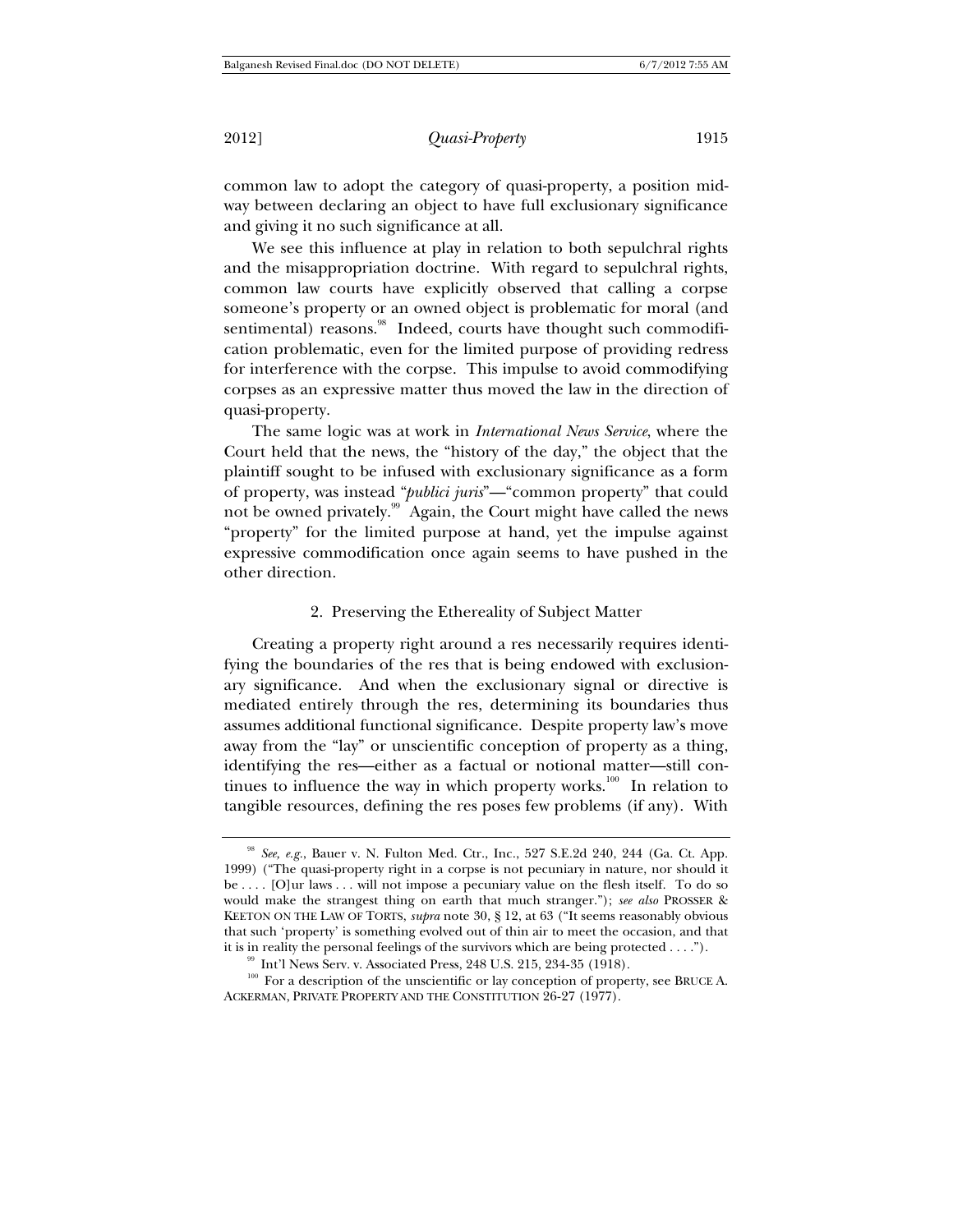intangibles, however, defining the boundaries of the res is hardly a costless exercise.<sup>101</sup> Delineating the metes and bounds of an intangible in order to give it exclusionary salience involves significant administrative and judicial costs. A good example here is intellectual property, where the legal system has historically attempted to optimize the costs of delineating the res in multiple ways—ranging from a voluntary selfidentification (i.e., claiming) system, requiring various kinds of formalities, or by mandating a deposit of the item being endowed with exclusionary significance. $102$ 

Costs aside, one can also see independent affirmative reasons for the legal system to avoid defining the precise boundaries of the res. Most, if not all, quasi-property regimes originated in the common law and thus emerged in the context of liability regimes that developed inductively by generalizing from the context of a particular dispute. $^{103}$ All the same, in order to survive and develop incrementally, the principle of liability that developed needed to do *more* than deal with the specifics of the dispute before the court. Because the common law speaks in generalities, courts developing quasi-property regimes began to abstract from the particular in order to preserve their legitimacy and future applicability.<sup>104</sup> Thus, even when they came to identify a res, courts instinctively gravitated towards generalizing its essence rather than specifying or delineating it with precision. That task was relegated to the stage of rule application.

Trade secrets are a good example of this phenomenon; so, too, are notions of the "distinctiveness" of a trademark and attributes of an individual's "persona"—all of which are technically the res of quasi-property interests. What we see in such scenarios is that the law consciously avoids delineating the intangible subject matter of protection with any measure of precision, and instead describes the subject matter by class,

<sup>101</sup> *See* Smith, *Intellectual Property as Property*, *supra* note 74, at 1787, 1793 (envisioning a model to explain the cost of clarifying boundaries of the protected "res" in intellectual

<sup>&</sup>lt;sup>102</sup> See generally Jeanne C. Fromer, *Claiming Intellectual Property*, 76 U. CHI. L. REV.

<sup>719, 730-52 (2009) (</sup>describing the claiming systems in both patent and copyright law). 103 *See* OLIVER WENDELL HOLMES, *Codes, and the Arrangement of the Law* (1870), *reprinted in* THE COLLECTED WORKS OF JUSTICE HOLMES 212, 212 (Sheldon M. Novick ed., 1995) ("It is the merit of the common law that it decides the case first and deter-

<sup>&</sup>lt;sup>104</sup> See id. at 213 ("New cases will arise which will elude the most carefully constructed formula. The common law, proceeding . . . by a series of successive approximations by a continual reconciliation of cases—is prepared for this, and simply modifies the form of its rule.").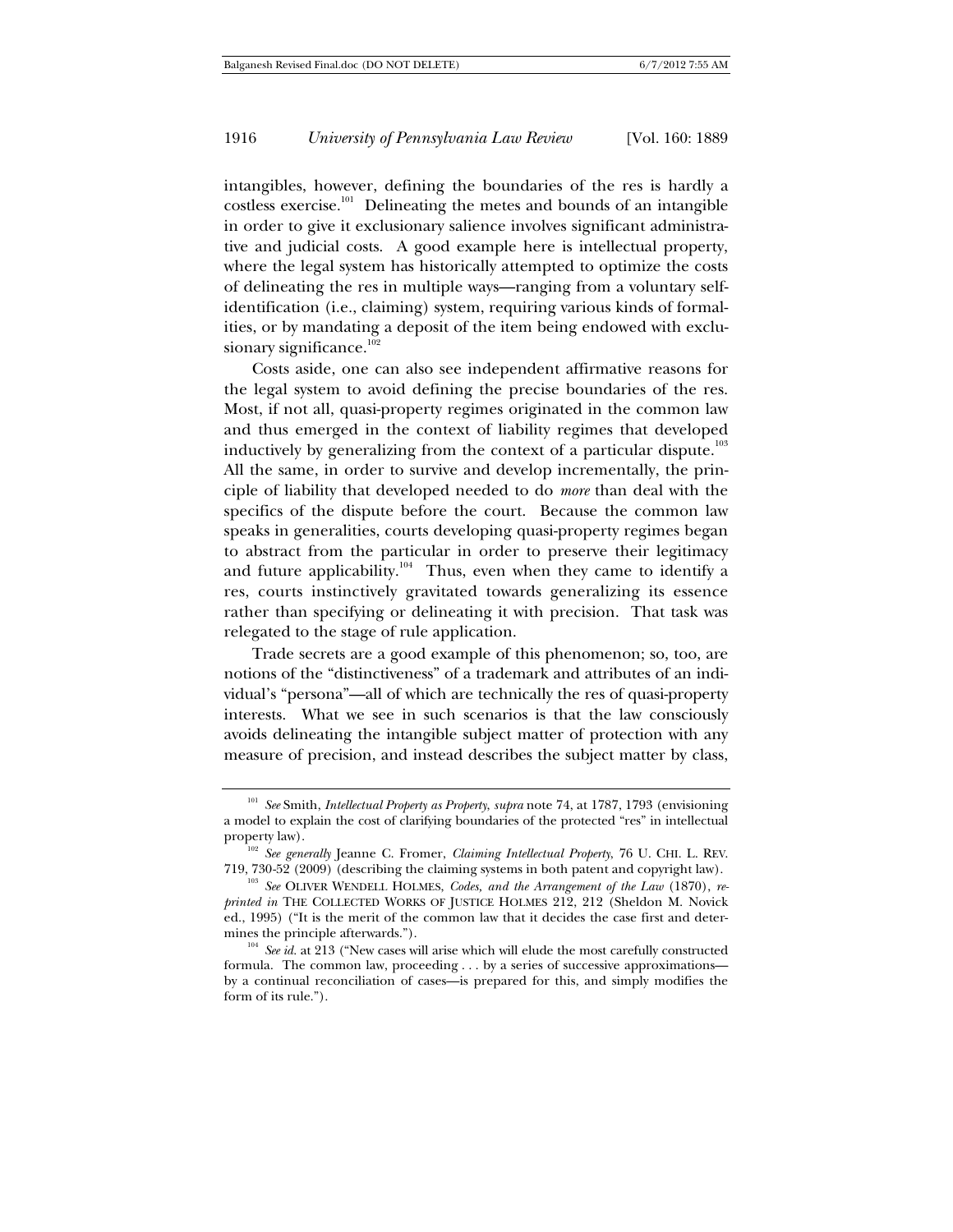characteristic, or category in the belief that the delineation is best achieved from within the context of adjudicating an infraction and not prior to it. The law, in other words, chooses to preserve the fluidity of the res, and to adjudicate the possibility of any boundary crossing ex post.

## 3. Tailoring the Res to the Actio

A third influence derives from the law's need to tailor the interest involved with a high degree of precision because of the costs associated with overinclusiveness. In some ways, this point flows from, and is intricately connected with, the previous one. On the one hand, the law seeks to preserve the unbounded nature of the res to allow for flexibility and applicability to future contexts. Generalizing or abstracting to the res from the particular context of the dispute is thus central to preserving this flexibility. On the other hand, it must not be forgotten that the law's ultimate focus is on the defendant's behavior, which the law seeks to regulate through a mechanism of liability. Thus, while flexibility cuts in favor of generalization, which in turn motivates a general reluctance to define the precise boundaries of the res, the focus on the defendant's behavior seeks to align the boundaries of the res with the actions that trigger liability.<sup>105</sup> While these two influences aren't diametrically opposed, they nonetheless complicate the process of defining the res around an identifiable object.

The law of trade secrets is a good example of this phenomenon. The need to develop a generalizable regime pushed the common law in the direction of treating any valuable information that was subject to some measure of secrecy as a possible trade secret.<sup>106</sup> However, such an abstract definition results in a weak exclusionary signal. Moreover, trade secret law has long been thought to exist in order to ensure "[t]he maintenance of standards of commercial ethics" among market actors.<sup>107</sup> Thus emerged the idea that the taking (or misappropriation) of a trade secret could come about only when the secret was acquired

<sup>&</sup>lt;sup>105</sup> This theory of trade secret law corresponds roughly to what Smith has described as the "governance strategy" for organizing property rights. Smith, *Exclusion Versus* 

<sup>&</sup>lt;sup>106</sup> See, e.g., Robert G. Bone, *A New Look at Trade Secret Law: Doctrine in Search of Justification*, 86 CALIF. L. REV. 241, 248 (1998) ("[A]lmost anything can qualify as a trade secret, provided it has the potential to generate commercial value . . . [including] customer lists, pricing information, business methods and plans, and marketing research data." (footnotes omitted)). 107 Kewanee Oil Co. v. Bicron Corp., 416 U.S. 470, 481 (1974).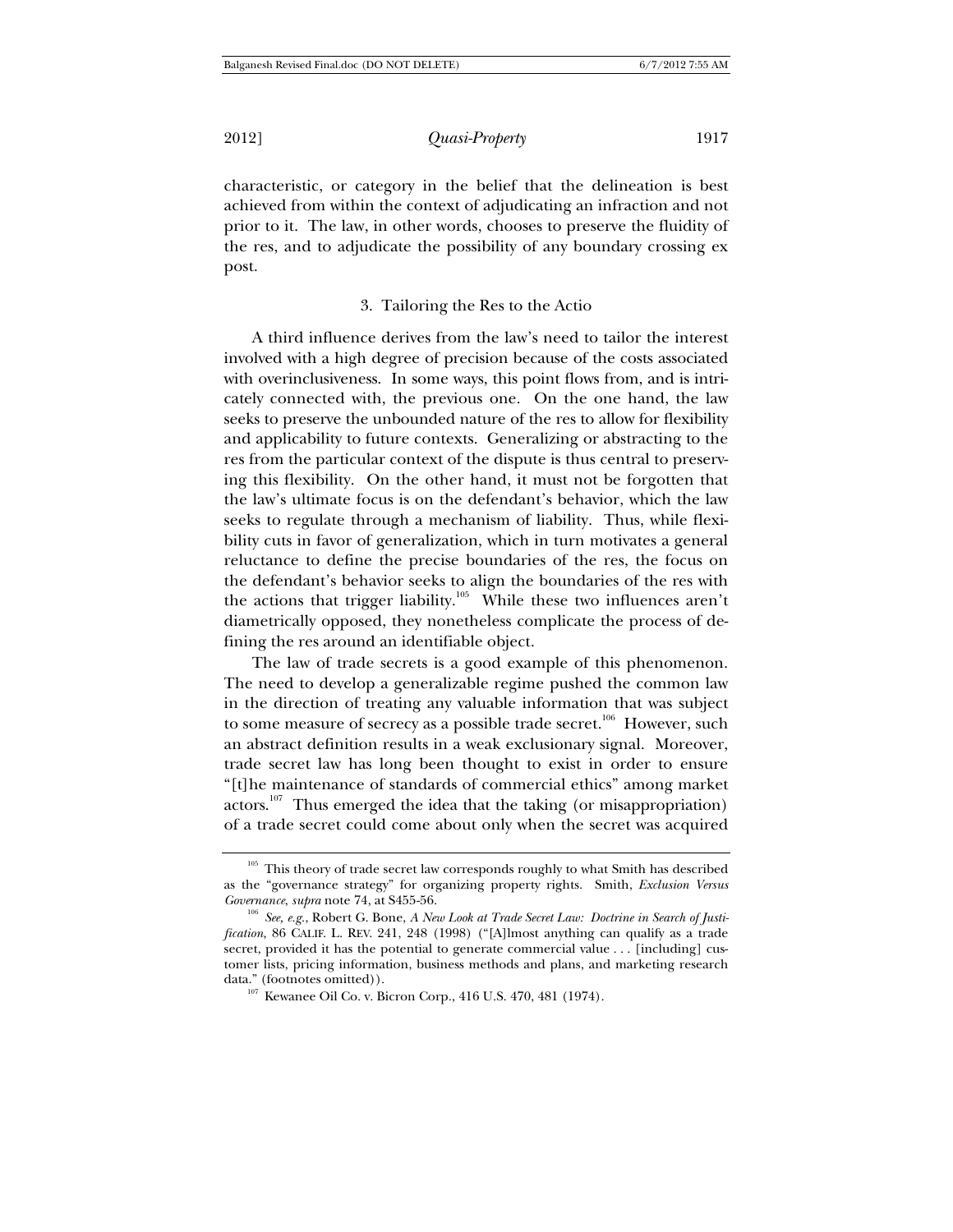through "improper means."<sup>108</sup> Notice that the nature of the res of such a trade secret is transformed. The res is now any valuable information subject to secrecy, *if and when* it is acquired through improper means.

On its face, this construction may seem absurd.<sup>109</sup> Why should the nature of the interference have any bearing on the structure of the res? The answer is that in the absence of any other indicator, the understanding of the interference forms the only exclusionary signal that relates to the res. The improper means idea—the notion that the regime seeks to regulate a certain type of action—is functionally as much a part of what constitutes a trade secret as is the underlying information itself. The action, simply put, influences the functional conception of the res.

What accounts for this influence, then, is the law's functional focus on the defendant's activity. In order to focus in on the precise activities, the directive of liability needs to be highly granular, so a lumpy exclusionary signal becomes inadequate. A more tailored governance-style signal becomes necessary. All the same, it is important to note that the law doesn't formally abandon the idea of boundary-crossing that is central to property. If it did, there would simply be no need to identify the "trade secret"; the law could simply focus on the means of appropriation and use. Instead, the law adopts a midway position: quasiproperty.

#### III. POSSIBLE OBJECTIONS

Now that we have seen what the idea of quasi-property entails, the way in which it functions, and the influences that move the common law in the direction of creating and recognizing such interests, this Part considers and responds to three possible objections to the recognition of quasi-property as an independent category of interests in the common law. These objections derive from (A) *sporadicity*—that the law's sporadic usage of the term ought to caution against inferring a coherent analytical framework for these interests; (B) *analytical incoherence*—that there might be interests in the common law that are property-like but analytically very different from quasi-property as

<sup>108</sup> Bone, *supra* note 106, at 250-51; *see also* UNIF. TRADE SECRETS ACT § 1(1) (amended 1985), 14 U.L.A. 537 (2005) ("'Improper means' includes theft, bribery, misrepresentation, breach or inducement of a breach of a duty to maintain secrecy, or espionage . . . .").

<sup>&</sup>lt;sup>109</sup> Indeed, even Bone treats the "misappropriation" requirement as going to liability rather than the definition of trade secrets themselves. Bone, *supra* note 106, at 250.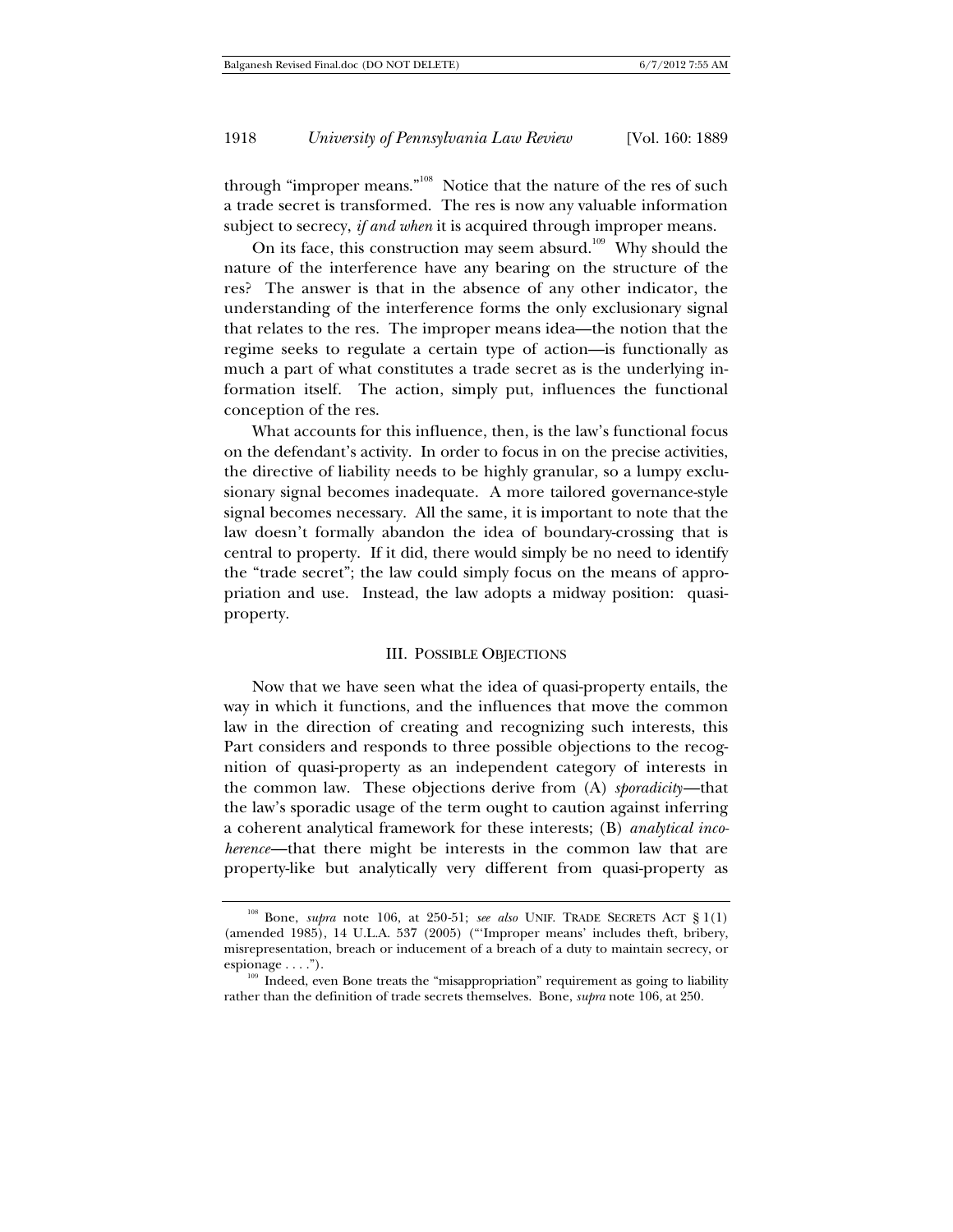described here; and (C) *realism*—that quasi-property ought to be seen as a mere placeholder for courts to invoke certain remedies, consequences, and results in individual cases. I consider and respond to each of these objections in turn.

# A. *Sporadicity of Usage*

The claim advanced in this Article is that quasi-property refers to a wide set of interests in the law that involve a common analytical framework—one where the law seeks to simulate the functioning of property's exclusionary framework relationally. As I have shown, the set of interests following this pattern is, in reality, much more expansive than merely the specific instances where the law has expressly described the interest as quasi-property. The laws of trade secrets, publicity rights, idea protection regimes, and insider trading can all be seen as following the same analytical pattern as those instances where courts have explicitly described the entitlement being enforced as quasi-property. All the same, one might argue that courts' unwillingness to extend the nomenclature to such settings is deliberate. The sporadic nature of quasi-property recognition, this argument goes, represents a reticence rooted in the absence of a common analytical basis for these cases, which is precisely what my argument hinges on. By failing to call trade secrets (and other similar interests) "quasiproperty," the argument goes, courts are in fact signaling that there is no such category with which to work.

While descriptively accurate, this objection misses the functional significance of the argument being offered here. In effect, it operates along the lines of what legal theorists call a "transparency" objection, or one rooted in the self-understanding of the law.110 According to the transparency criterion, the express reasoning offered by courts (and the law more generally) must necessarily correspond to its actual and

<sup>110</sup> *See* STEPHEN A. SMITH, CONTRACT THEORY 24-32 (2004) (explaining "transparency" as a criterion for assessing interpretive theories of contract); *see also* JULES L. COLEMAN, THE PRACTICE OF PRINCIPLE: IN DEFENCE OF A PRAGMATIST APPROACH TO LEGAL THEORY 27 (2001) (noting that objections based on self-understanding of tort law "cannot serve as a functional explanation of the core of tort law"). *But see* Jody S. Kraus, *Transparency and Determinacy in Common Law Adjudication: A Philosophical Defense of Explanatory Economic Analysis*, 93 VA. L. REV. 287, 349-56 (2007) (embracing the efficient evolution model of the common law as "postulating a causal mechanism" undermining Smith and Coleman's views of transparency).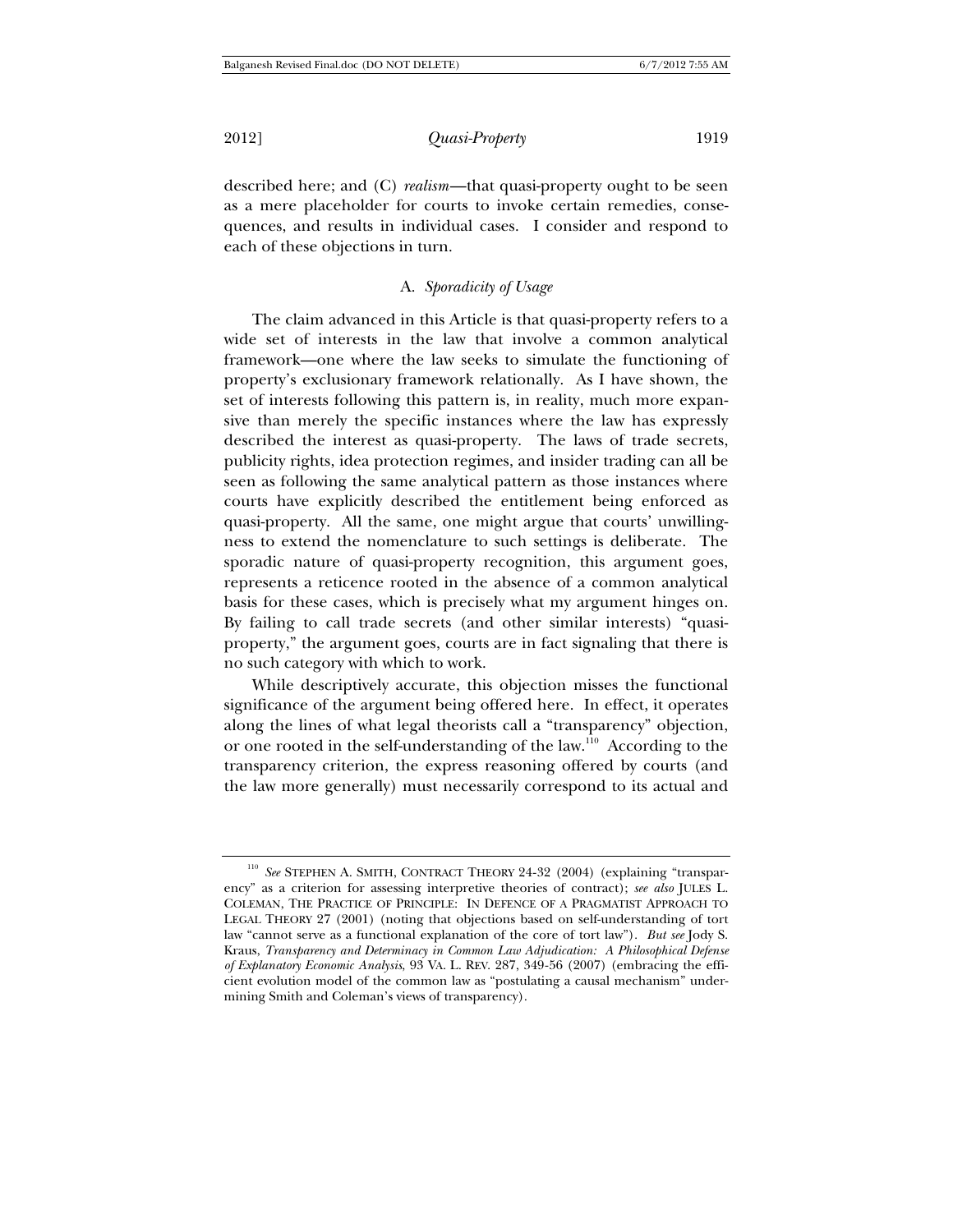unstated reasoning.<sup>111</sup> The law's self-understanding must track any understanding of it that outsiders seek to develop.

Yet the transparency criterion is largely irrelevant in establishing the validity of quasi-property as an analytically independent category in the law. It is irrelevant because the traditional context within which transparency becomes necessary is the domain of "reasoning."<sup>112</sup> The practice of legal reasoning is fundamentally different from the process of identifying a legal category, unless such identification is invariably accompanied by a strong reliance on analogy. In the development of common law categories, analogies have always been drawn in factual rather than analytical terms.<sup>113</sup> In other words, for example, trespass law almost never looks to the law of negligence for analogies, even though both are understood as "torts" with a common analytical framework revolving around the law's imposition of an obligation on actors and its allowance for a claim of unliquidated damages upon breach. If any reasoning by mere analogy to category is abjured, the need for transparency largely dissipates. Thus, when reasoning is not at issue, the law's self-understanding need not map onto our external understanding of how it performs its analysis. It is precisely this nuance that the sporadicity objection misses.

It thus matters very little that courts and judges themselves don't expressly describe *all* scenarios in which they are seeking to simulate property's exclusionary framework relationally as quasi-property. Even if courts did describe these interests as such, little would automatically result. Indeed, it is precisely in this manner that the common law's set of categories has continued to evolve over the years.<sup>114</sup> The numerous causes of action that are today described as relating to the law of restitution for unjust enrichment represent an example of such a devel-

<sup>111</sup> *See* SMITH, *supra* note 110, at 25 ("[T]o *account for* law's claim to be transparent a legal theory of the common law must, *inter alia*, take account . . . of the reasons that judges give for their decisions.").

<sup>&</sup>lt;sup>112</sup> *See, e.g., id.* at 28 ("[A] good legal theory should explain the law in a way that shows how judges could sincerely, even if perhaps erroneously, believe that the reasons they give for deciding as they do are the real reasons."). 113 *See* FREDERICK SCHAUER, THINKING LIKE A LAWYER 85-102 (2009) (distinguishing

analogy made on the basis of factual similarity from precedent); Cass R. Sunstein, Commentary, *On Analogical Reasoning*, 106 HARV. L. REV. 741, 746 (1993) ("[A]nalogical reasoning focuses on particulars, and it develops from concrete controversies."). 114 For an introduction to the mapping of legal concepts, see STEPHEN WADDAMS,

DIMENSIONS OF PRIVATE LAW: CATEGORIES AND CONCEPTS IN ANGLO-AMERICAN LEGAL REASONING 1-22 (2003).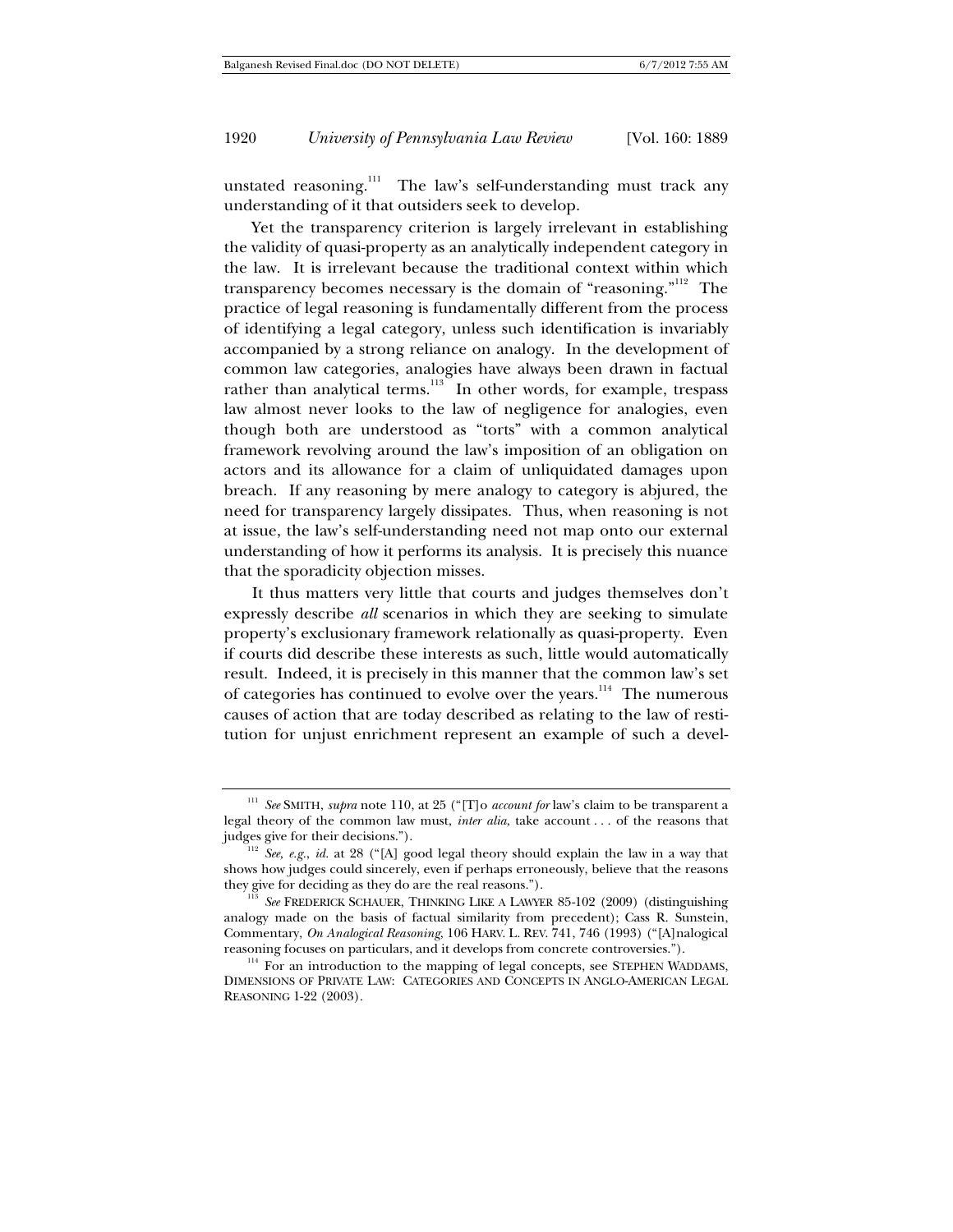2012] *Quasi-Property* 1921

opment.<sup>115</sup> Few today would claim that the mere fact that judges do not make reference to the common analytical thread unifying restitution ought to negate its legitimacy as an independent category.

#### B. *Incoherence from Metaphorical Use*

The incoherence objection is the exact opposite of the sporadicity objection. Here the argument is that there exist numerous areas where the law seeks to simulate property's functioning without describing the right as a property right. The use of property as a "metaphor" in such disparate ways, therefore, is not an analytically coherent way of thinking of these interests.<sup>116</sup> Prominent examples include the "prepossessory interest,<sup>"117</sup> equitable ownership,<sup>118</sup> restitutionary rights in equity,<sup>119</sup> and entitlement claims during bankruptcy and divorce proceedings.120 In each of these situations, the law seeks to treat the interest or asset as a form of property for a very limited purpose. Why, then, shouldn't these interests also merit characterization as quasi-property?

The response to this objection is fairly straightforward. The idea of quasi-property advanced here entails more than the law's mere simulation or metaphorical reliance on the idea of property without also classifying an interest directly as a form of property. Of fundamental significance to the analysis are the questions of *what* is being simulated and *how* this simulation is being achieved. First, the interests identified as quasi-property seek to simulate property's core commitment to

<sup>&</sup>lt;sup>115</sup> See HANOCH DAGAN, THE LAW AND ETHICS OF RESTITUTION 25-36 (2004) (identifying these concerns as valid but recognizing the area to present a "loose framework" category). 116 *See, e.g.*, Shyamkrishna Balganesh, *Common Law Property Metaphors on the Internet:* 

*The Real Problem with the Doctrine of Cybertrespass*, 12 MICH. TELECOMM. & TECH. L. REV. 265, 327-31 (2006) (adopting an incoherence objection to the application of property

 $\frac{117}{117}$  *See, e.g.*, Popov v. Hayashi, No. 400545, 2002 WL 31833731, at \*5-8 (Cal. Super. Ct. Dec. 18, 2002) (holding that a baseball spectator who had caught a Barry Bonds baseball had a legally cognizable prepossessory interest). 118 *See, e.g.*, S.R.A., Inc. v. Minnesota, 327 U.S. 558, 567, 570 (1946) (describing the

federal government's security interest in a piece of private property as a form of "equitable ownership"). 119 *See, e.g.*, Producers Lumber & Supply Co. v. Olney Bldg. Co., 333 S.W.2d 619,

<sup>628 (</sup>Tex. Civ. App. 1960) ("[W]hen a person, acting in good faith without negligence, in the mistaken belief that he is the owner of the land, erects improvements on the land of another, he then has an equitable interest . . . in the land . . . to the extent his improvements enhance[] the value of the land . . . .").<br><sup>120</sup> *See, e.g.*, O'Brien v. O'Brien, 489 N.E.2d 712, 715-17 (N.Y. 1985) (declaring that

a professional license earned during a marriage should be considered marital property).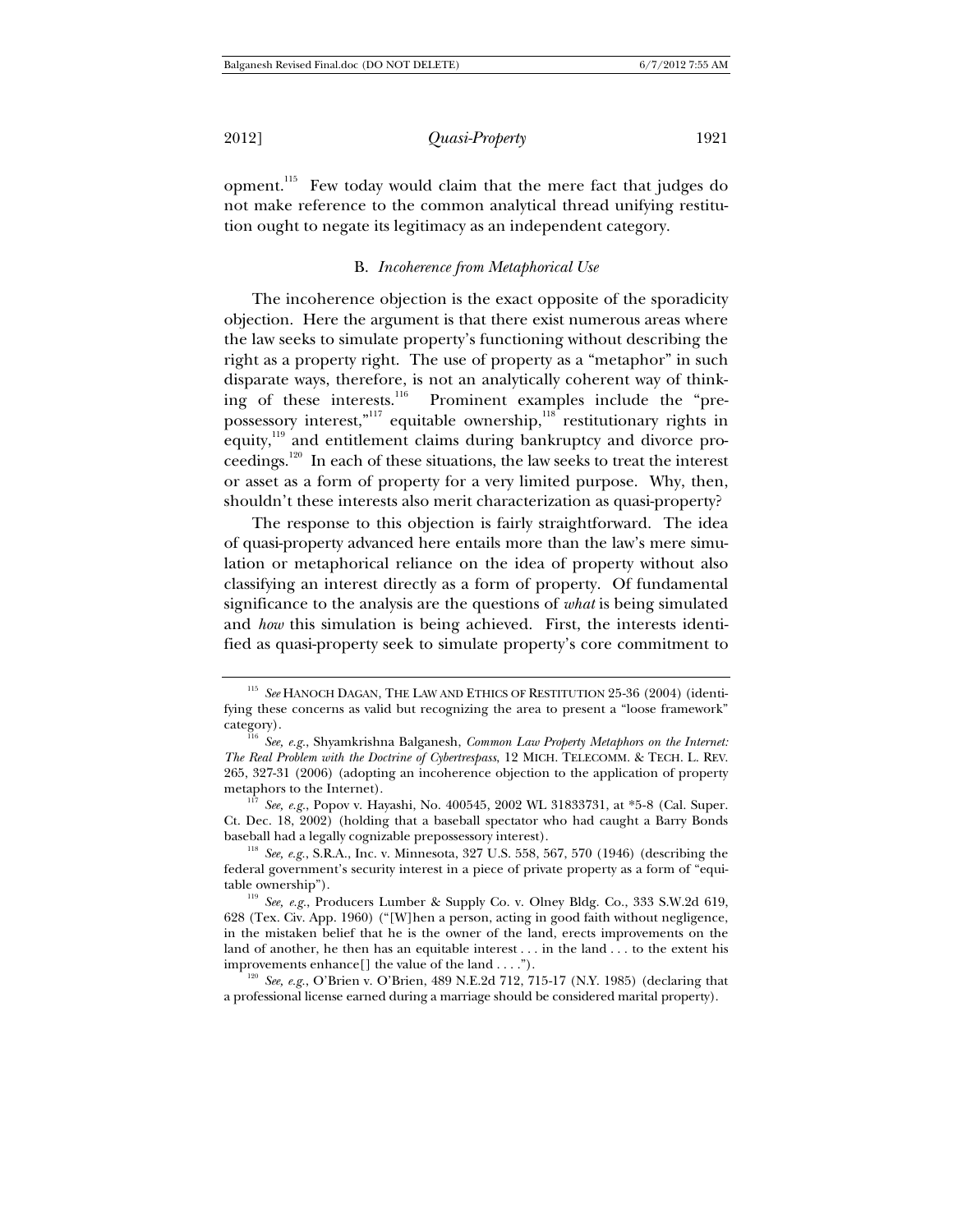exclusion.<sup>121</sup> One may certainly advance the familiar argument that property is not only about exclusion, but that it also ought to focus on other dimensions, such as inclusions, affirmative obligations, and the like.<sup>122</sup> Regardless of whether such a contention is true, the fact remains that quasi-property as an idea takes as given a connection between property and exclusion, and in turn tries to replicate this connection in a situational manner. Second, the simulation isn't a mere nominal or expressive one; rather, it is deeply functional.<sup>123</sup> It uses the law's liability framework and its generation of guidance rules to achieve the same effect as property's exclusionary signal (which is mediated through the object of the property right). Quasi-property is thus much more than just the attempt to replicate *some* effects of property without using the term property to describe the interest.

In short, for an interest to be classified as quasi-property, the simulation has to be of a very specific kind. This requirement excludes a variety of other instances in which courts are attempting to replicate just some aspect of property.<sup>124</sup> Far from enabling the unregulated attachment of the quasi-property label—a haphazard approach that would undoubtedly dilute quasi-property's coherence—in the conception I advance, the category of quasi-property interests embodies an equilibrium maintained by its unique modality of property simulation.

#### C. *Beyond Formalism*

The last objection to quasi-property as a category of interests originates in the legal realist critique of common law formalism.<sup>125</sup> In this objection, quasi-property is seen as a mere placeholder used by courts to invoke a set of remedies and consequences ordinarily associated

<sup>&</sup>lt;sup>121</sup> For more on this connection, see *supra* note 11 and sources cited therein.<br><sup>122</sup> *See* HANOCH DAGAN, PROPERTY: VALUES AND INSTITUTIONS 37-55 (2011); Gregory S. Alexander, *Governance Property*, 160 U. PA. L. REV. 1853, 1853-60 (2012) (distinguishing exclusion property from governance property where there exists a multiplicity of owners and interests within the "black box"); Larissa Katz, *Exclusion and Exclusivity in Property Law*, 58 U. TORONTO L.J. 275, 285-89 (2008) (arguing that the exclusion approach to ownership does not tell us enough about the owner's position).

 $^{123}$  Quasi-property is vastly different from the idea of "incomplete commodification" made famous by Margaret Radin. *See* RADIN, *supra* note 93, at 102-03 (defining "incomplete commodification" as "the social state of affairs envisioned by" social policy

and other such norms).<br><sup>124</sup> *See supra* notes 117-20 and accompanying text.<br><sup>125</sup> For an interesting recent account on the realist–formalist divide, see BRIAN Z. TAMANAHA, BEYOND THE FORMALIST-REALIST DIVIDE: THE ROLE OF POLITICS IN JUDGING (2010).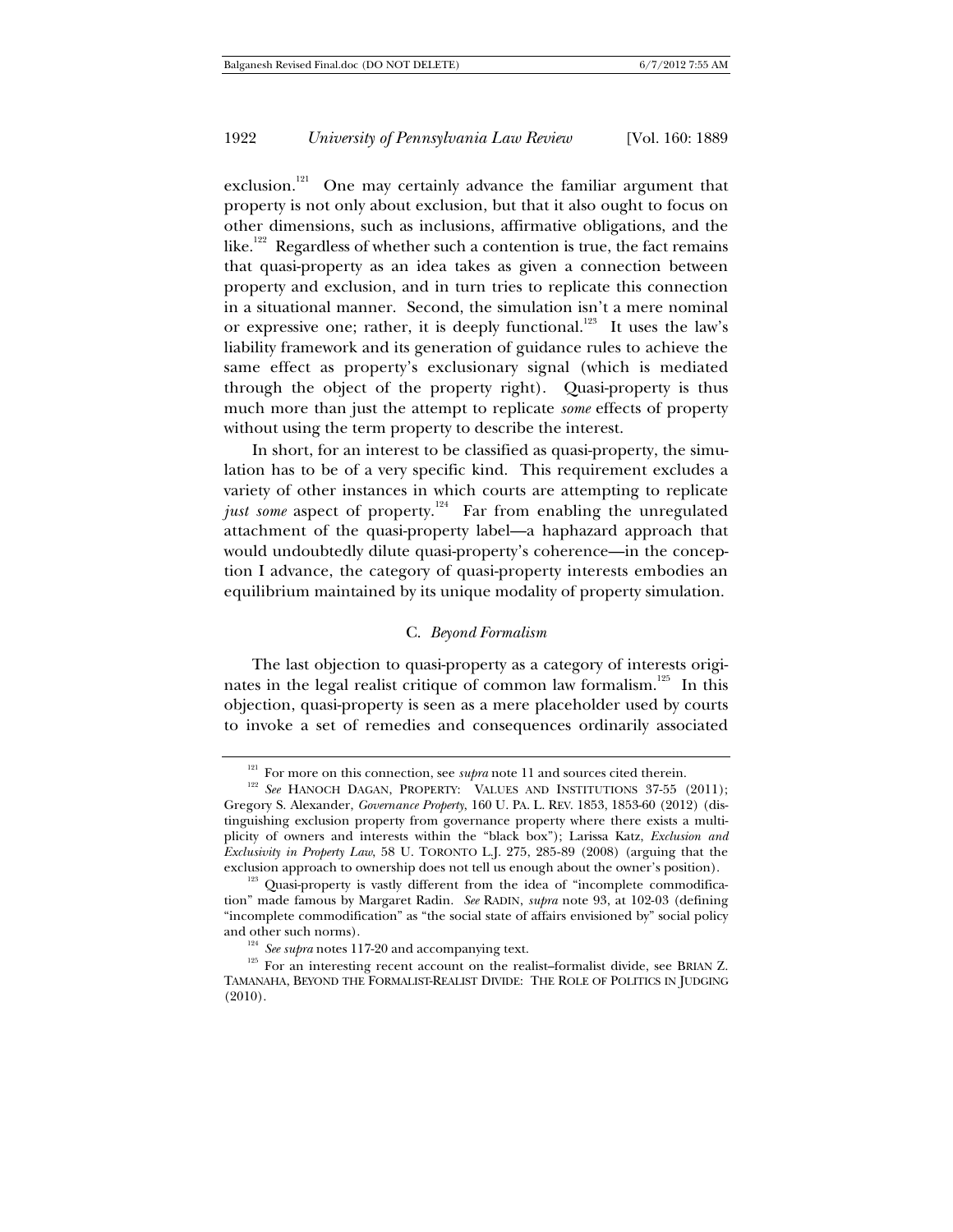2012] *Quasi-Property* 1923

with property, without having to classify an entitlement as a property right for all purposes. Quasi-property in this conception is seen to have such little analytical meaning of its own that it fails to merit identification as an independent category. Instead, the view is that quasiproperty is a strategic device invoked for a variety of consequentialist reasons, not all of which are the same. Quasi-property is thus simply a product of what it lets courts *do* with an entitlement, rather than a category of entitlements with independent analytical meaning.

While this objection has some merit, it misapprehends the role that I claim for quasi-property as an independent category in the law. To begin with, it frames the distinction in excessively binary terms, and as such ignores the possibility that a category of entitlements may derive its meaning entirely from its functioning—i.e., the consequences that it produces when applied. The problem that lies at the root of the objection arises only when this meaning is thought to embody an immanent rationality within the category, independent of its functioning—a "mechanical jurisprudence."126

Indeed, an objection along these lines has been made against the category of property itself within the law. Alluding to its meaninglessness, the noted Scandinavian Legal Realist Alf Ross argued that property could well be replaced by the term "tû-tû" and produce the same results, if society came to understand the term to produce the same consequences as property.127 In a similar vein, Tom Grey advanced the argument that the idea of property disintegrated in the law and consequently could no longer remain a "central category" of thought.<sup>128</sup> Despite these claims, property continues to remain a normatively significant category in the law, one whose meaning today is thought to originate in largely functional terms. Thus, it doesn't dilute the coherence of a legal category if the category derives its meaning from the consequences that it produces, so long as the set of such consequences is finite and can be identified in advance.

The understanding of quasi-property advanced in this Article doesn't rely simply on formalism. Rather, it pays clear attention to the

<sup>126</sup> Roscoe Pound, *Mechanical Jurisprudence*, 8 COLUM. L. REV. 605, 605-07 (1908) (describing the formalist approach as entailing a form of mechanical jurisprudence); *cf.* TAMANAHA, *supra* note 125, at 28 (arguing that mechanical jurisprudence was a

trope, not a reality ever believed by any legal scholars or judges).<br><sup>127</sup> Alf Ross, Comment, *Tû-Tû*, 70 HARV. L. REV. 812, 815, 818-19 (1957).<br><sup>128</sup> See Grey, *supra* note 17, at 82 ("The development of a largely capita economy toward industrialism . . . must lead to the decline of property as a central category of legal and political thought.").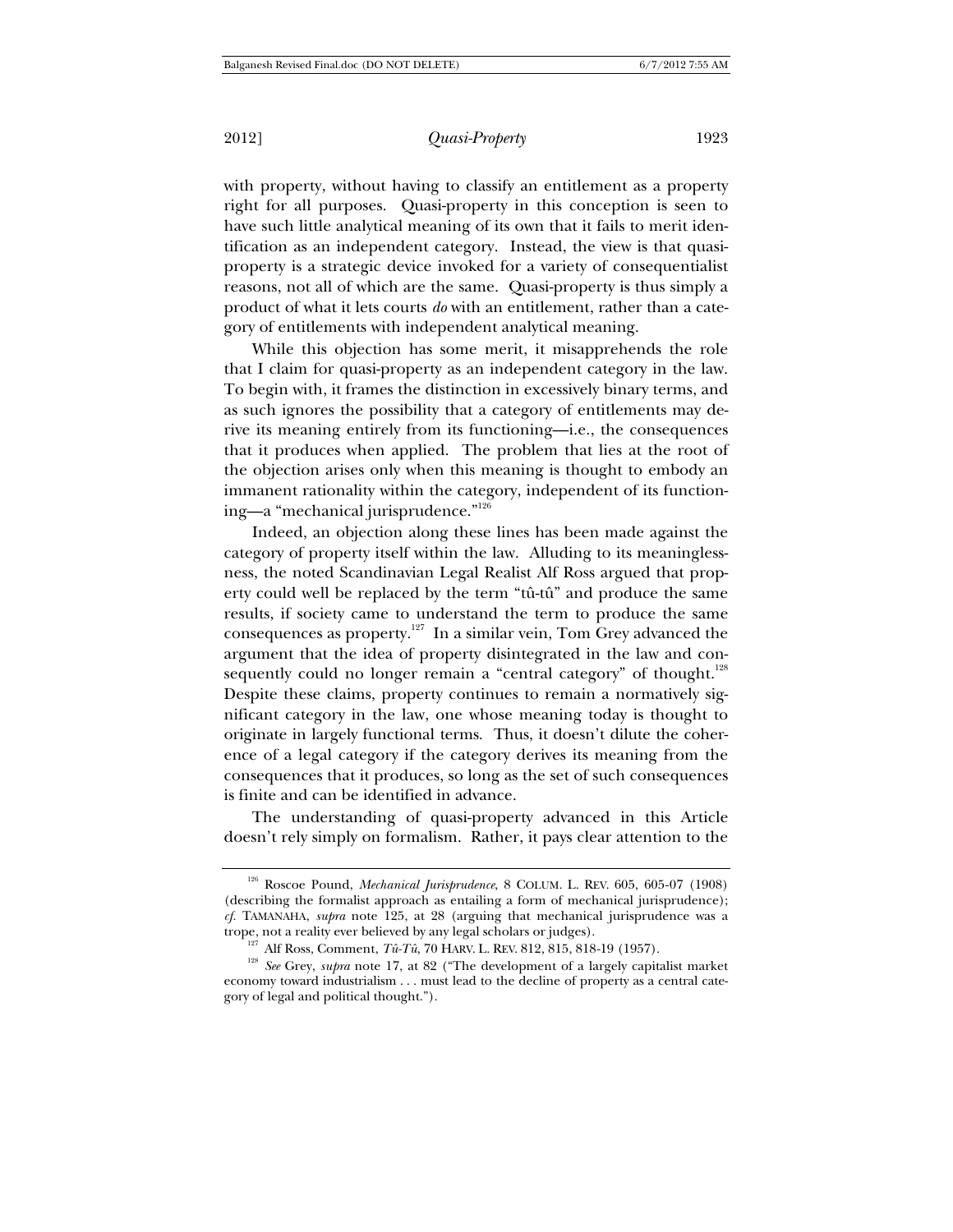reasons why courts invoke the category and the consequences that flow from this choice. At the same time, my theory posits that there is a common analytical—even if not normative—framework underlying quasi-property. I certainly do not advance a mechanistic idea of the category, and do not presume that courts must rely on it in some deductive sense. Rather, the argument for quasi-property actively embraces realism, without allowing quasi-property to abjure all reliance on categories and concepts in the law altogether.<sup>129</sup> Indeed, many of the reasons suggested for the evolution and use of the category derive quite legitimately from "policy" considerations that are exogenous to the category itself, an idea that is fundamentally at odds with a formalist approach to constructing categories and concepts in the law.

#### **CONCLUSION**

Quasi-property forms a plausible category of interests in the common law where the law chooses to simulate property's exclusionary framework through a mechanism of relational liability. While there isn't a consistent pattern of usage for the concept in any one area, one can still trace a common structural framework in the areas where courts do frequently employ the idea. What we begin to see in these areas is that the idea of quasi-property is employed in situations where the law wants to signal limited exclusion, yet at the same time is reluctant to connect the directive to the res itself. Instead, the law chooses the framework of a liability regime to communicate this directive in a relational, bilateral manner.

Ever since the Realist turn in legal thinking, legal concepts and categories have come to matter increasingly little to courts, scholars, and even students of law. The idea of "property" is no exception. Indeed, the concept today is understood less as a category and more as a set of consequences flowing from certain situations. "Property is what property does" has become the dominant way of thinking about the idea. In the process, the concept has come to be stretched and applied to a host of situations, either directly, by analogy, or as metaphor, with the result that Grey's famous declaration of property's conceptual "collapse" is arguably truer today than it was when originally made.<sup>130</sup>

<sup>&</sup>lt;sup>129</sup> In fact, the term "realism" itself means several different things. For a useful attempt to reconcile realism and common law conceptualism, see Hanoch Dagan, *The Craft of Property*, 91 CALIF. L. REV. 1517, 1558 (2003), and Hanoch Dagan, *The Realist Conception of Law*, 57 U. TORONTO L.J. 607, 647 (2007). 130 Grey, *supra* note 17, at 74.